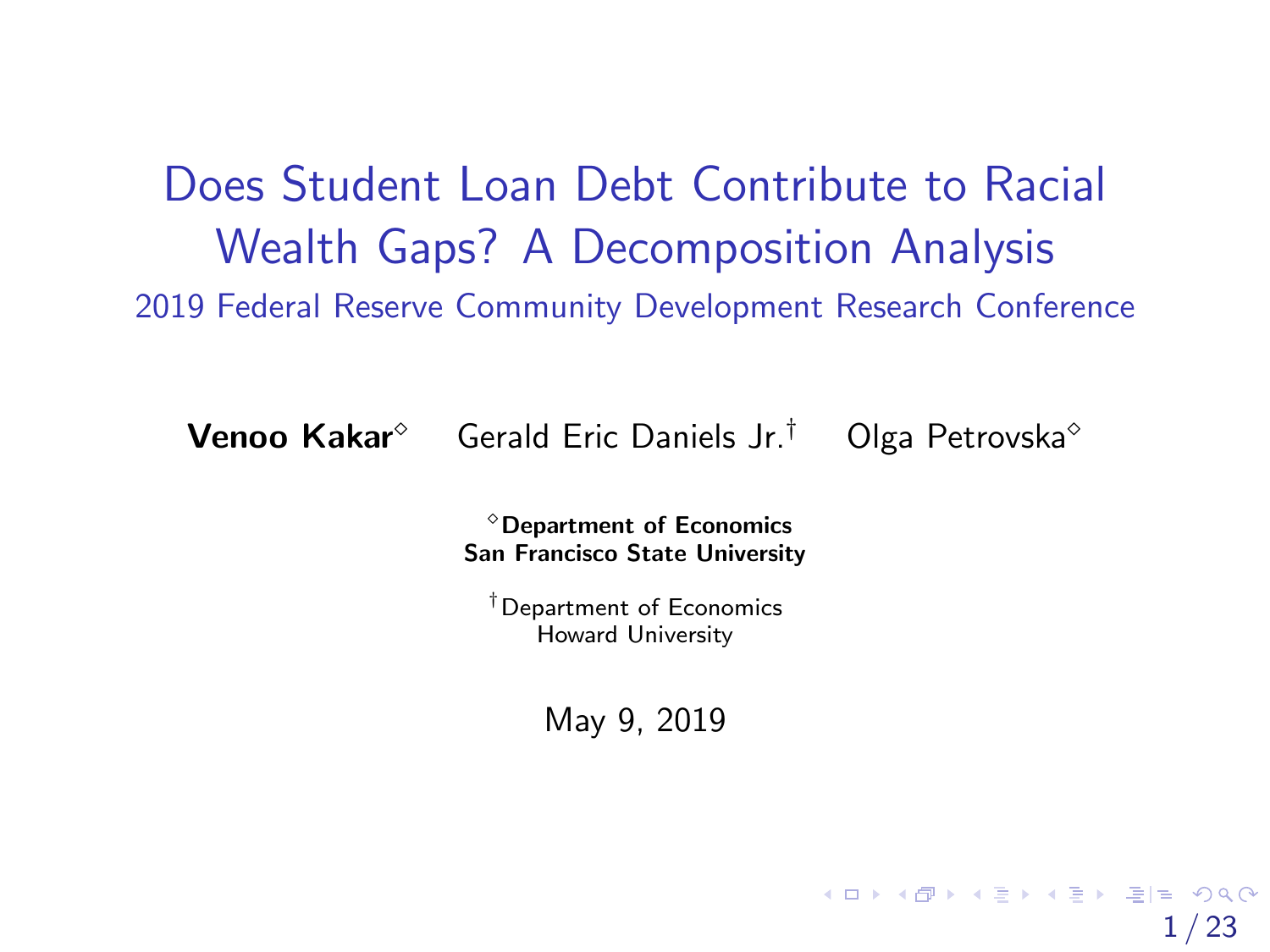### The \$555,000 Student-Loan Burden

The Wall Street Journal, February 13, 2010

"The entire balance of her federal loans will be paid off in 351 months. Dr. Bisutti will be 70 years old. The debt load keeps her up at night. Her damaged credit has prevented her from buying a home or a new car. She says she and her boyfriend of three years have put off marriage and having children because of the debt."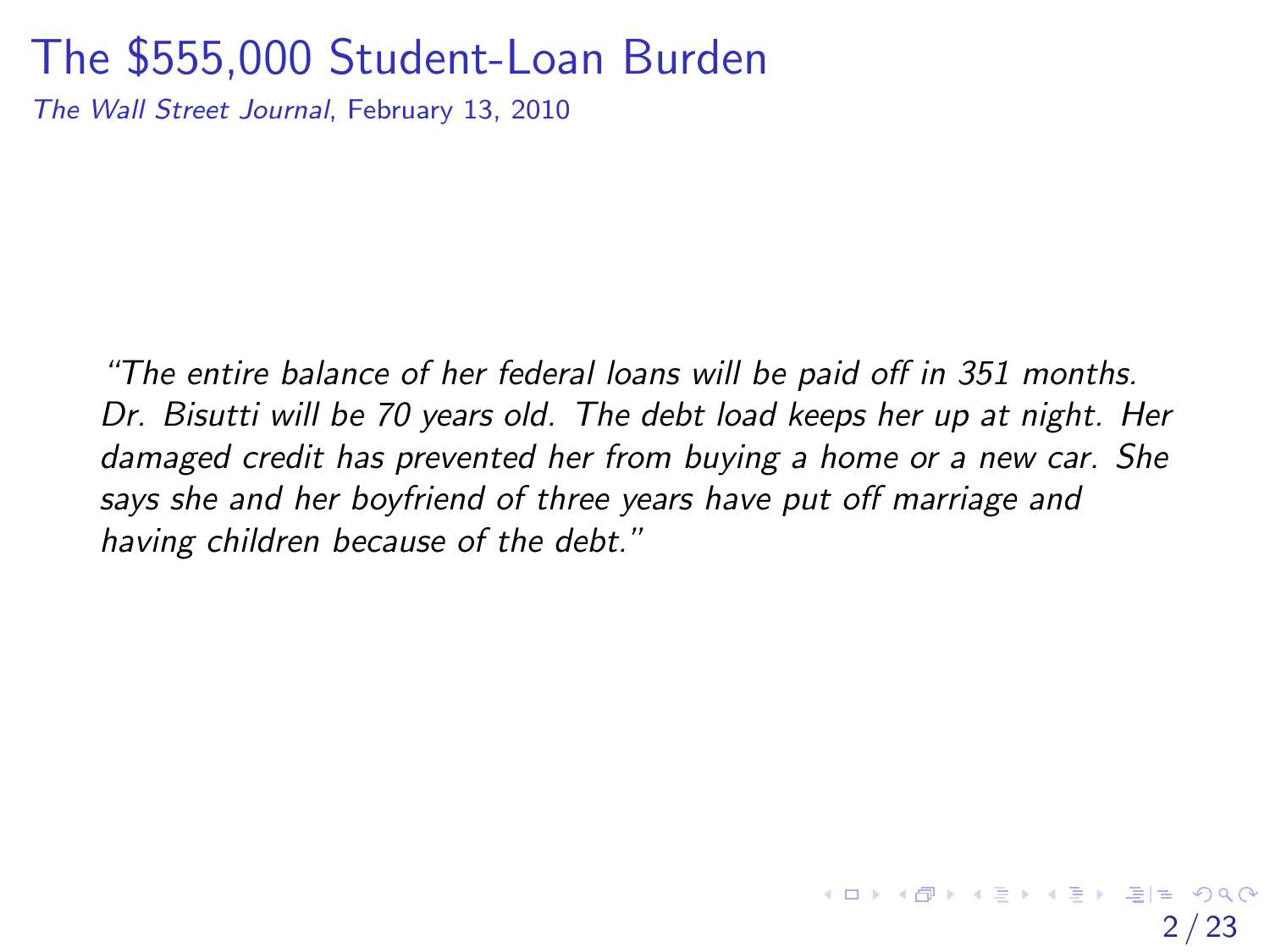### Rise in Federal Student Debt

Average Annual growth rate 12% & over 100% increase since 2007



Source: Board of Governors of the Federal Reserve System

K ロ ▶ K 何 ▶ K ヨ ▶ K ヨ ▶ [로]로 19 Q @ / 23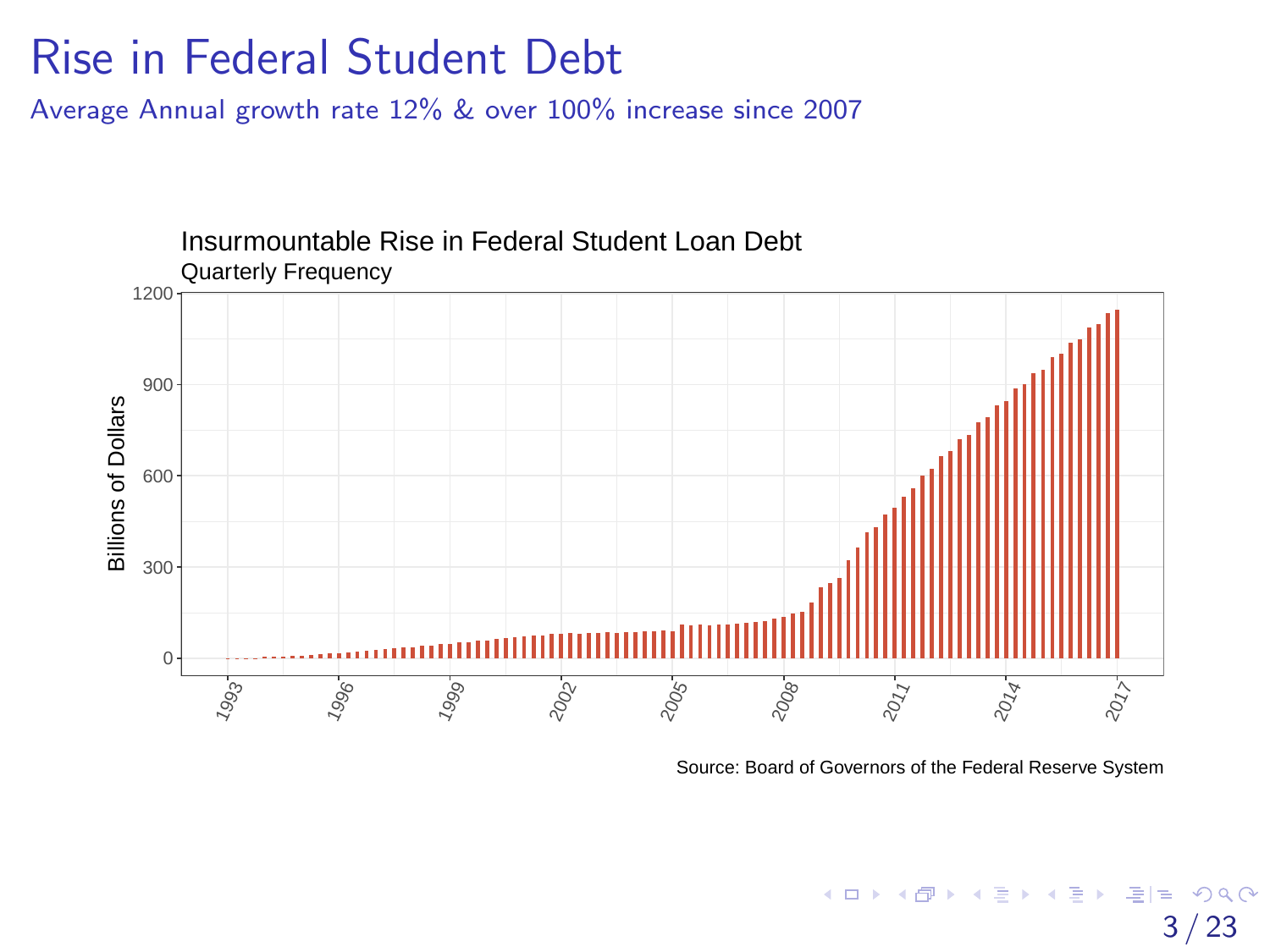# Top 3 household debt categories

Student loan debt surpassed Credit card debt



Source: New York Fed Consumer Credit Panel/Equifax

K ロ ▶ K 何 ▶ K ヨ ▶ K ヨ ▶ [로]로 19 Q @ 4 / 23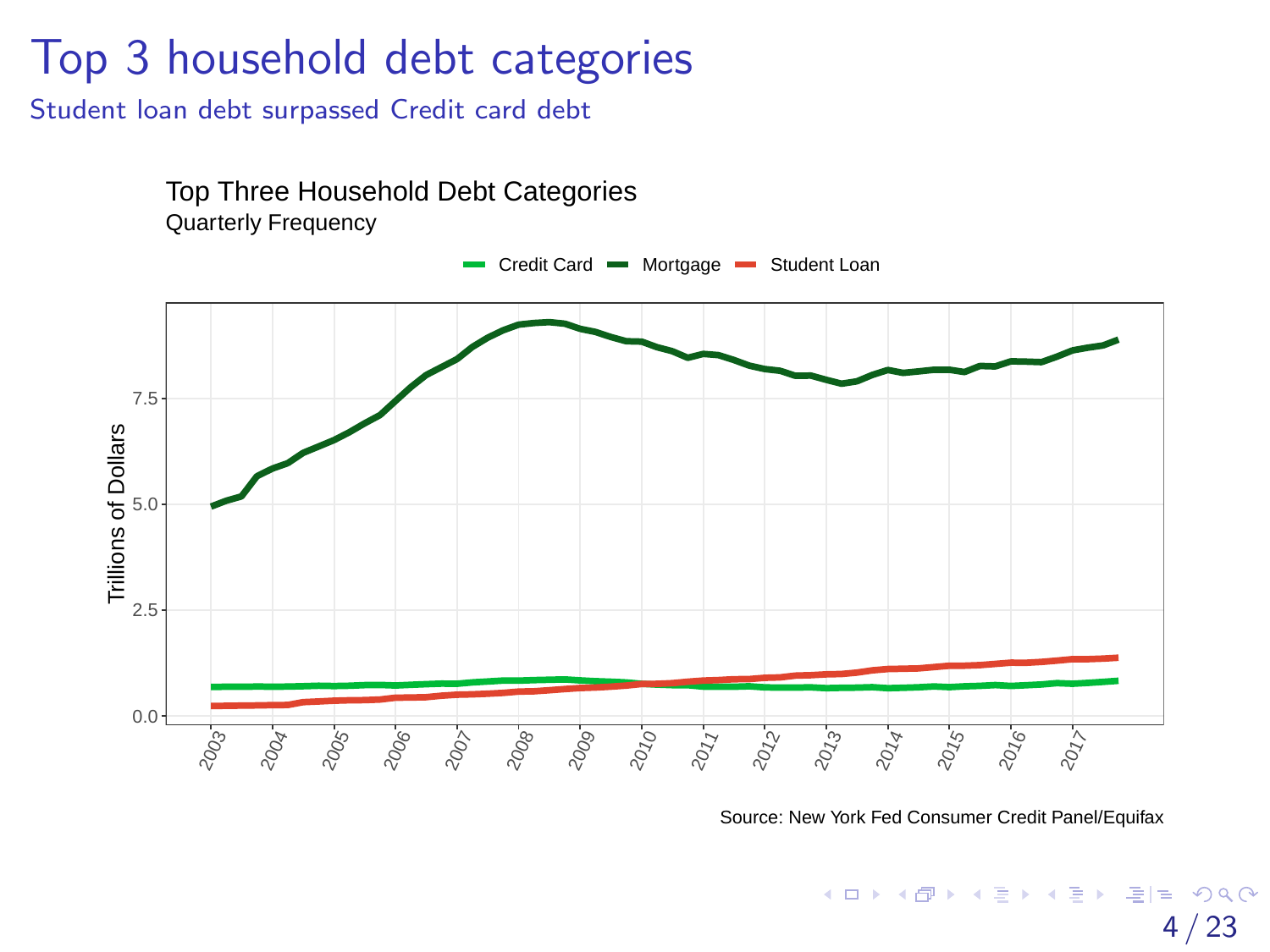More facts on student debt

Student loan debt: second highest in consumer debt category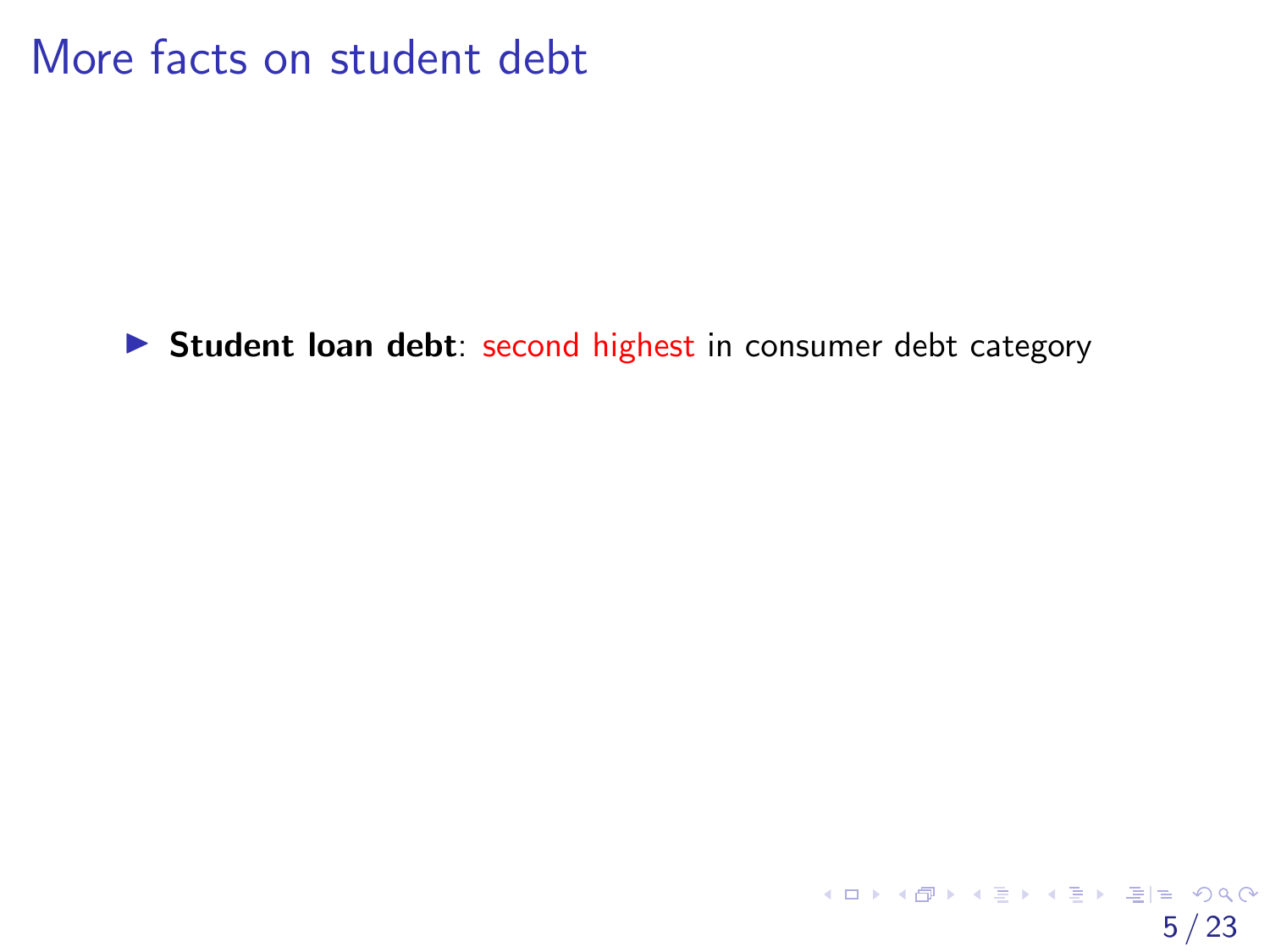### More facts on student debt

- Student loan debt: second highest in consumer debt category
- How many? one-in-five households in the U.S. now vs one-in-ten in 1989 (44 million borrowers), Fry (2012)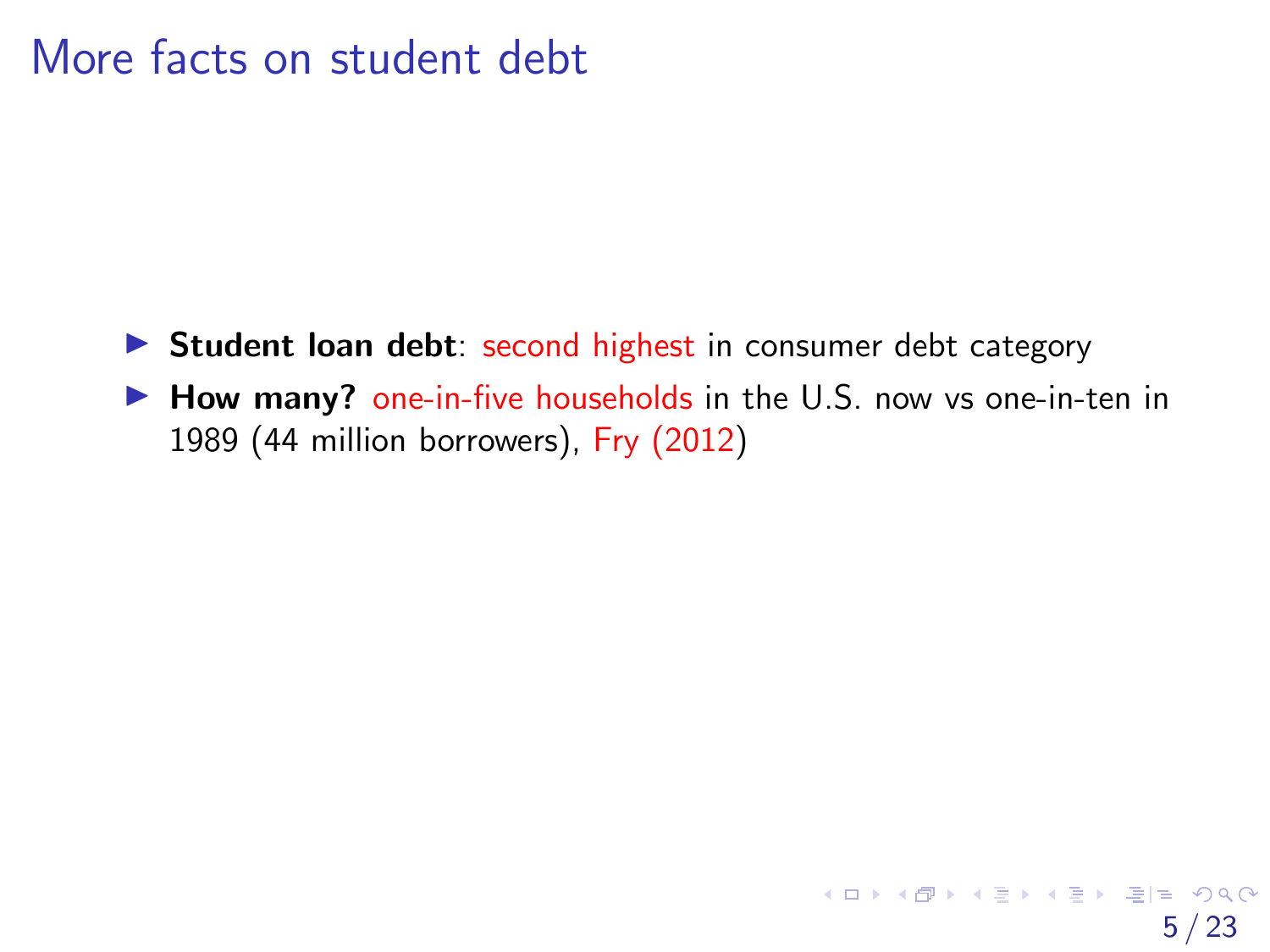### More facts on student debt

- Student loan debt: second highest in consumer debt category
- How many? one-in-five households in the U.S. now vs one-in-ten in 1989 (44 million borrowers), Fry [\(2012\)](#page-54-0)
- How much? \$1.46 trillion, Consumer Credit Panel (CCP) [Federal](#page-54-1) Reserve Bank of New York's Research and [Statistics](#page-54-1) Group (2019)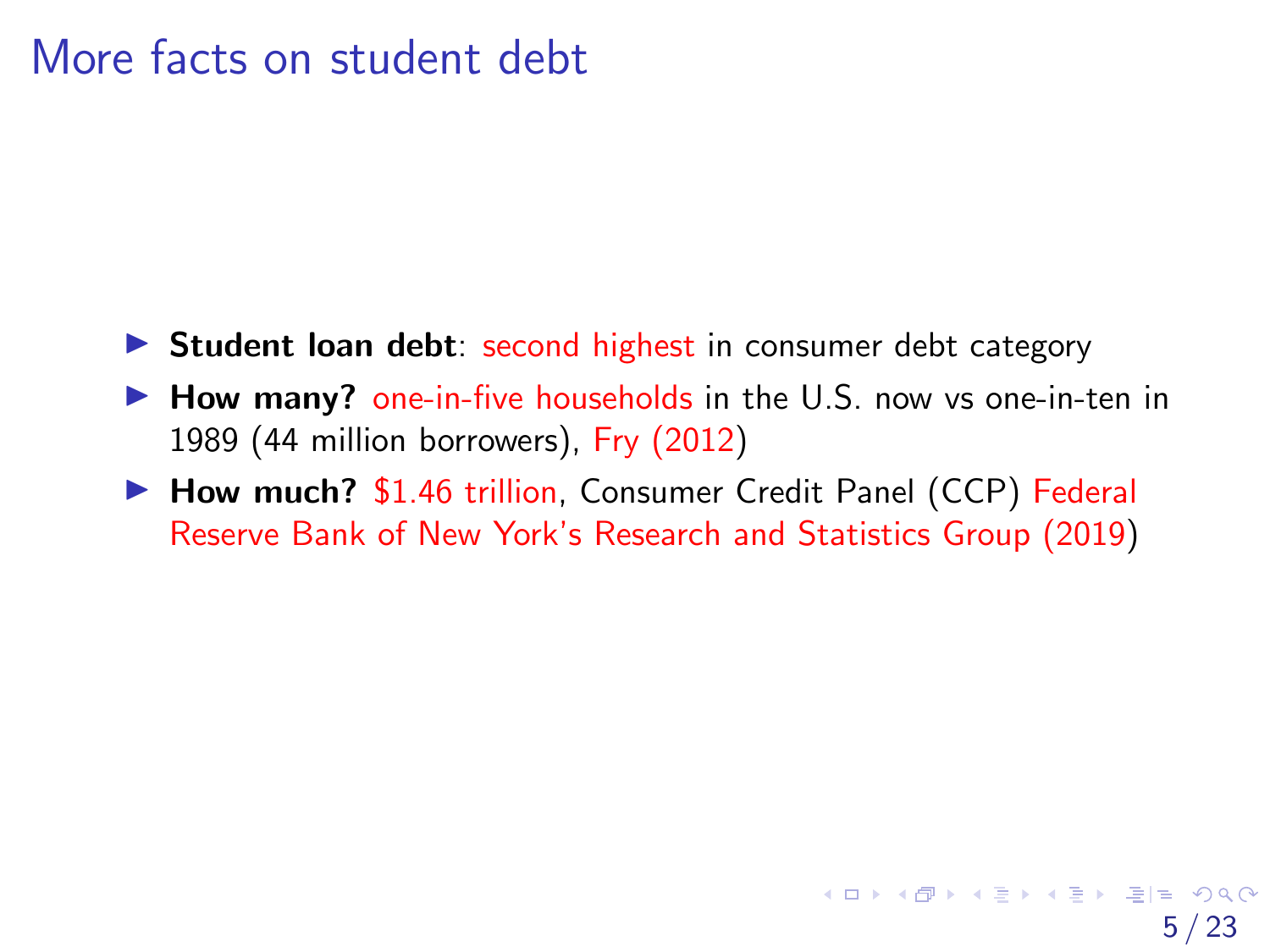# **Objectives**

### Is student debt jeopardizing short-term wealth for U.S. households?

#### Contribution:

1. This relationship is examined in the aftermath of the Great Recession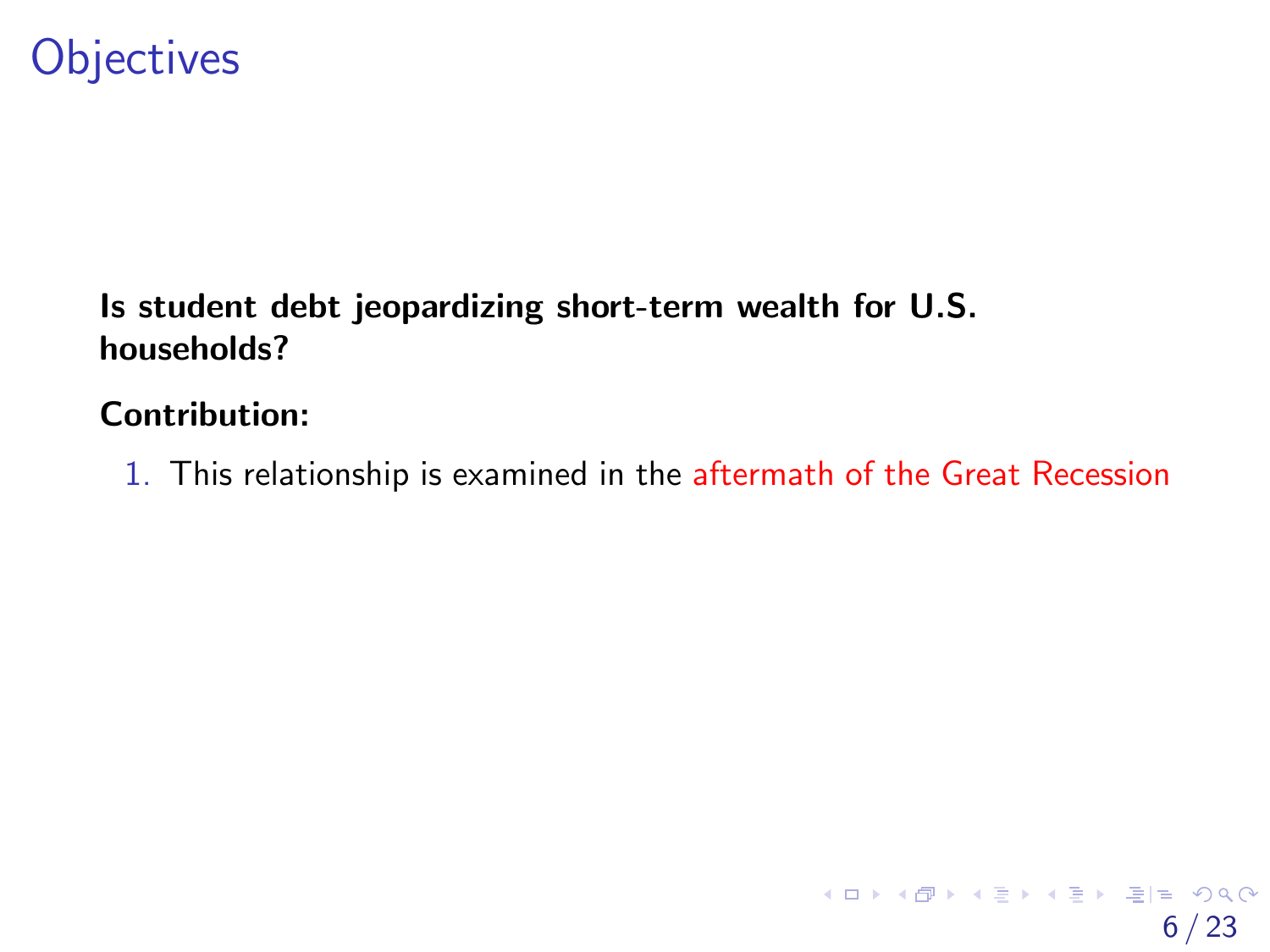# **Objectives**

### Is student debt jeopardizing short-term wealth for U.S. households?

#### Contribution:

- 1. This relationship is examined in the aftermath of the Great Recession
- 2. First paper to identify the contribution of student debt to racial wealth gaps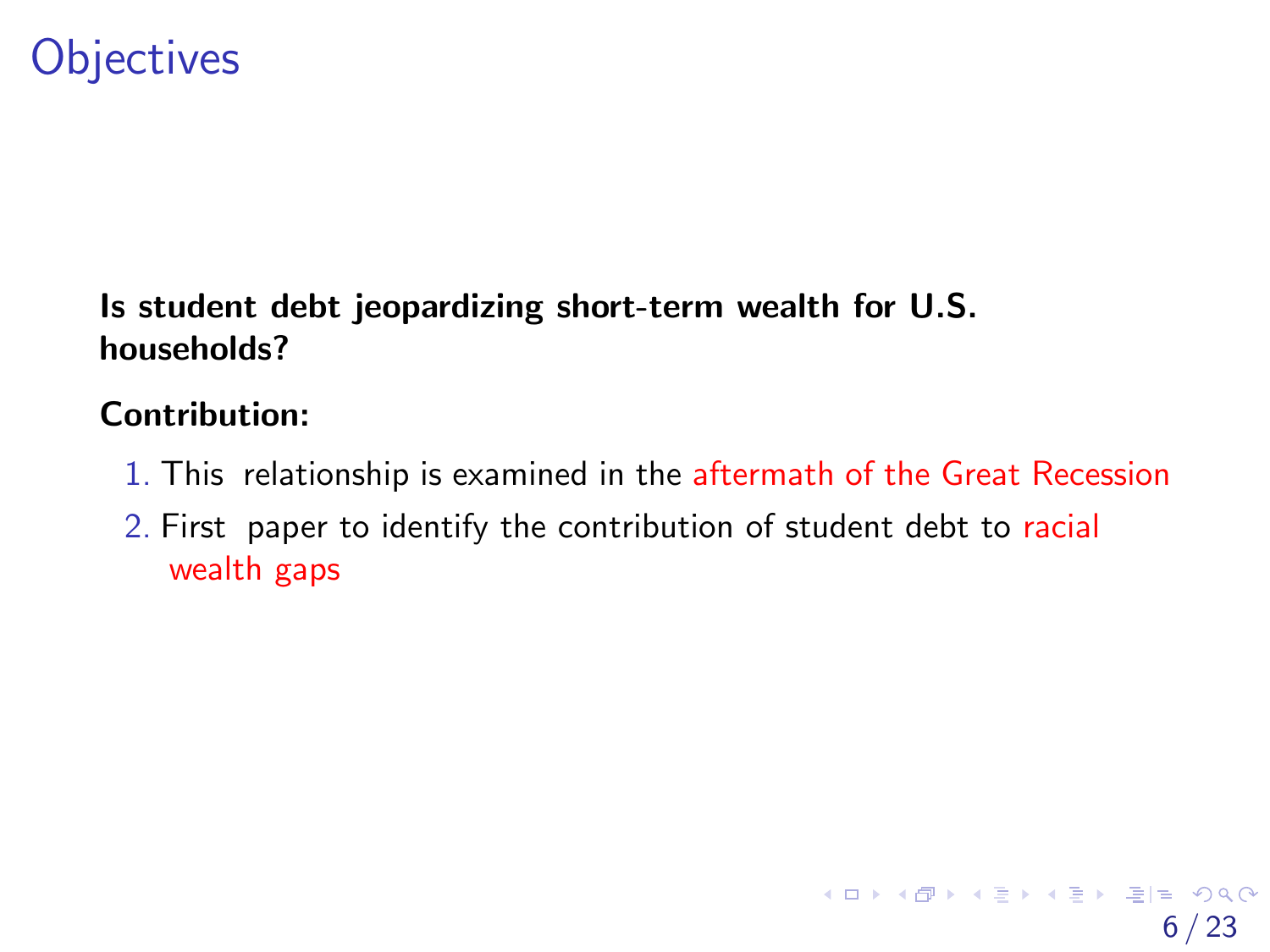## Related Literature

Our study: closely related to Elliott and Nam [\(2013b\)](#page-53-0)

- Determine whether student loan debt is associated with household net worth during the Great Recession (2007-09) using SCF data.
- Main finding: Presence of student debt is associated with net worth loss across the wealth distribution, adjusted for the level of household student debt.
- Disproportionate burden for poor households e.g. 285% net worth loss associated with student debt for households in 15th percentile.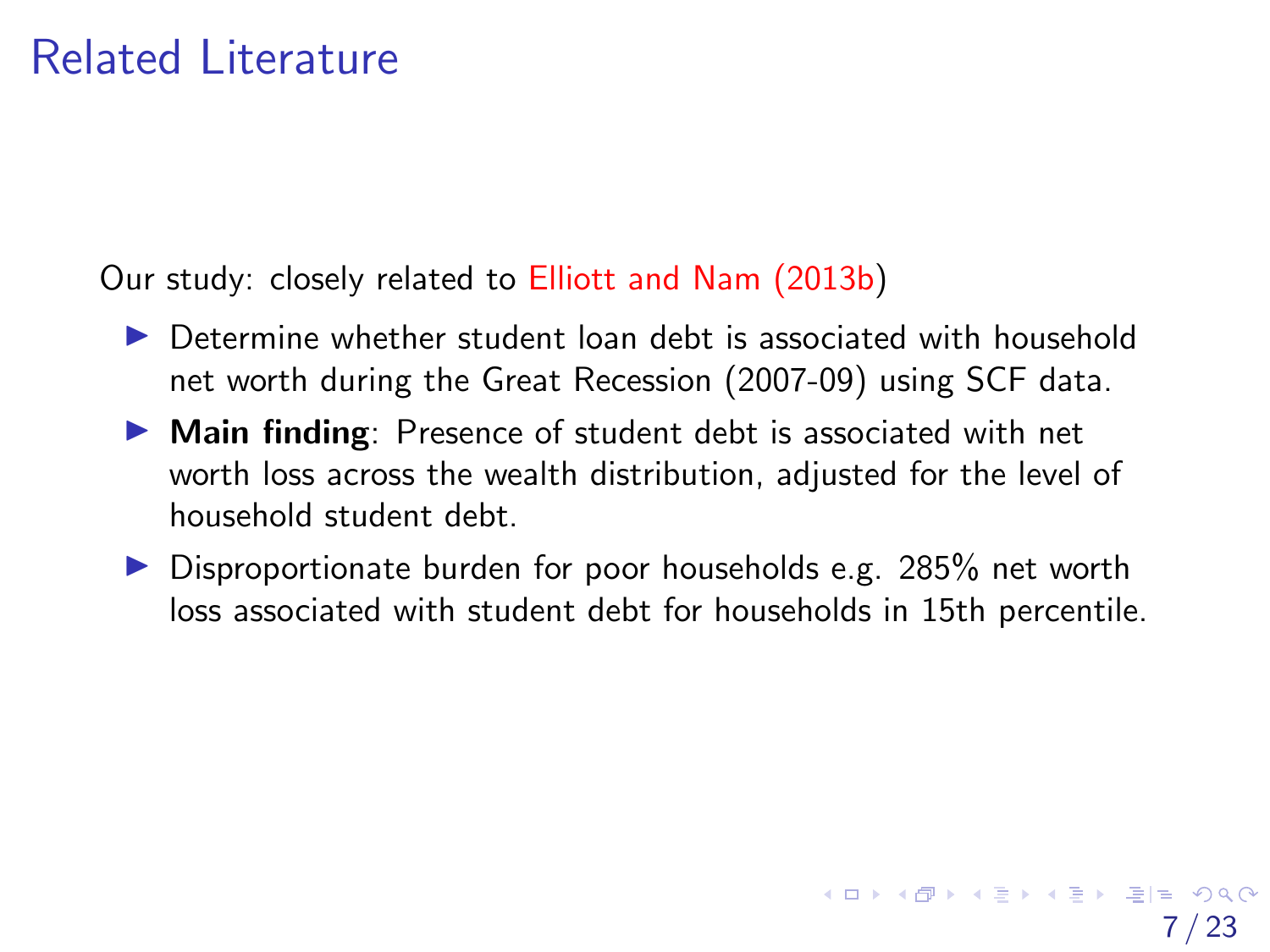Pooled cross-section from 2013 and 2016 Survey of Consumer Finances (SCF)

8 / 23

K ロ ▶ K 個 ▶ K 결 ▶ K 결 ▶ [결] ≥ 10 Q Q Q

• Normally a triennial cross-sectional survey of U.S. families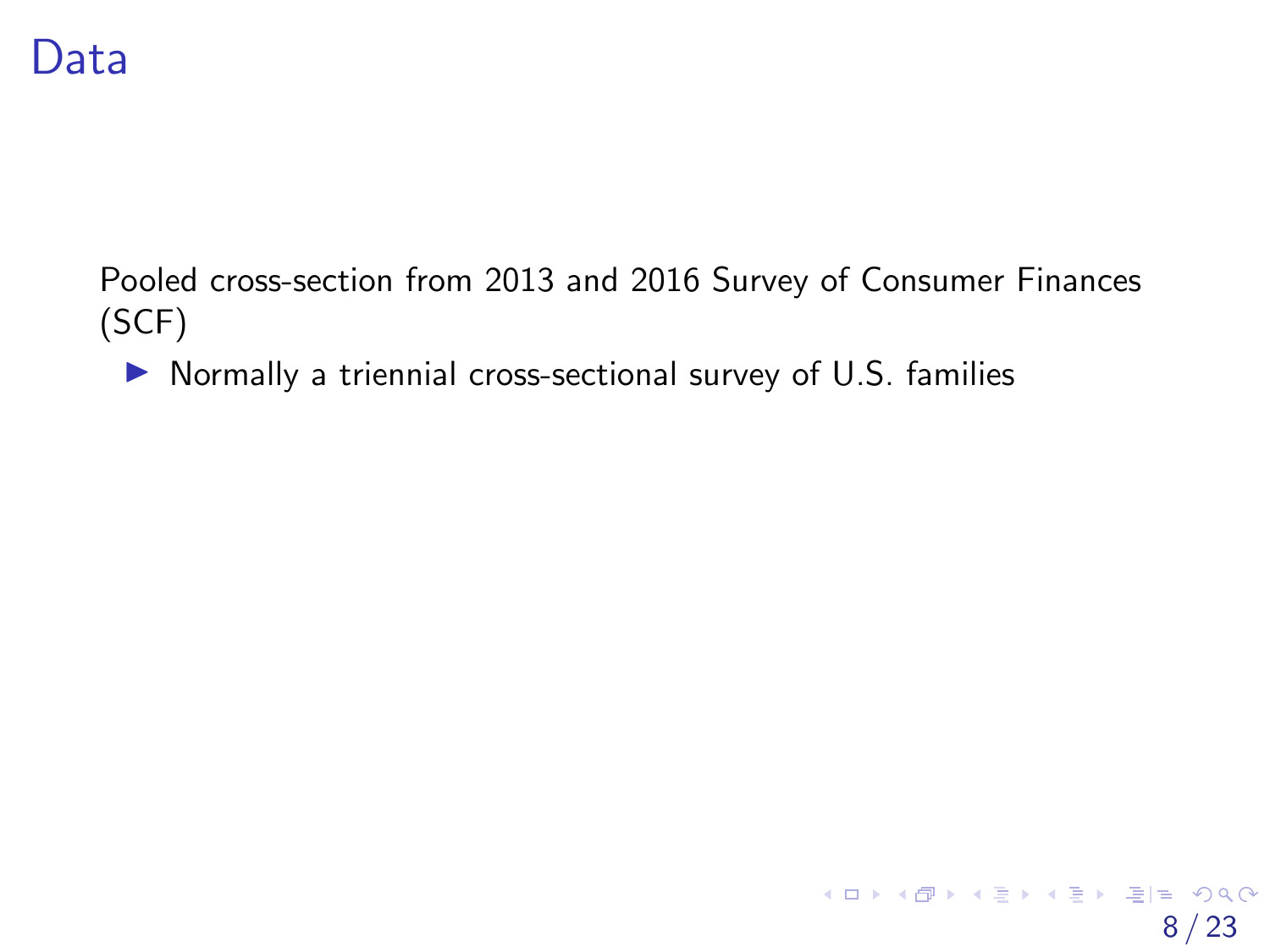Pooled cross-section from 2013 and 2016 Survey of Consumer Finances (SCF)

- Normally a triennial cross-sectional survey of U.S. families
- Most comprehensive microeconomic data on assets and liabilities of U.S. families, detailed info. on income and demographic characteristics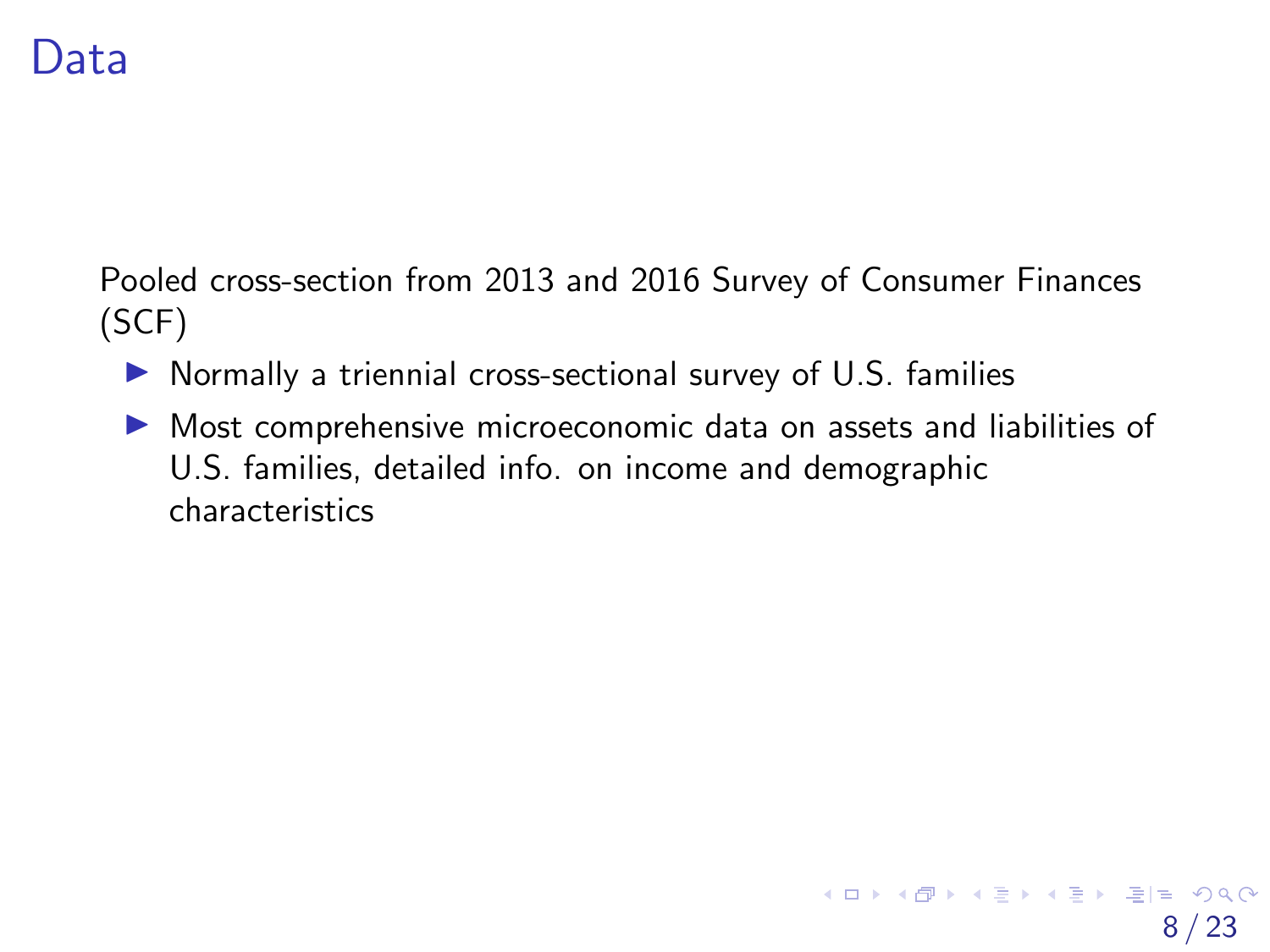Pooled cross-section from 2013 and 2016 Survey of Consumer Finances (SCF)

- Normally a triennial cross-sectional survey of U.S. families
- Most comprehensive microeconomic data on assets and liabilities of U.S. families, detailed info. on income and demographic characteristics

8 / 23

K ロ ▶ K 何 ▶ K ヨ ▶ K ヨ ▶ [로]로 10 Q @

• Representative of U.S. families in the survey year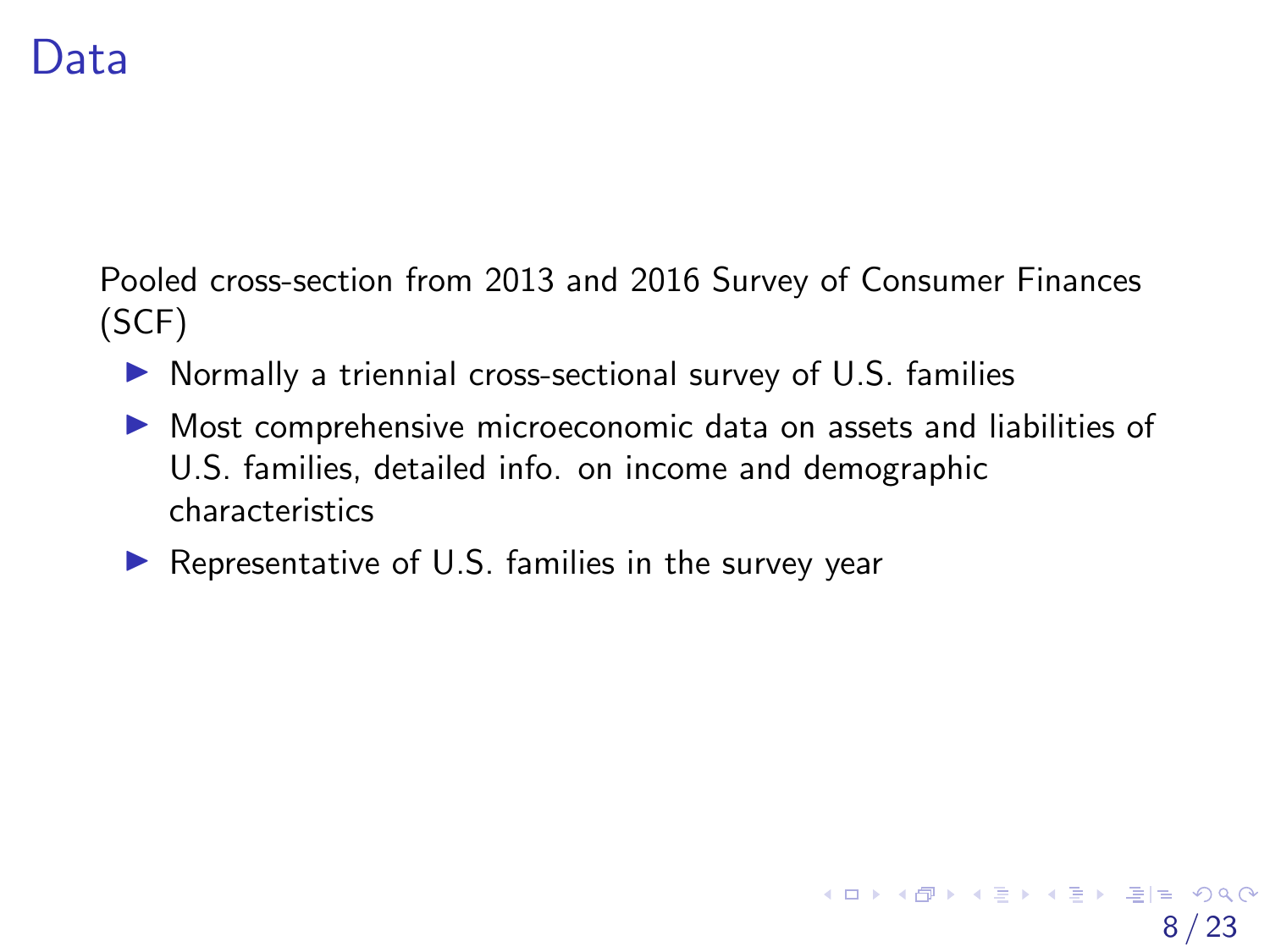Pooled cross-section from 2013 and 2016 Survey of Consumer Finances (SCF)

- Normally a triennial cross-sectional survey of U.S. families
- Most comprehensive microeconomic data on assets and liabilities of U.S. families, detailed info. on income and demographic characteristics
- Representative of U.S. families in the survey year
- About 6,000 and 6,500 families interviewed in the two surveys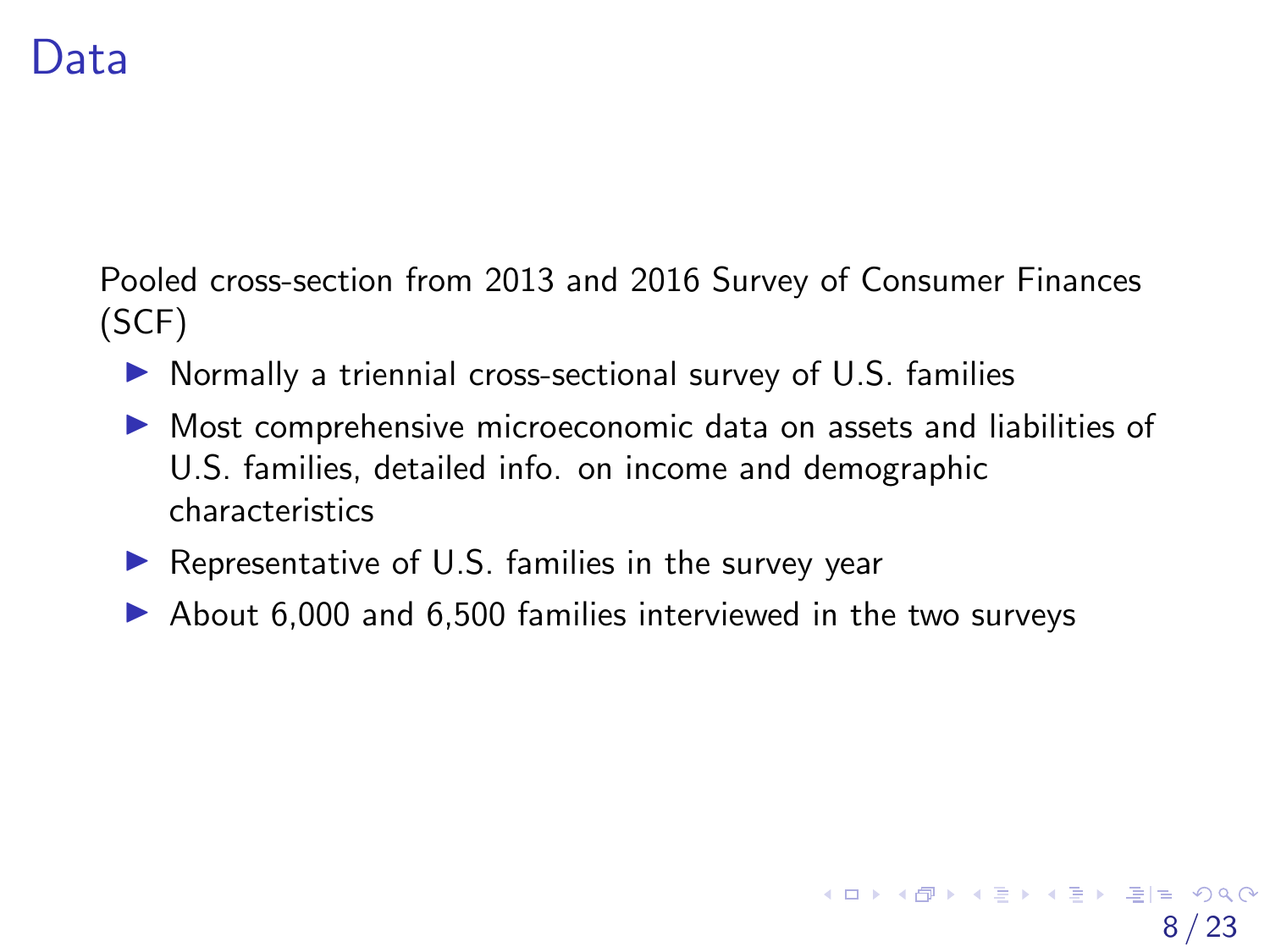Inverse Hyperbolic Sine (IHS) of wealth, Pence (2006)

**• Median Regression** 

**• Decomposition Methods**, Oaxaca (1973) and Blinder (1973) for mean and Firpo et al. (2009) for quantiles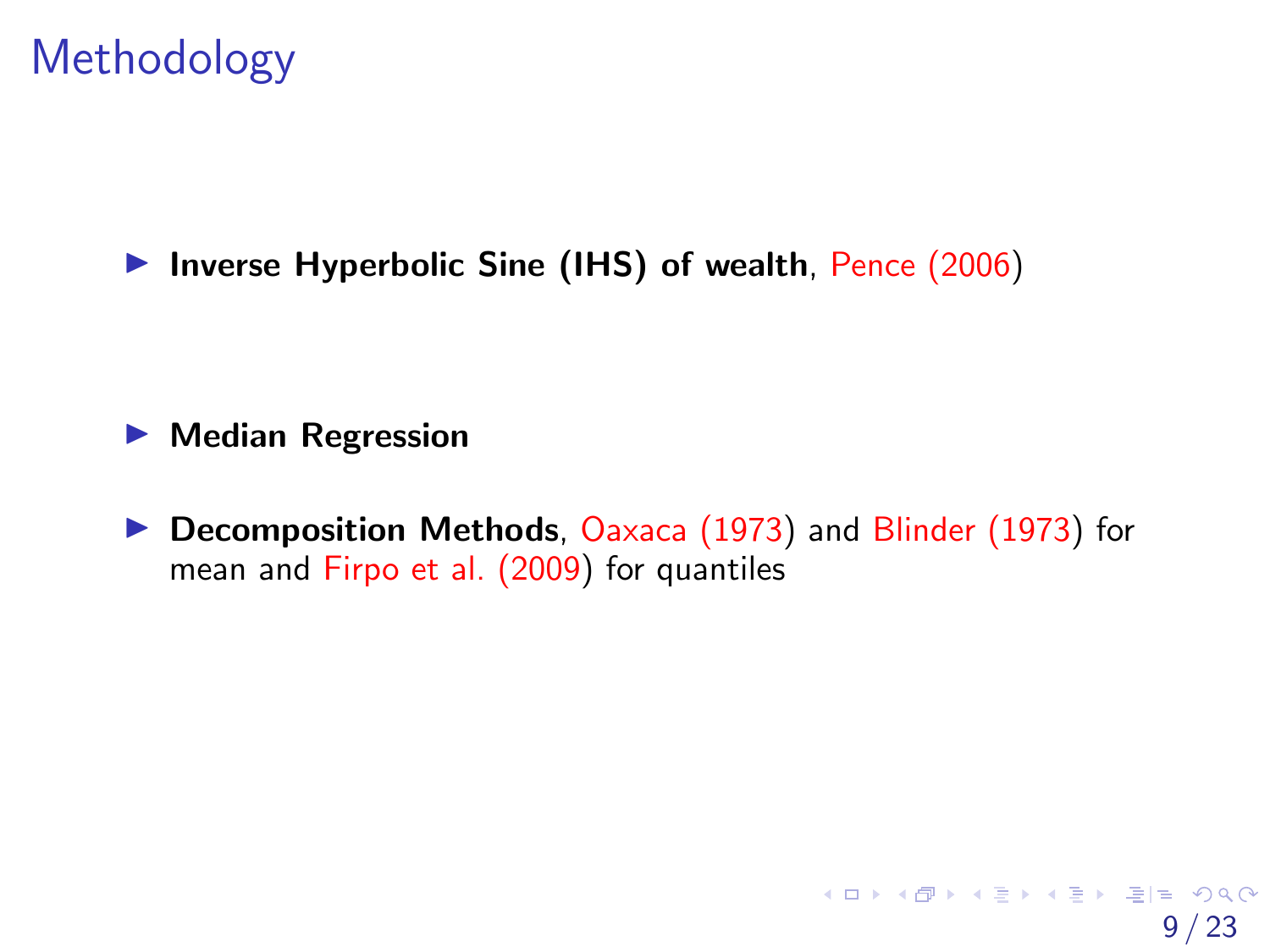### Inverse Hyperbolic Sine (IHS) of wealth, Pence (2006)

- Transformation allows estimation of a percentage change specification on data that include nonpositive values e.g. net worth
- ▶ By damping the effect of outliers
- **Median Regression**
- **Decomposition Methods**, Oaxaca (1973) and Blinder (1973) for mean and Firpo et al. (2009) for quantiles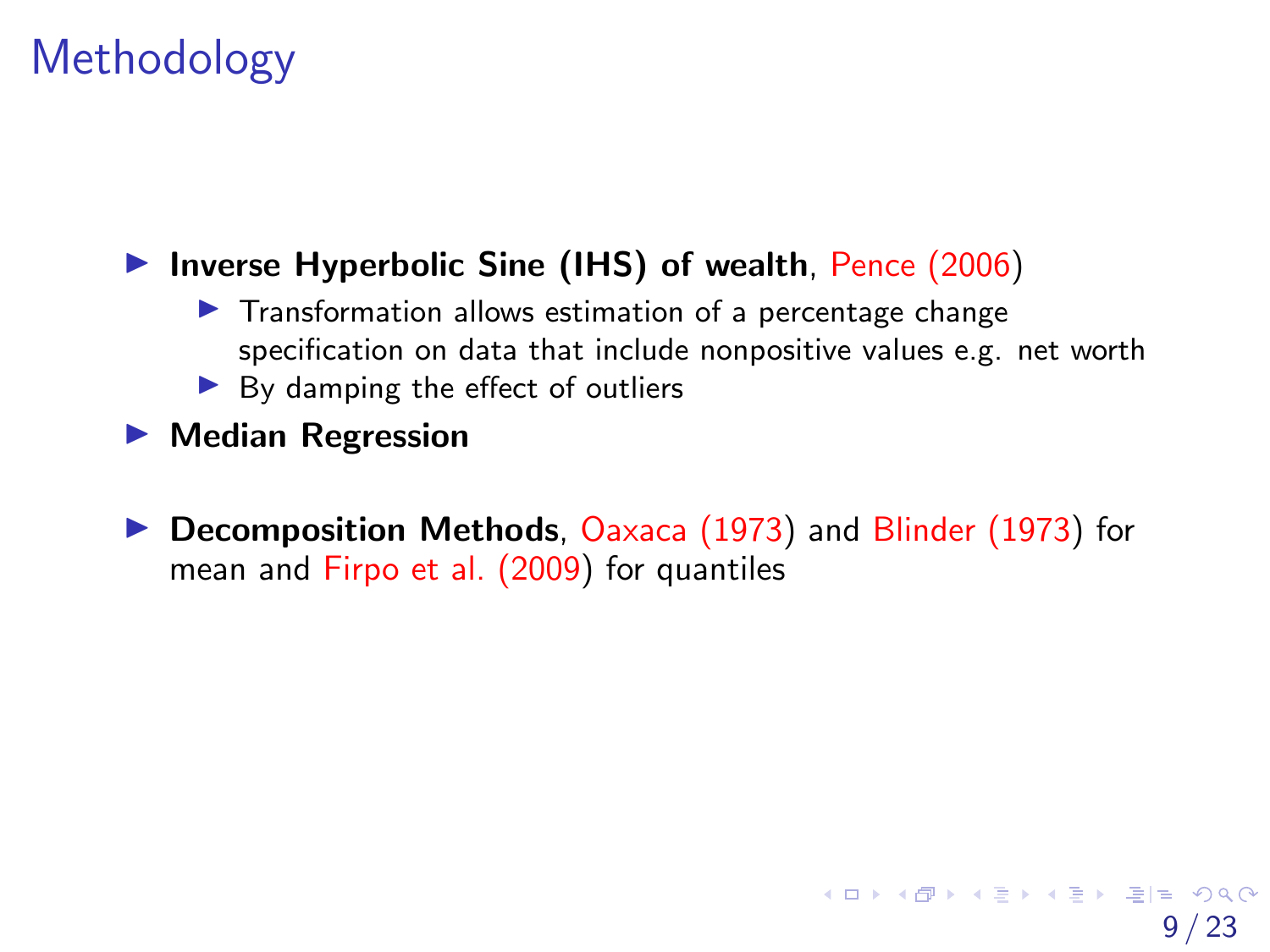### Inverse Hyperbolic Sine (IHS) of wealth, Pence (2006)

- Transformation allows estimation of a percentage change specification on data that include nonpositive values e.g. net worth
- ▶ By damping the effect of outliers

### **• Median Regression**

- Handle outliers in the data without a major distortion in estimation.
- **Decomposition Methods**, Oaxaca (1973) and Blinder (1973) for mean and Firpo et al. (2009) for quantiles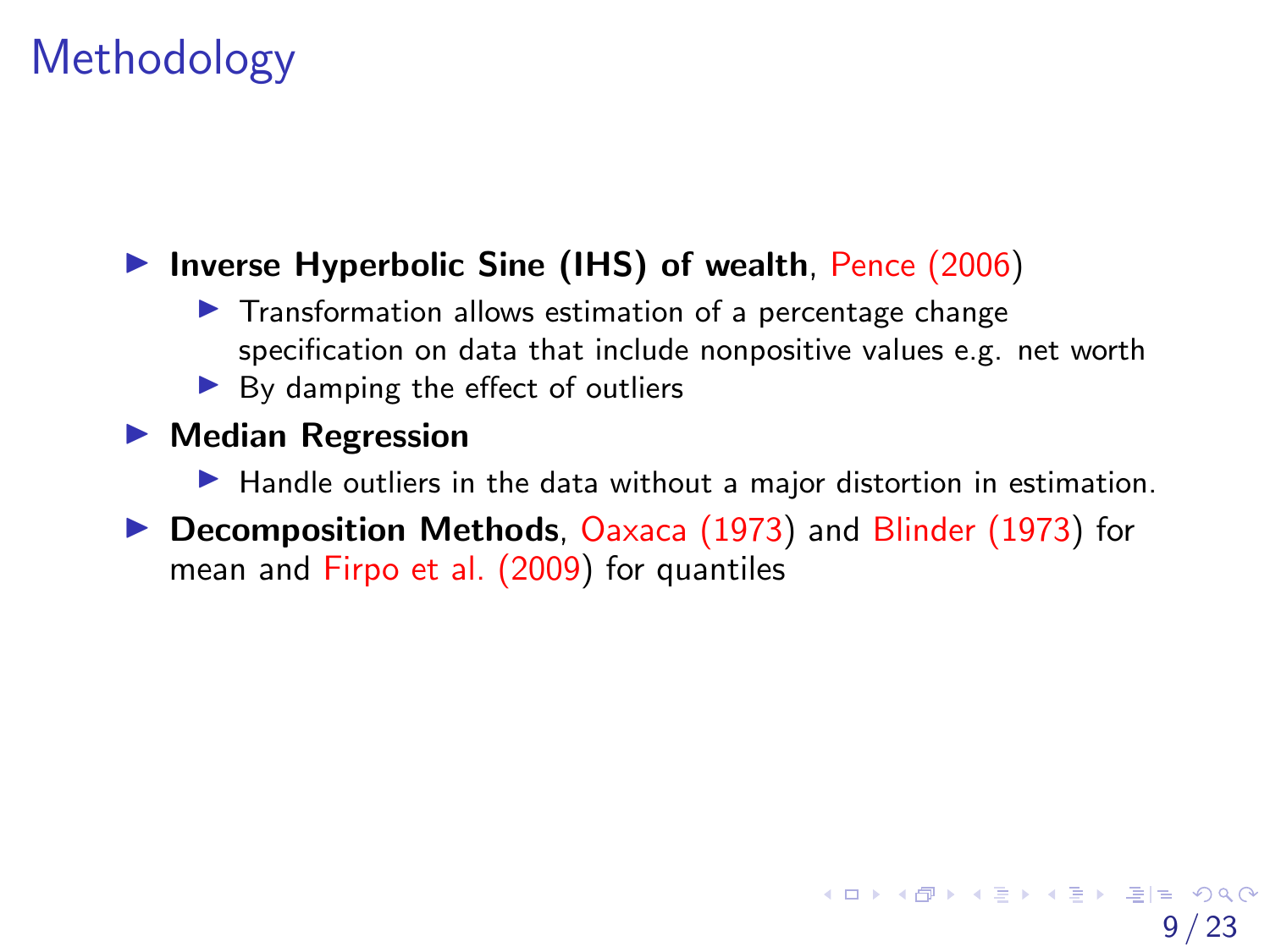### Inverse Hyperbolic Sine (IHS) of wealth, Pence (2006)

- Transformation allows estimation of a percentage change specification on data that include nonpositive values e.g. net worth
- ▶ By damping the effect of outliers

### **• Median Regression**

- Handle outliers in the data without a major distortion in estimation.
- **Decomposition Methods**, Oaxaca (1973) and Blinder (1973) for mean and Firpo et al. (2009) for quantiles
	- Quantifying the contribution of explanatory factors in accounting for racial wealth gaps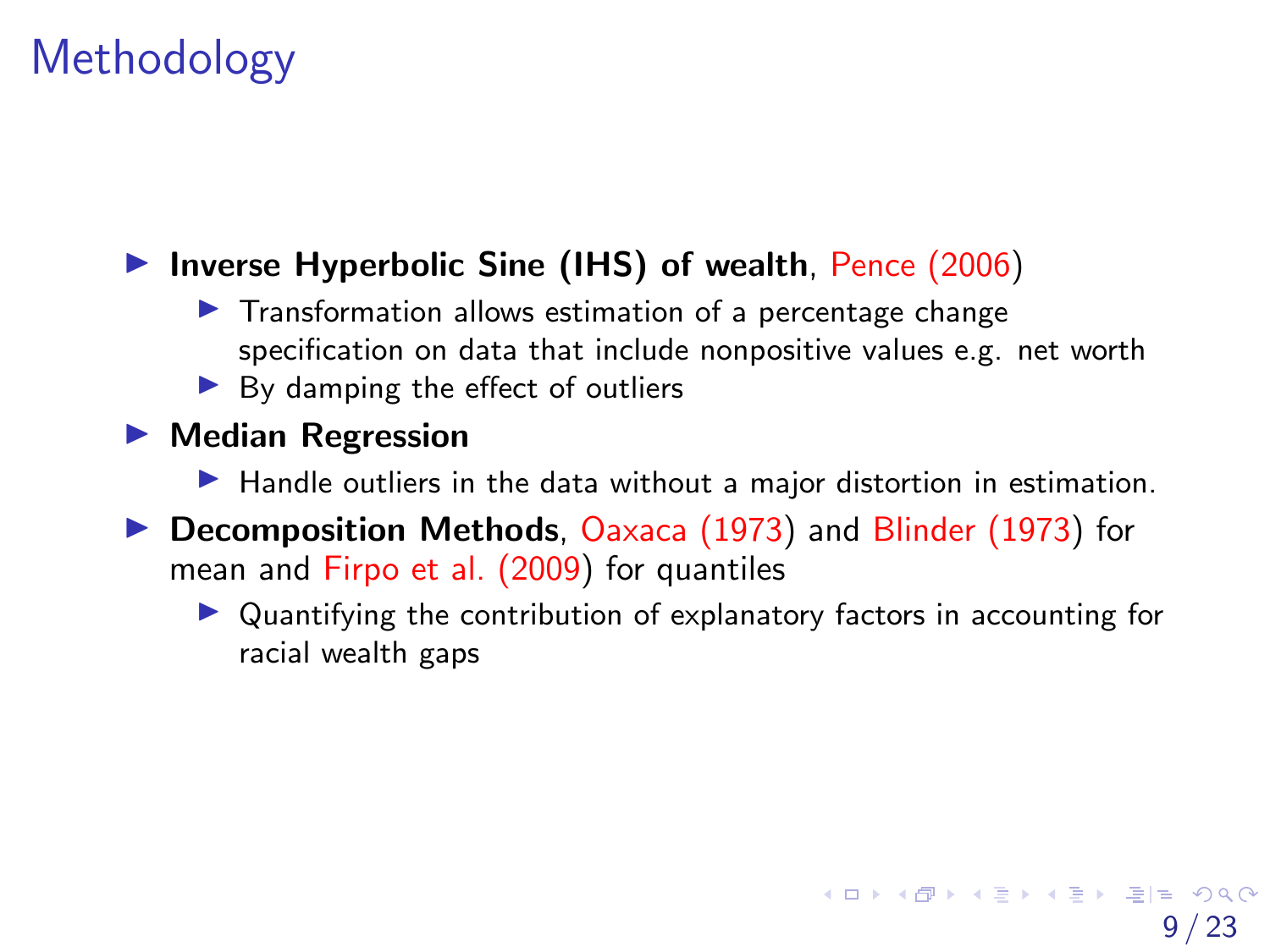# <span id="page-18-0"></span>Model

**IHS(wealth**<sub>it</sub>) =  $\beta_0 + \beta_1$ Student debt<sub>it</sub> +  $\beta_2$ **X**<sub>it</sub> + **D16**<sub>t</sub> +  $u_{it}$ 

### ▶ Student debt:

• indicator for households with positive aggregate loan balances for education loans

 $\blacktriangleright$  X:

- College degree
- Marital status
- ► Welfare use
- Health insurance

D16: year dummy

- � Age **Profession** ▶ Race
- � Real income

10 / 23

K ロ K K 레 K K 플 K K 클 K 트립트 YO Q @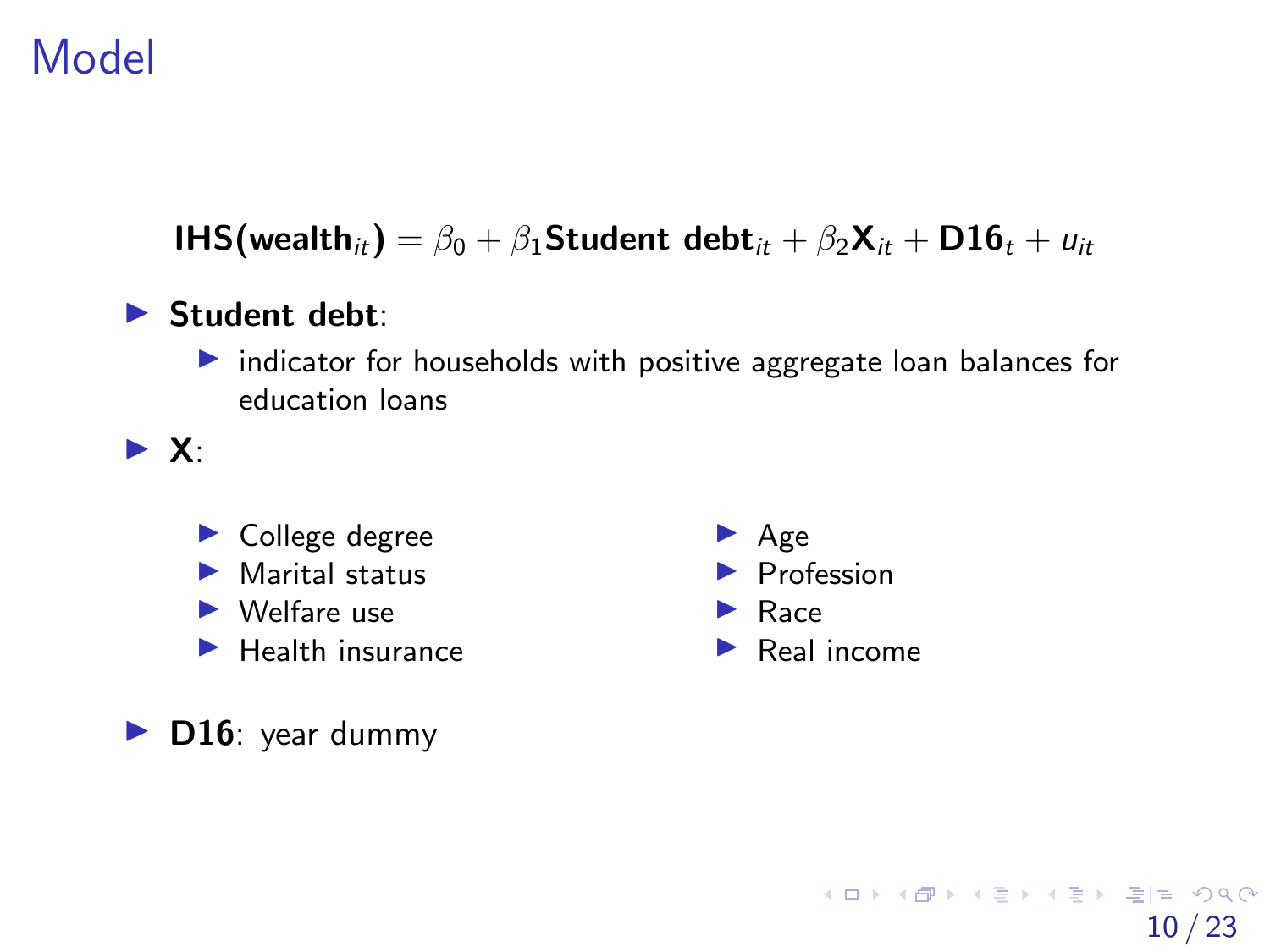<span id="page-19-0"></span>Is Student Debt Associated with Net Worth in the Aftermath of the Great Recession?

11 / 23

K ロ ▶ K 何 ▶ K ヨ ▶ K ヨ ▶ [로]로 10 Q @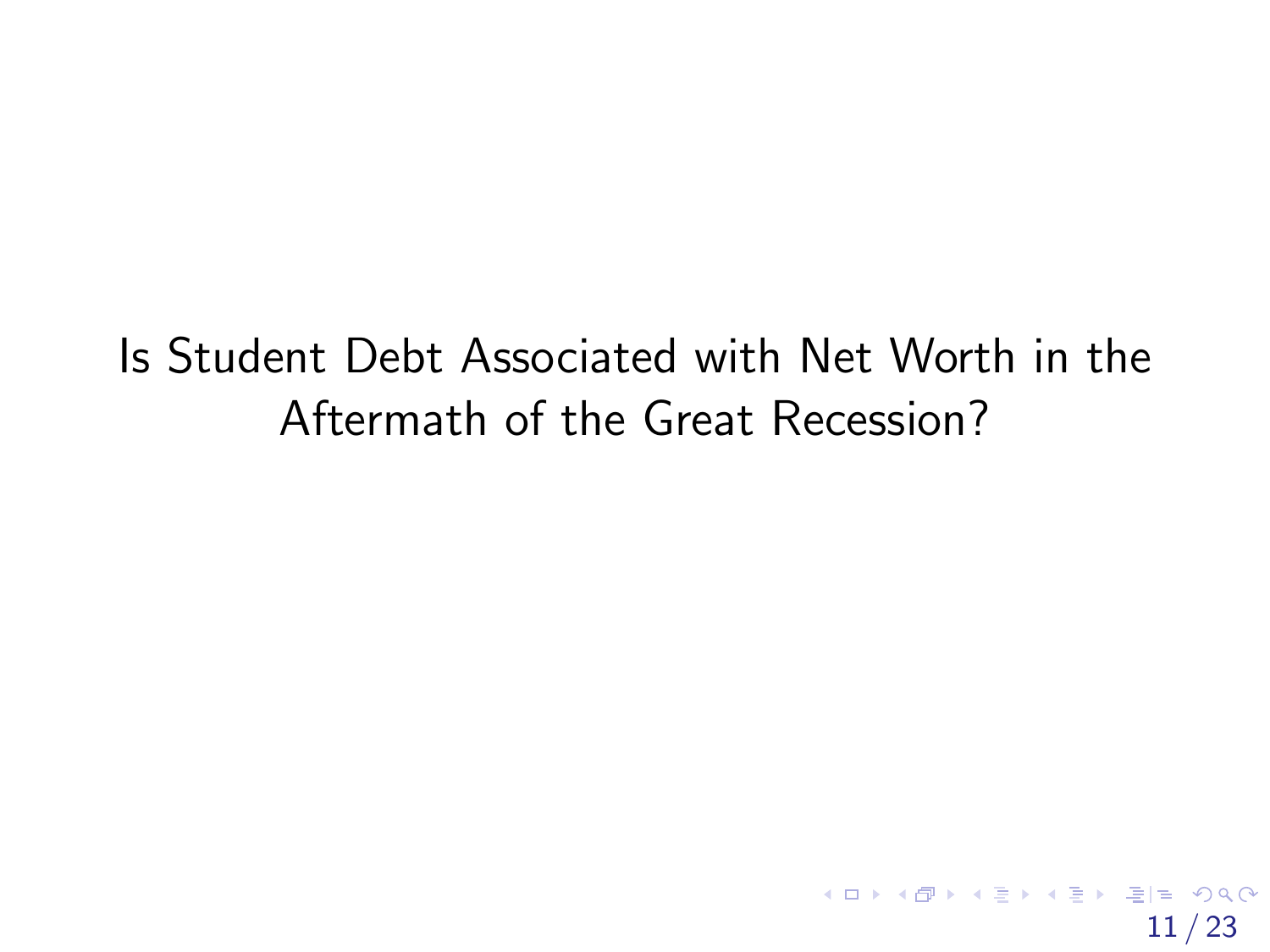# <span id="page-20-0"></span>Summary Statistics

|                               | 2013          |               | 2016         |               |  |
|-------------------------------|---------------|---------------|--------------|---------------|--|
| Characteristics               | No. or mean   | $%$ or median | No. or mean  | $%$ or median |  |
| Student loan use              | 28.799.044.00 | 23.50%        | 32,238,597   | 25.59%        |  |
| Amount of loans for education | \$28.382.96   | \$15.454.61   | \$32,797.35  | \$17,000.00   |  |
| Net worth                     | \$551.107.80  | \$89.945.81   | \$697.901.40 | \$104,470.00  |  |
| Income                        | \$89.220.61   | \$48,082.83   | \$102.252.00 | \$52,657.09   |  |
| Observations                  | 122.530.070   |               | 125.981.701  |               |  |

Table: Summary Statistics by Year.

Note: Weighted data from the SCF survey are used. Amount of loans for education are only for those with student loans.

### Key Takeaways

- > Share of households with student debt rose from 24% to 26%
- Median student debt amount rose from \$15,455 to \$17,000 (for those with holdings)
- Median adjusted net worth rose from \$89,946 to \$104,470
- ▶ Median income rose from \$48,083 to \$52,657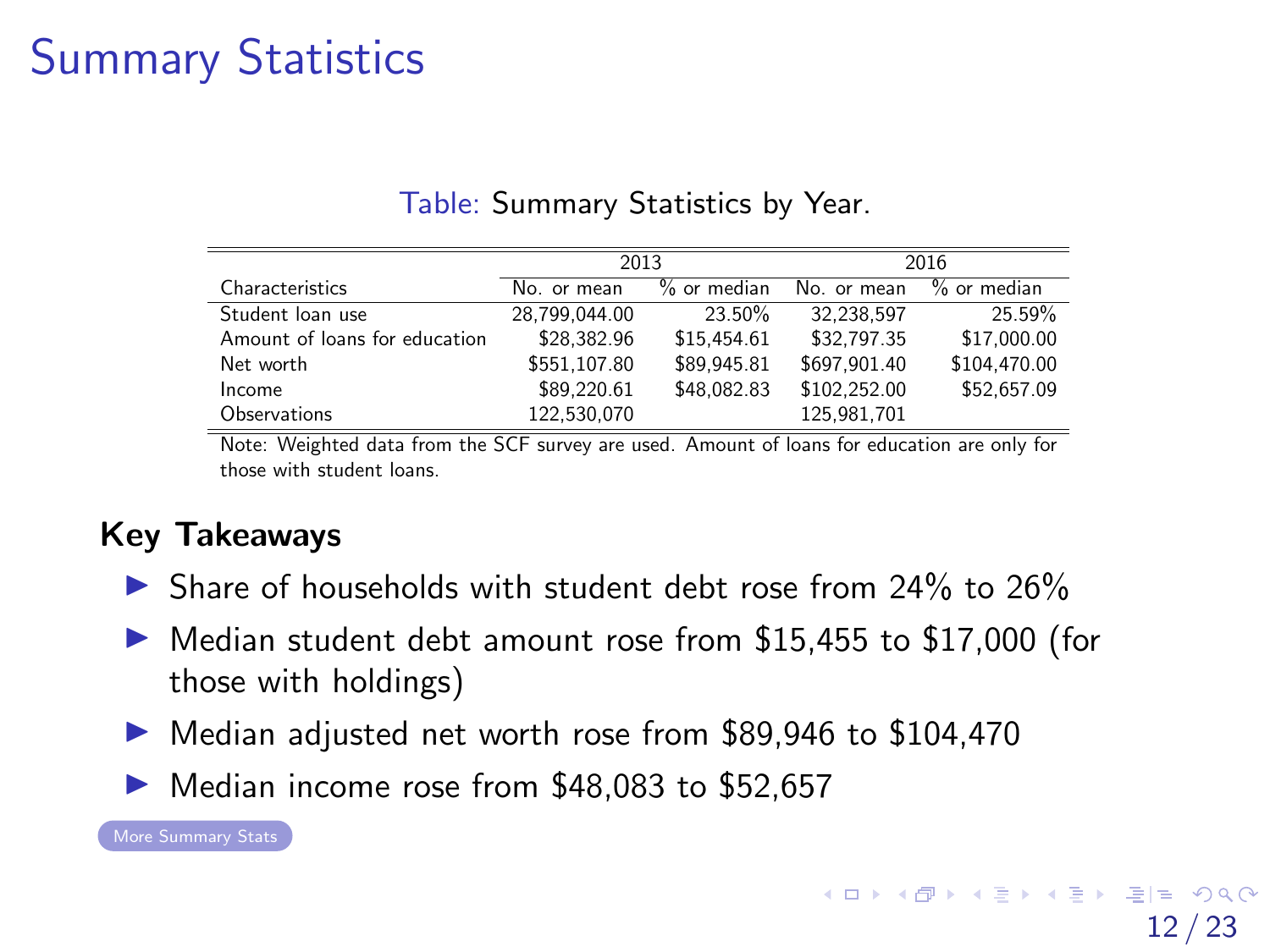# <span id="page-21-0"></span>Summary Statistics

|                            | $\overline{2016}$ |               |              |                  |  |  |
|----------------------------|-------------------|---------------|--------------|------------------|--|--|
|                            |                   | Student loans |              | No student loans |  |  |
| Characteristics            | No. or mean       | % or median   | No. or mean  | % or median      |  |  |
| Net worth                  | \$209,232.20      | \$49,120.00   | \$865.956.50 | \$140.210.00     |  |  |
| Four-year college graduate | 13,103,392        | 40.65%        | 29.767.294   | 31.75%           |  |  |
| Age                        | 40.94             | 39            | 55.37        | 56               |  |  |
| Income                     | \$79.325.45       | \$57,720.28   | \$110.136.50 | \$50.631.82      |  |  |
| Race                       |                   |               |              |                  |  |  |
| White                      | 20.643.609        | 64.03%        | 65.067.909   | 69.41%           |  |  |
| <b>Black</b>               | 6.719.656         | 20.84%        | 13.254.076   | 14.14%           |  |  |
| Hispanic                   | 3.269.043         | 10.14%        | 11.013.126   | 11.75%           |  |  |
| Other                      | 1.606.289         | 4.98%         | 4.407.992    | 4.70%            |  |  |
| Observations               | 32,238,597        |               | 93.743.104   |                  |  |  |

#### Table: Summary Statistics for 2016.

Note: Weighted data from the SCF survey are used.

#### Key Takeaways for households with student debt vs. those without

- Lower adjusted net worth
- ▶ Are younger
- ▶ Have higher median income, but lower average income
- Statistics are similar to 2013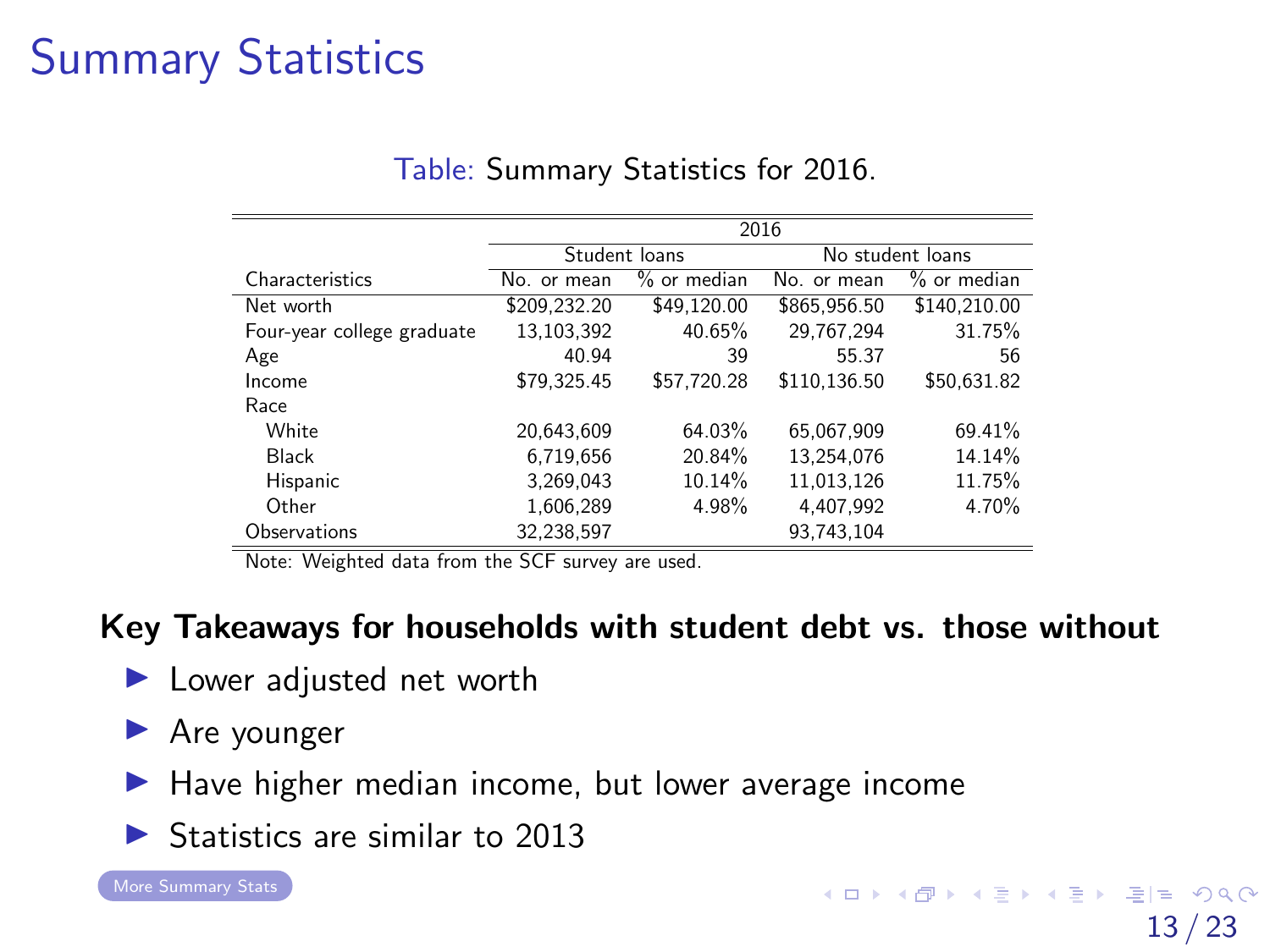# <span id="page-22-0"></span>Summary Statistics: Student Debt as Share of Income



36.55 39.06 20.33 17.35 18.08 12.03 11.05 9.67 3.51 3.41 8.21 7.48  $0 10 \mathcal{S}^2$  20  $30 40 5$  $\delta_{\rm qc}$  $3r_{Q}$ 4th 5th All Households

2013 2016

Income Quantile

Source: Survey of Consumer Finances (weighted)

K ロ ▶ K 何 ▶ K ヨ ▶ K ヨ ▶ [로]로 19 Q @

14 / 23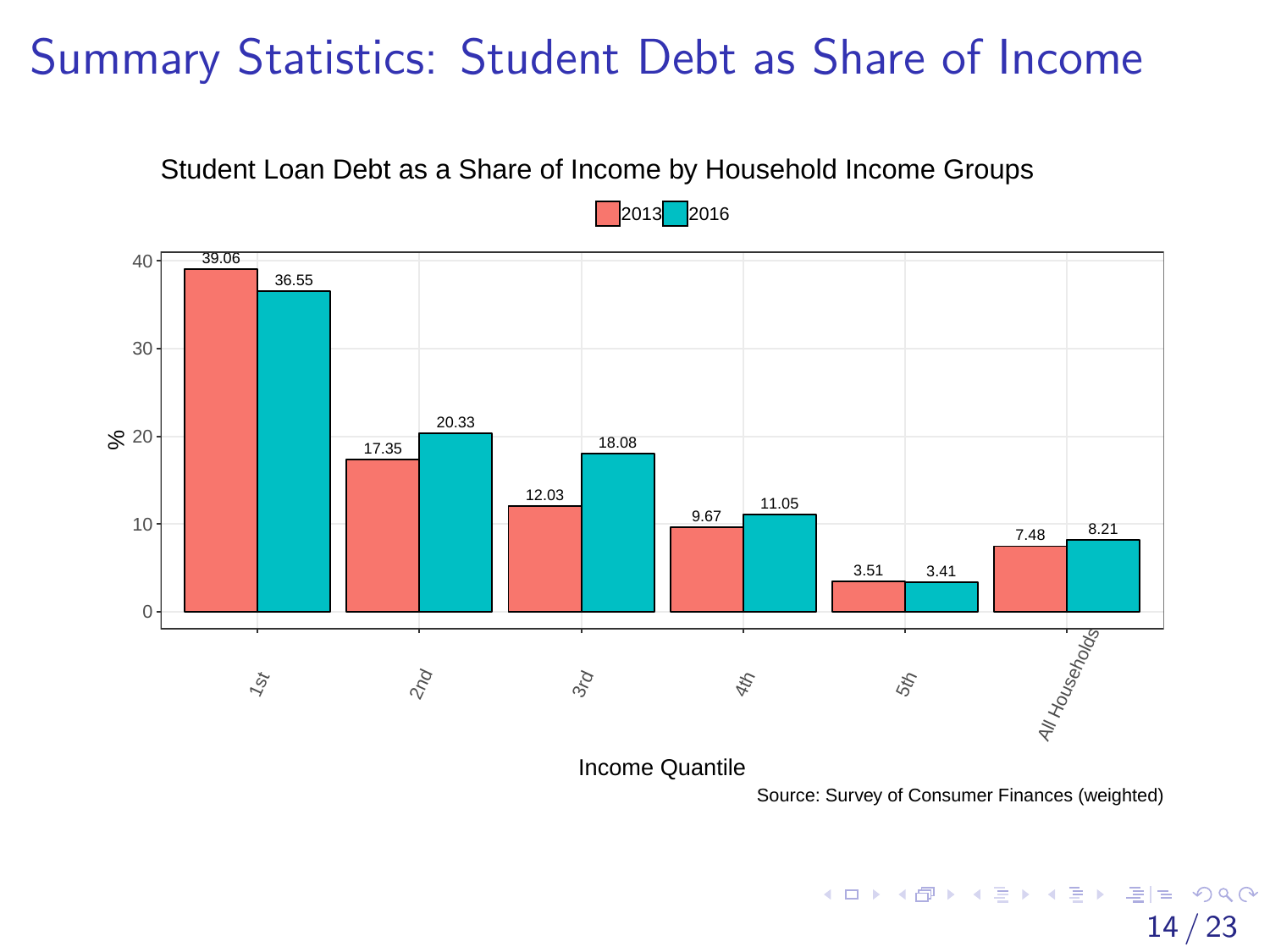<span id="page-23-1"></span><span id="page-23-0"></span>

|                            | 15th Percentile | 30th Percentile | 50th Percentile |
|----------------------------|-----------------|-----------------|-----------------|
|                            | \$4.332         | \$20.297        | \$89.946        |
| Student loan use           | $-3.299.06***$  | $-9.442.76***$  | $-31,865.69***$ |
|                            | (266.98)        | (736.53)        | (2,981.48)      |
| Four-year college graduate | 5,490.54***     | 18.157.66***    | 66,418.45***    |
|                            | (328.82)        | (740.54)        | (2,836.17)      |
| Race (Base: White)         |                 |                 |                 |
| Black                      | $-3,312.51***$  | $-15.294.81***$ | $-59,810.97***$ |
|                            | (336.54)        | (1,303.93)      | (3,622.94)      |
| Hispanic                   | $-5,666.05***$  | $-18,231.14***$ | $-59,694.80***$ |
|                            | (382.32)        | (1,561.16)      | (4,972.15)      |
| Other                      | $-1,816.34***$  | $-3,373.49*$    | $-582.58$       |
|                            | (494.40)        | (1,958.50)      | (5, 361.83)     |

#### Table: Median Regression Results

Note: We also control for income, age, occupational prestige, marriage status, welfare use, if respondent has health insurance, and year. Standard errors are bootstrapped with 999 replications and are adjusted for imputation uncertainty. The coefficients are marginal effects evaluated at quantiles for net worth in 2013. Standard errors are in parentheses. Significance levels are denoted by: \*\*\*  $p < 0.01$ , \*\*  $p < 0.05$ , \*  $p < 0.1$ 

• Student debt is associated with a 80%, 49%, 37% wealth loss compared with similar households with no student debt.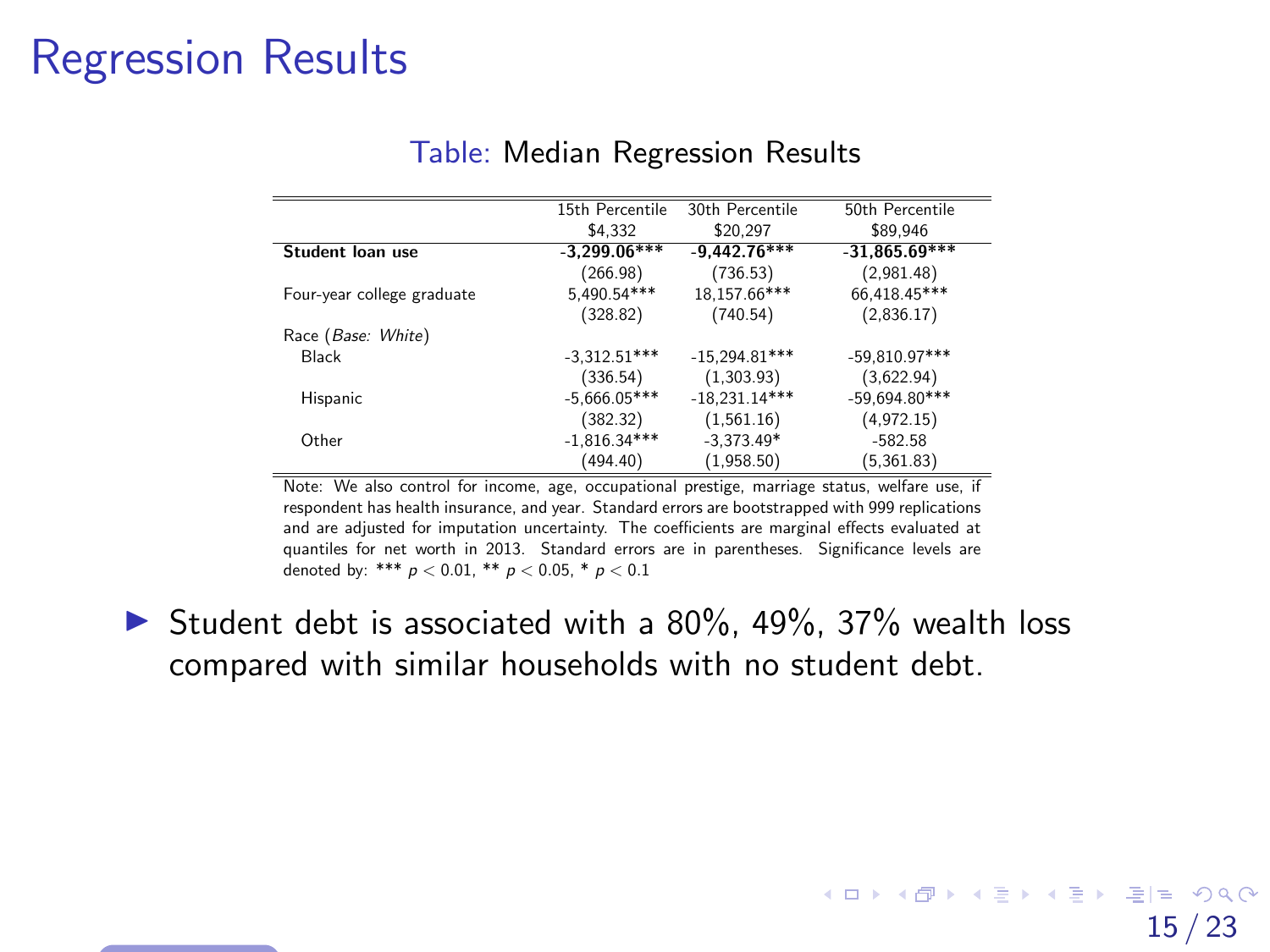|                            | 15th Percentile | 30th Percentile | 50th Percentile |
|----------------------------|-----------------|-----------------|-----------------|
|                            | \$4.332         | \$20.297        | \$89.946        |
| Student loan use           | $-3,299.06***$  | $-9.442.76***$  | $-31,865.69***$ |
|                            | (266.98)        | (736.53)        | (2,981.48)      |
| Four-year college graduate | 5,490.54***     | 18,157.66***    | 66,418.45***    |
|                            | (328.82)        | (740.54)        | (2,836.17)      |
| Race (Base: White)         |                 |                 |                 |
| Black                      | $-3.312.51***$  | $-15.294.81***$ | $-59,810.97***$ |
|                            | (336.54)        | (1,303.93)      | (3,622.94)      |
| Hispanic                   | $-5,666.05***$  | $-18,231.14***$ | $-59.694.80***$ |
|                            | (382.32)        | (1,561.16)      | (4,972.15)      |
| Other                      | $-1,816.34***$  | $-3,373.49*$    | $-582.58$       |
|                            | (494.40)        | (1,958.50)      | (5, 361.83)     |

#### Table: Median Regression Results

Note: We also control for income, age, occupational prestige, marriage status, welfare use, if respondent has health insurance, and year. Standard errors are bootstrapped with 999 replications and are adjusted for imputation uncertainty. The coefficients are marginal effects evaluated at quantiles for net worth in 2013. Standard errors are in parentheses. Significance levels are denoted by: \*\*\*  $p < 0.01$ , \*\*  $p < 0.05$ , \*  $p < 0.1$ 

- Student debt is associated with a 80%, 49%, 37% wealth loss compared with similar households with no student debt.
- These losses were 285%, 56%, 54% during the Great Recession.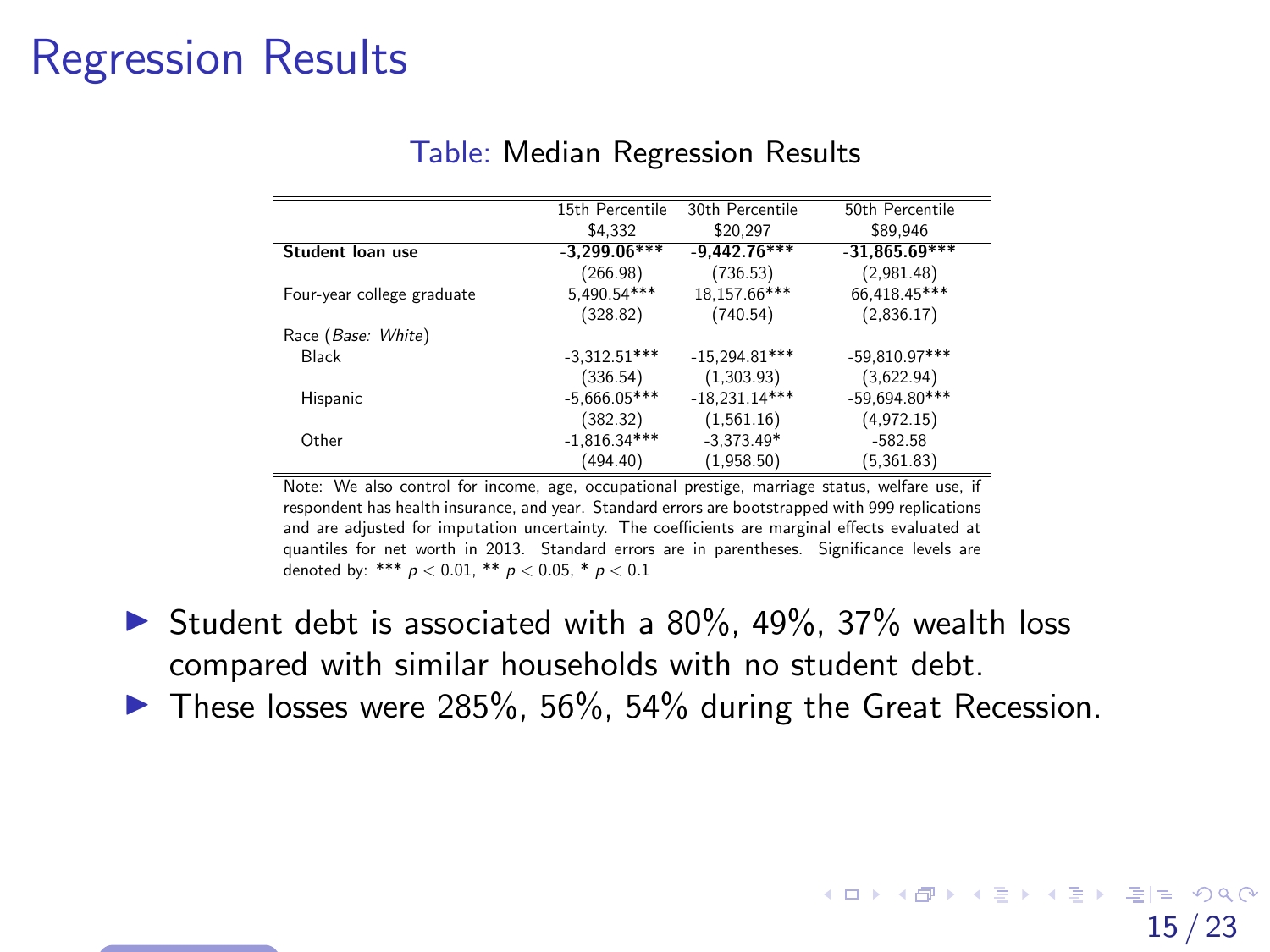<span id="page-25-0"></span>

|                            | 15th Percentile | 30th Percentile | 50th Percentile |
|----------------------------|-----------------|-----------------|-----------------|
|                            | \$4.332         | \$20.297        | \$89.946        |
| Student loan use           | $-3.299.06***$  | $-9,442.76***$  | $-31,865.69***$ |
|                            | (266.98)        | (736.53)        | (2,981.48)      |
| Four-year college graduate | 5,490.54***     | 18,157.66***    | 66,418.45***    |
|                            | (328.82)        | (740.54)        | (2,836.17)      |
| Race (Base: White)         |                 |                 |                 |
| <b>Black</b>               | $-3,312.51***$  | $-15,294.81***$ | $-59,810.97***$ |
|                            | (336.54)        | (1,303.93)      | (3,622.94)      |
| Hispanic                   | $-5,666.05***$  | $-18,231.14***$ | $-59,694.80***$ |
|                            | (382.32)        | (1,561.16)      | (4,972.15)      |
| Other                      | $-1,816.34***$  | $-3,373.49*$    | $-582.58$       |
|                            | (494.40)        | (1,958.50)      | (5, 361.83)     |

#### Table: Median Regression Results

Note: We also control for income, age, occupational prestige, marriage status, welfare use, if respondent has health insurance, and year. Standard errors are bootstrapped with 999 replications and are adjusted for imputation uncertainty. The coefficients are marginal effects evaluated at quantiles for net worth in 2013. Standard errors are in parentheses. Significance levels are denoted by: \*\*\*  $p < 0.01$ , \*\*  $p < 0.05$ , \*  $p < 0.1$ 

- Student debt is associated with a 80%, 49%, 37% wealth loss compared with similar households with no student debt.
- These losses were 285%, 56%, 54% during the Great Recession.
- Wealth losses significant and disproprtionate for Black and Hispanic hh relative to Whites.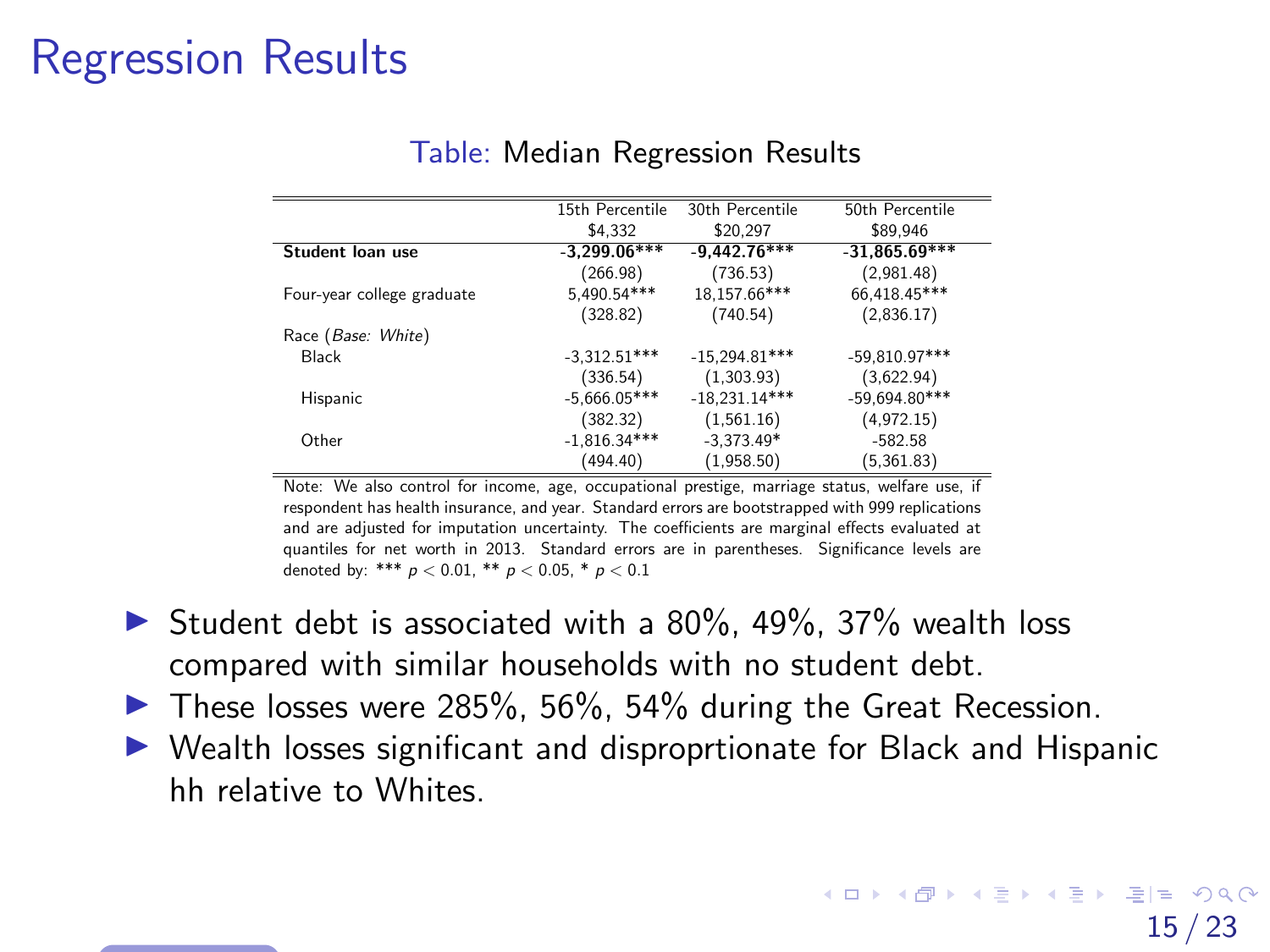<span id="page-26-0"></span>

|                            | 15th Percentile | 30th Percentile | 50th Percentile |
|----------------------------|-----------------|-----------------|-----------------|
|                            | \$4.332         | \$20.297        | \$89.946        |
| Student loan use           | $-3,299.06***$  | $-9.442.76***$  | $-31,865.69***$ |
|                            | (266.98)        | (736.53)        | (2,981.48)      |
| Four-year college graduate | 5,490.54***     | 18.157.66***    | 66,418.45***    |
|                            | (328.82)        | (740.54)        | (2,836.17)      |
| Race (Base: White)         |                 |                 |                 |
| Black                      | $-3,312.51***$  | $-15.294.81***$ | $-59,810.97***$ |
|                            | (336.54)        | (1,303.93)      | (3,622.94)      |
| Hispanic                   | $-5,666.05***$  | $-18,231.14***$ | $-59,694.80***$ |
|                            | (382.32)        | (1,561.16)      | (4,972.15)      |
| Other                      | $-1,816.34***$  | $-3,373.49*$    | $-582.58$       |
|                            | (494.40)        | (1,958.50)      | (5, 361.83)     |

#### Table: Median Regression Results

Note: We also control for income, age, occupational prestige, marriage status, welfare use, if respondent has health insurance, and year. Standard errors are bootstrapped with 999 replications and are adjusted for imputation uncertainty. The coefficients are marginal effects evaluated at quantiles for net worth in 2013. Standard errors are in parentheses. Significance levels are denoted by: \*\*\*  $p < 0.01$ , \*\*  $p < 0.05$ , \*  $p < 0.1$ 

- Student debt is associated with a 80%, 49%, 37% wealth loss compared with similar households with no student debt.
- These losses were 285%, 56%, 54% during the Great Recession.
- Wealth losses significant and disproprtionate for Black and Hispanic hh relative to Whites.
- � Encouraging result within group: for Hispanic households, student •loan use associ[at](#page-25-0)ed with positive net worth at t[he](#page-27-0) [b](#page-23-0)[o](#page-18-0)[tt](#page-27-0)o[m](#page-19-0) of [th](#page-30-0)[e](#page-31-0) wealth distribution to t[he](#page-22-0) median; for Blacks at the 30th [pe](#page-27-0)[r](#page-18-0)[ce](#page-19-0)n[til](#page-0-0)[e](#page-40-0)<sub>15</sub> / 23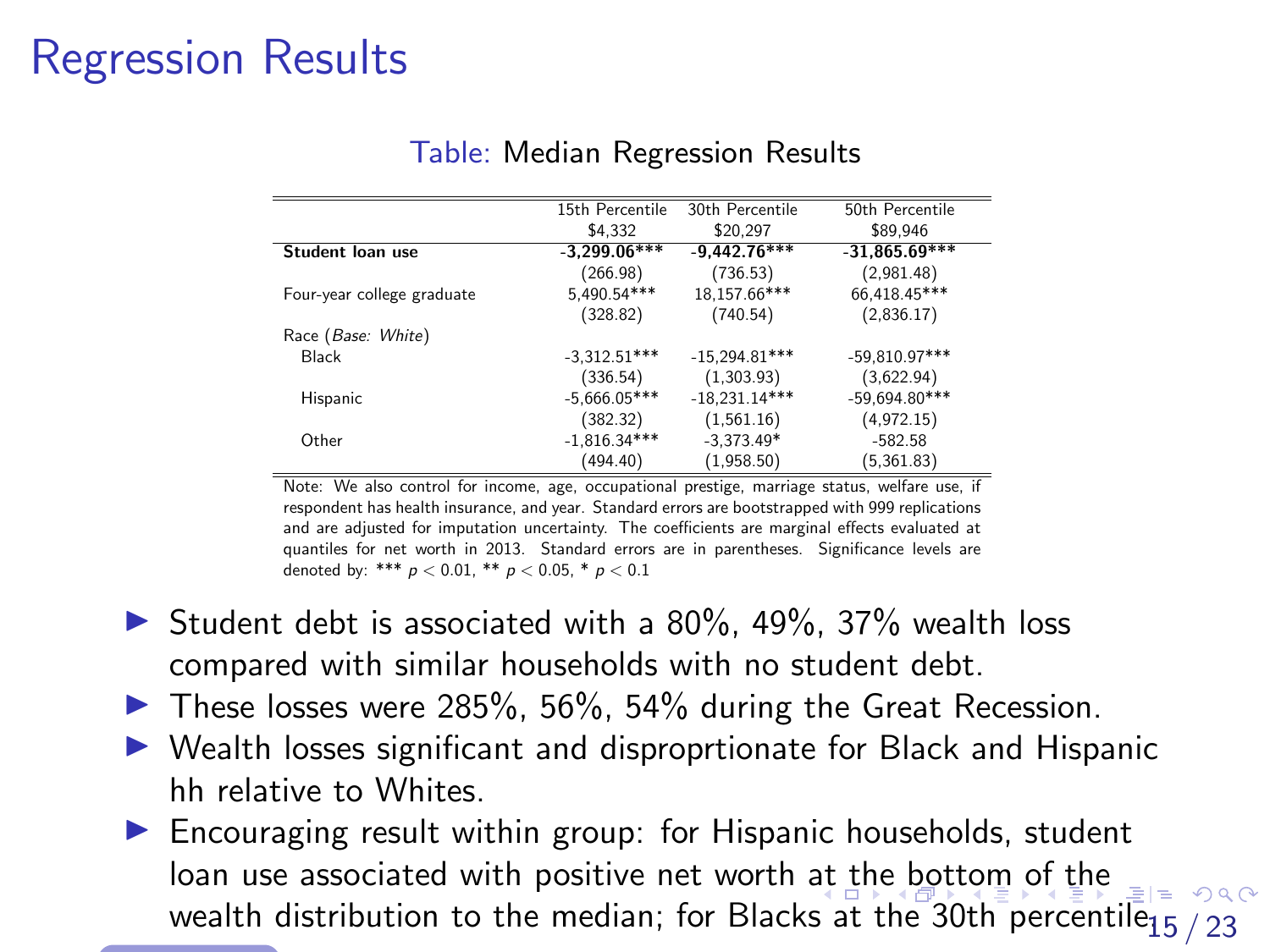# <span id="page-27-0"></span>Does Student Debt Help to Explain to Racial Wealth Gaps?

16 / 23

K ロ ▶ K @ ▶ K 할 ▶ K 할 ▶ [ 할 날 수 있어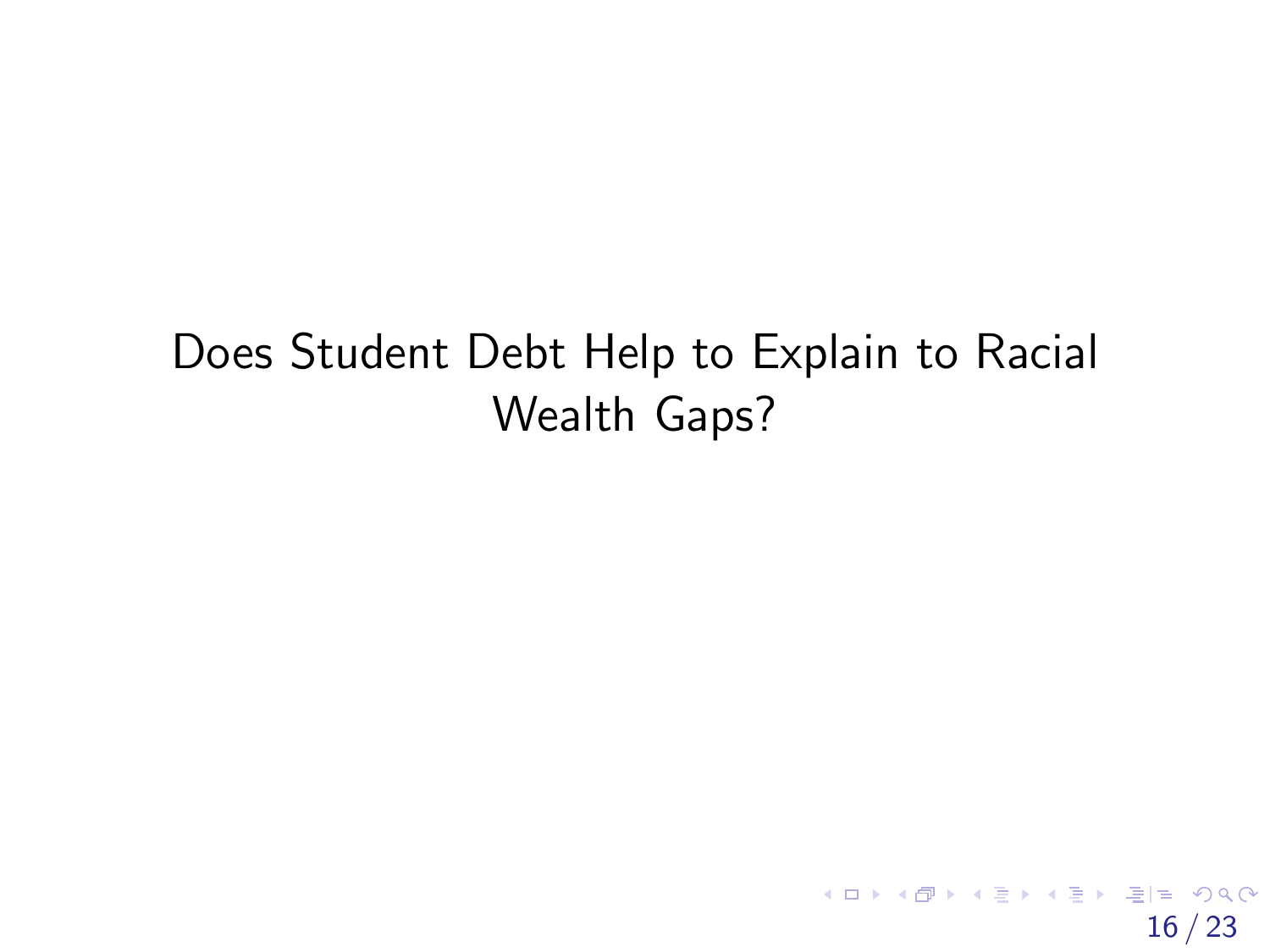# <span id="page-28-1"></span><span id="page-28-0"></span>Oaxaca-Blinder Decomposition Results

|  | Table: Decomposition of Mean Wealth Differentials |  |  |  |
|--|---------------------------------------------------|--|--|--|
|--|---------------------------------------------------|--|--|--|

|                                                                                                    | Hispanic/White<br>Black/White |     |                          |        |  |  |
|----------------------------------------------------------------------------------------------------|-------------------------------|-----|--------------------------|--------|--|--|
| Reference group: White coef.                                                                       | Share<br>Share                |     |                          |        |  |  |
| Unadjusted mean wealth gap                                                                         | $4,252.27***$                 |     | $4,163.\overline{31***}$ |        |  |  |
| $E[$ IHS <sub>W</sub> ] – $E[$ IHS <sub>R</sub> ] <sup>a</sup>                                     | (148.16)                      |     | (178.29)                 |        |  |  |
| Total explained                                                                                    | 2.839.98***                   | 67% | 2.827.87***              | 68%    |  |  |
|                                                                                                    | (114.69)                      |     | (117.50)                 |        |  |  |
| Total unexplained                                                                                  | 1.412.29***                   | 33% | 1.335.45***              | 32%    |  |  |
|                                                                                                    | (131.28)                      |     | (162.67)                 |        |  |  |
| Explained: Composition Effects Attributable to                                                     |                               |     |                          |        |  |  |
| Student loan use                                                                                   | 150.51***                     | 5%  | $-27.16$                 | $-1\%$ |  |  |
|                                                                                                    | (22.71)                       |     | (16.95)                  |        |  |  |
|                                                                                                    |                               |     |                          |        |  |  |
| $p < 0.01$ . **<br>***<br>Note: Estimates are survey weighted. Significance levels are denoted by: |                               |     |                          |        |  |  |

 $p < 0.05, ^{*} \, p < 0.1$ 

<sup>a</sup>The variable W denotes white and R denotes the comparison group.

- ▶ OB decomposition: 67-68% of the mean Black-White and Hispanic-White wealth gap is accounted for by the variables in our model.
- Differences in student loan use account for 5% of the mean wealth gap between Black and White households.
- � Differences in income plays a significant role [\(5](#page-27-0)[1](#page-29-0)[%](#page-27-0) [B](#page-28-0)[W](#page-29-0) [a](#page-27-0)[n](#page-30-0)[d](#page-31-0) [4](#page-18-0)[3](#page-19-0)[%](#page-31-0)  HW)  $17 / 23$ •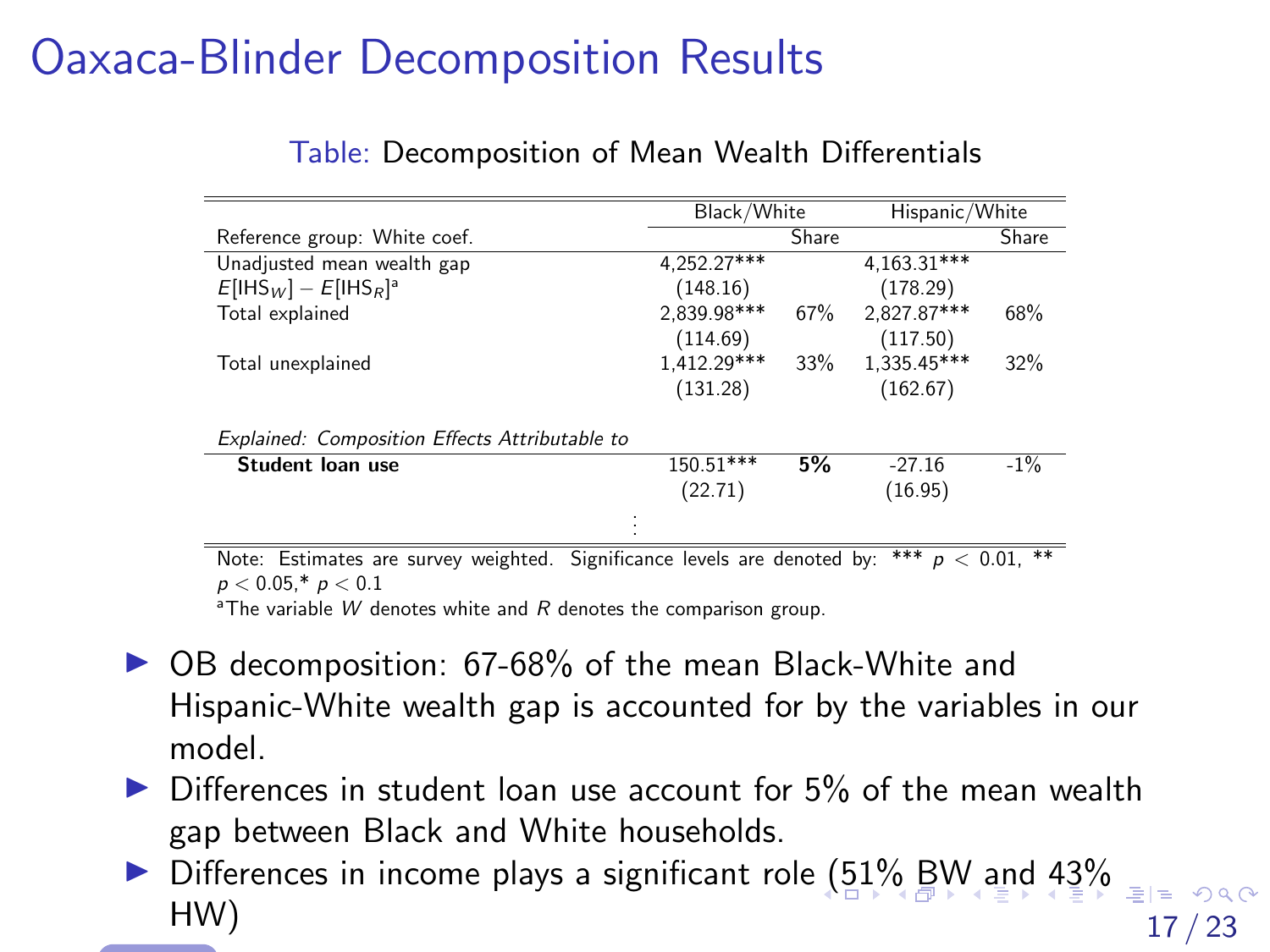| Percentile                                                                                                      | 15th                                                                                                                                                                                                                                                                                                                                              |        | 30th       |       | 50th       |       |  |  |
|-----------------------------------------------------------------------------------------------------------------|---------------------------------------------------------------------------------------------------------------------------------------------------------------------------------------------------------------------------------------------------------------------------------------------------------------------------------------------------|--------|------------|-------|------------|-------|--|--|
| Reference group: White coef.                                                                                    |                                                                                                                                                                                                                                                                                                                                                   | Share  |            | Share |            | Share |  |  |
| Mean RIF gap                                                                                                    | $4.651***$                                                                                                                                                                                                                                                                                                                                        |        | $5.282***$ |       | 4.845***   |       |  |  |
| $E[RIF_{\tau}(IHS_W)] - E[RIF_{\tau}(IHS_R)]^b$                                                                 | (170.2)                                                                                                                                                                                                                                                                                                                                           |        | (188.6)    |       | (239.0)    |       |  |  |
| Total explained                                                                                                 | 5.384***                                                                                                                                                                                                                                                                                                                                          | 116%   | 5,058***   | 96%   | $3.561***$ | 74%   |  |  |
|                                                                                                                 | (334.1)                                                                                                                                                                                                                                                                                                                                           |        | (284.5)    |       | (163.9)    |       |  |  |
| Total unexplained                                                                                               | $-733.8**$                                                                                                                                                                                                                                                                                                                                        | $-16%$ | 223.4      | $4\%$ | $1,283***$ | 26%   |  |  |
|                                                                                                                 | (363.4)                                                                                                                                                                                                                                                                                                                                           |        | (301.1)    |       | (225.5)    |       |  |  |
| Explained: Composition Effects Attributable to                                                                  |                                                                                                                                                                                                                                                                                                                                                   |        |            |       |            |       |  |  |
| Student loan use                                                                                                | $187.0***$                                                                                                                                                                                                                                                                                                                                        | 3%     | $207.1***$ | 4%    | $233.9***$ | 7%    |  |  |
|                                                                                                                 | (52.73)                                                                                                                                                                                                                                                                                                                                           |        | (44.99)    |       | (34.40)    |       |  |  |
|                                                                                                                 |                                                                                                                                                                                                                                                                                                                                                   |        |            |       |            |       |  |  |
| At a secret contract of the secret of the secret of the secret of the secret of the secret of the secret of the | $\mathcal{L}(\mathbf{r},\mathbf{r}) = \mathbf{r} \mathbf{r}$ , and $\mathcal{L}(\mathbf{r},\mathbf{r}) = \mathbf{r} \mathbf{r}$ , and $\mathbf{r} \mathbf{r}$ , and $\mathbf{r} \mathbf{r}$ , and $\mathbf{r} \mathbf{r}$ , and $\mathbf{r} \mathbf{r}$ , and $\mathbf{r} \mathbf{r}$ , and $\mathbf{r} \mathbf{r}$ , and $\mathbf{r} \mathbf{r}$ |        |            |       |            |       |  |  |

#### <span id="page-29-1"></span><span id="page-29-0"></span>Table: Decomposition of Wealth Differentials: Black vs. White

Note: Estimates are survey weighted. Bootstrapped standard errors (500 replications) are in parenthesis. Significance levels are denoted by: \*\*\*  $p < 0.01$ , \*\*  $p < 0.05$  \*  $p < 0.1$ 

<sup>b</sup>The variable W denotes white, R denotes the comparison group, and  $\tau$  denotes the percentile.

- Contribution of student loan use to the Black-White wealth gaps varies considerably across the distribution
- Effects more pronounced for households at the median of the wealth distribution.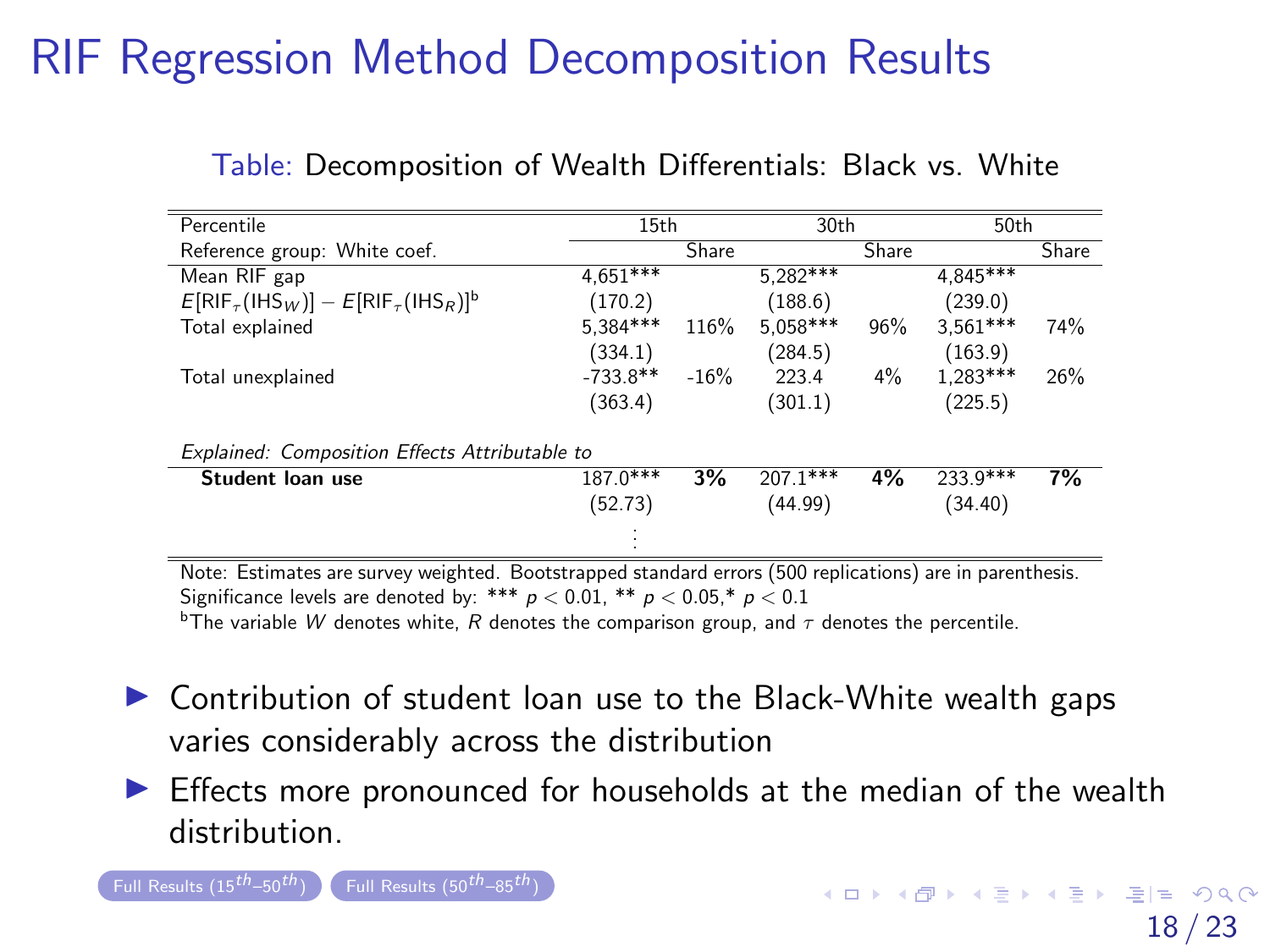| Percentile                                      | 15th       |        | 30th     |        | 50th       |        |
|-------------------------------------------------|------------|--------|----------|--------|------------|--------|
| Reference group: White coef.                    |            | Share  |          | Share  |            | Share  |
| Mean RIF gap                                    | $4,490***$ |        | 4.902*** |        | $4.900***$ |        |
| $E[RIF_{\tau}(IHS_W)] - E[RIF_{\tau}(IHS_R)]^b$ | (243.6)    |        | (268.0)  |        | (280.1)    |        |
| Total explained                                 | $4.410***$ | 98%    | 4.947*** | 101%   | $3.769***$ | 77%    |
|                                                 | (316.8)    |        | (262.4)  |        | (171.9)    |        |
| Total unexplained                               | 79.31      | 2%     | $-44.84$ | $-1\%$ | $1.131***$ | 23%    |
|                                                 | (350.2)    |        | (342.1)  |        | (290.8)    |        |
| Explained: Composition Effects Attributable to  |            |        |          |        |            |        |
| Student loan use                                | $-32.76$   | $-1\%$ | $-35.91$ | $-1\%$ | $-40.89$   | $-1\%$ |
|                                                 | (22.66)    |        | (23.61)  |        | (25.96)    |        |
|                                                 |            |        |          |        |            |        |

#### <span id="page-30-1"></span><span id="page-30-0"></span>Table: Decomposition of Wealth Differentials: Hispanic vs. White

Note: Estimates are survey weighted. Bootstrapped standard errors (500 replications) are in parenthesis. Significance levels are denoted by: \*\*\*  $p < 0.01$ , \*\*  $p < 0.05$ ,\*  $p < 0.1$ Significance levels are denoted by: \*\*\*  $p < 0.01$ , \*\*  $p < 0.05,^\ast$   $p < 0.1$ <br> $^{\rm b}$ The variable  $W$  denotes white,  $R$  denotes the comparison group, and  $\tau$  denotes the percentile.

• Student loan use does not contribute to explaining the Hispanic-White wealth gap across the wealth distribution.

Full [Results](#page-49-0)  $(15^{th}-50^{th})$  Full Results  $(50^{th}-85^{th})$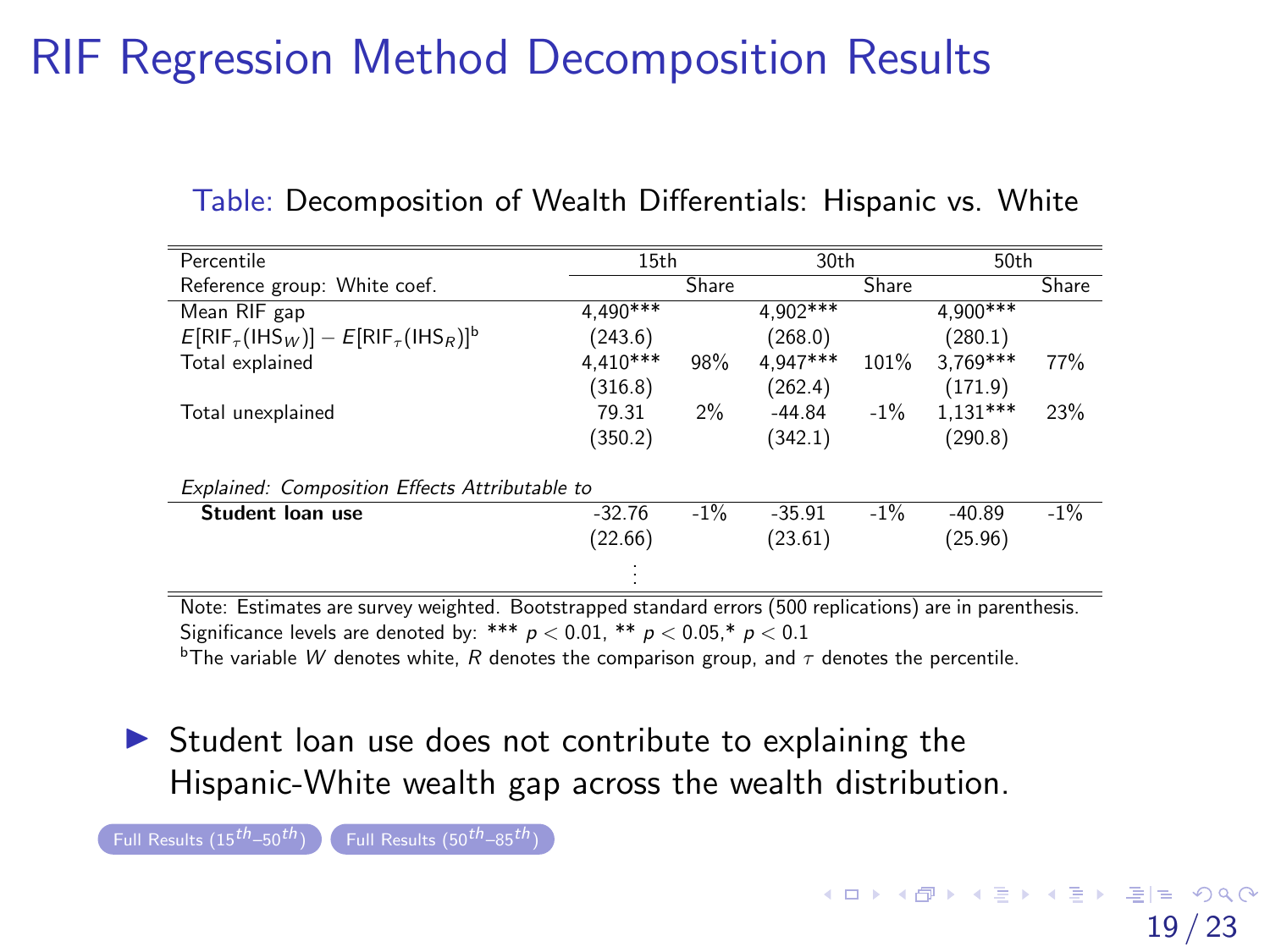# <span id="page-31-0"></span>Conclusion

This research underscores the growing importance of student loan debt in contributing to wealth disparities across racial groups and across the wealth distribution.

### Presence of student loan debt

Is associated with lower net worth across the wealth distribution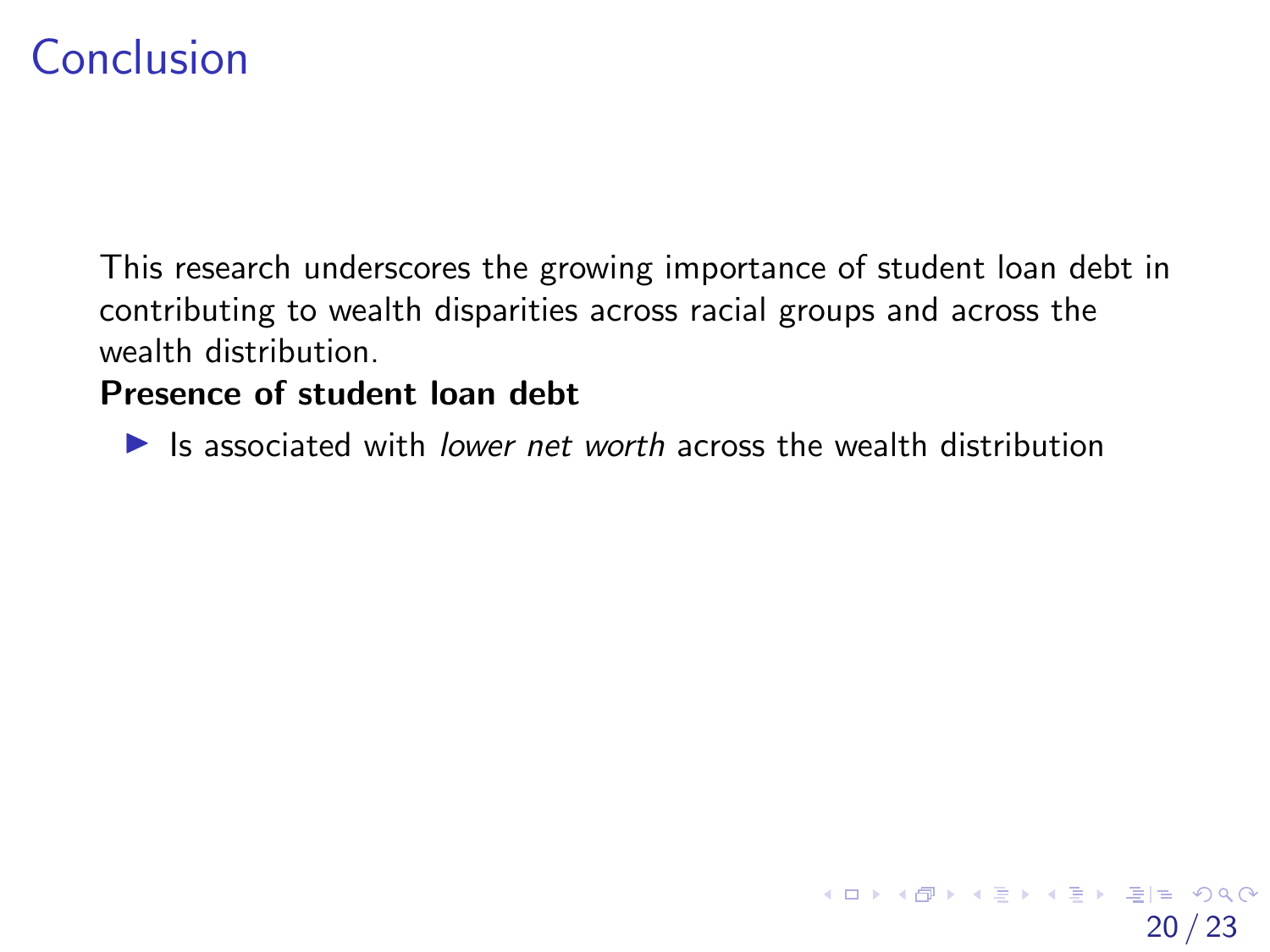# Conclusion

This research underscores the growing importance of student loan debt in contributing to wealth disparities across racial groups and across the wealth distribution.

### Presence of student loan debt

- Is associated with lower net worth across the wealth distribution
- Is associated with *disproportionate* decrease in wealth for poor households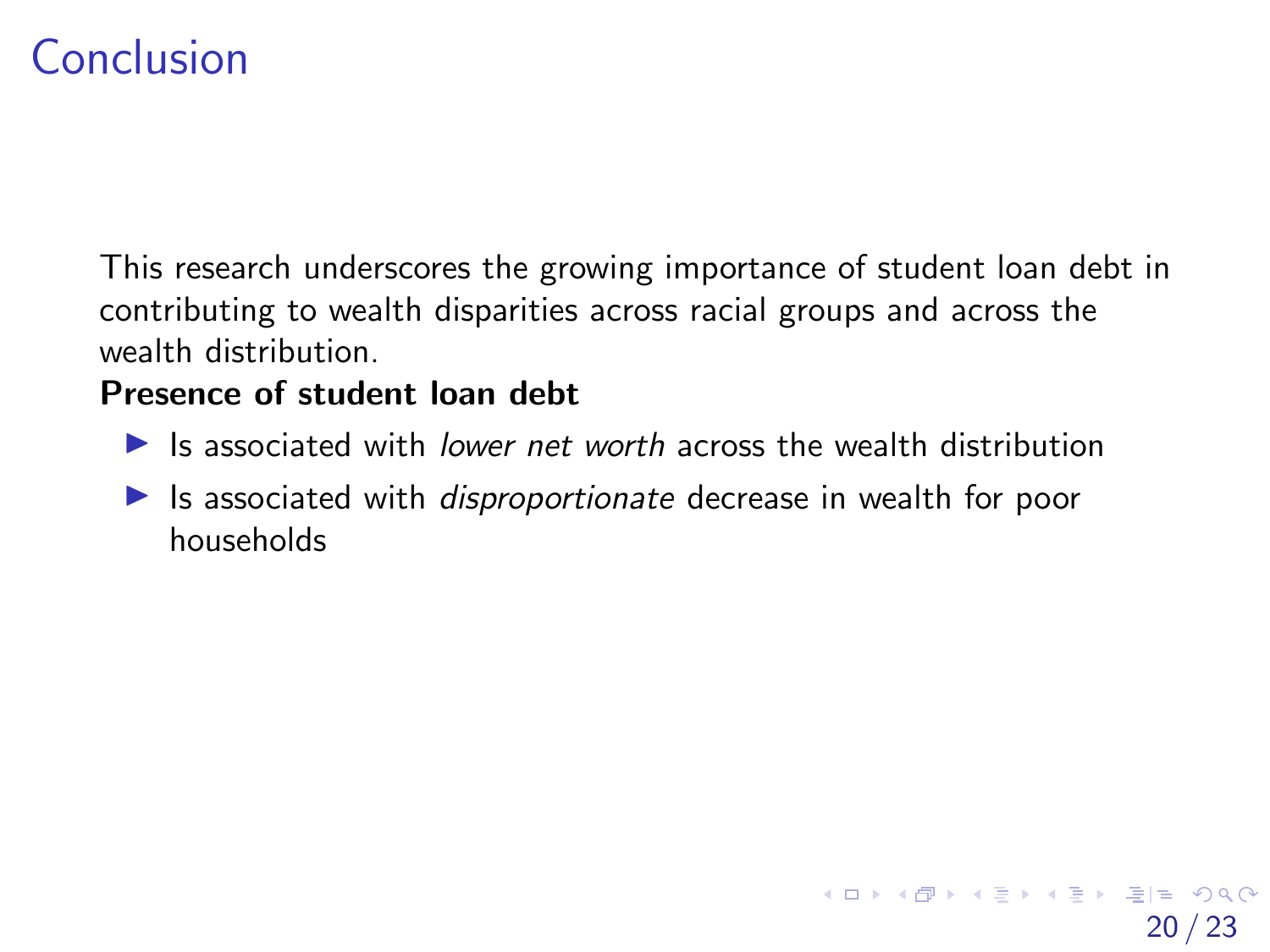# Conclusion

This research underscores the growing importance of student loan debt in contributing to wealth disparities across racial groups and across the wealth distribution.

#### Presence of student loan debt

- Is associated with lower net worth across the wealth distribution
- Is associated with *disproportionate* decrease in wealth for poor households
- Contributes to explaining a portion of Black-White wealth gap but not Hispanic-White wealth gap in period after the Great Recession.

20 / 23

K ロ ▶ K 何 ▶ K ヨ ▶ K ヨ ▶ [로]로 19 Q @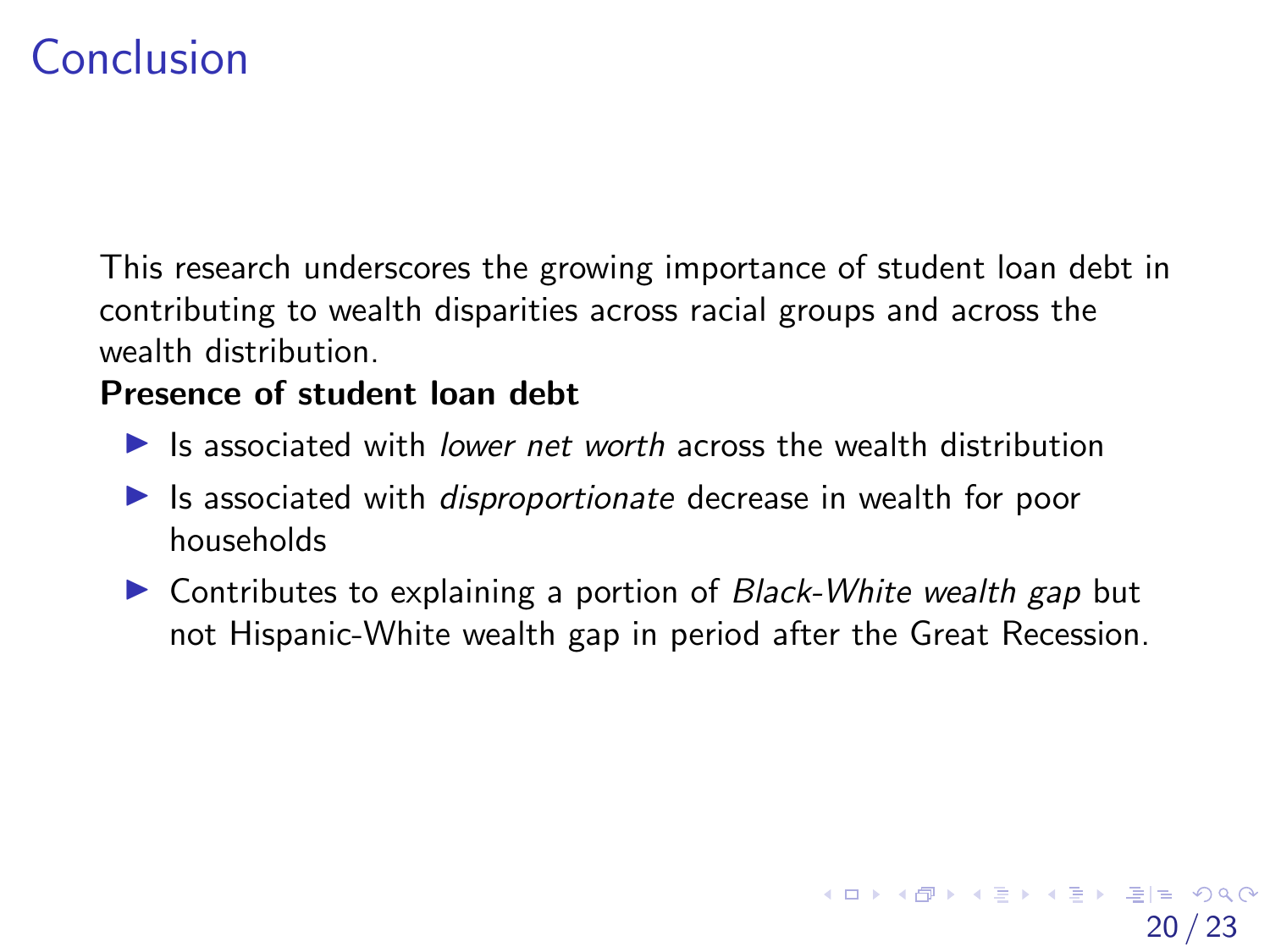### Limitations

▶ We do not seek to recover behavioral or causal relationships, our focus was on quantifying the contribution of student debt to racial gaps in wealth.

21 / 23

K ロ ▶ K @ ▶ K 할 ▶ K 할 ▶ [ 할 날 수 있어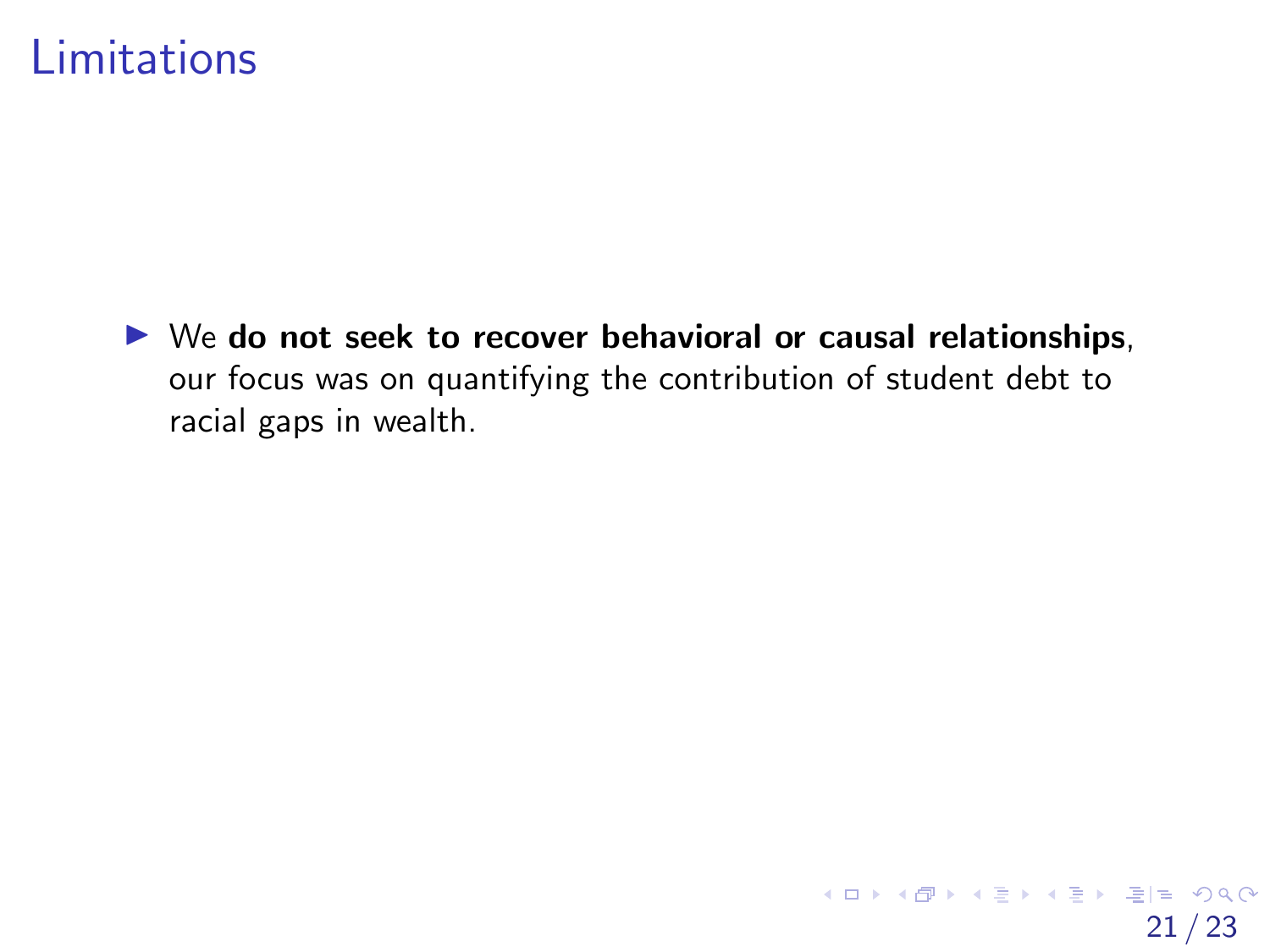### Limitations

- ▶ We do not seek to recover behavioral or causal relationships, our focus was on quantifying the contribution of student debt to racial gaps in wealth.
- Since the data are not panel, we could not examine whether the same indebted households actually improved their financial situation between 2013 and 2016.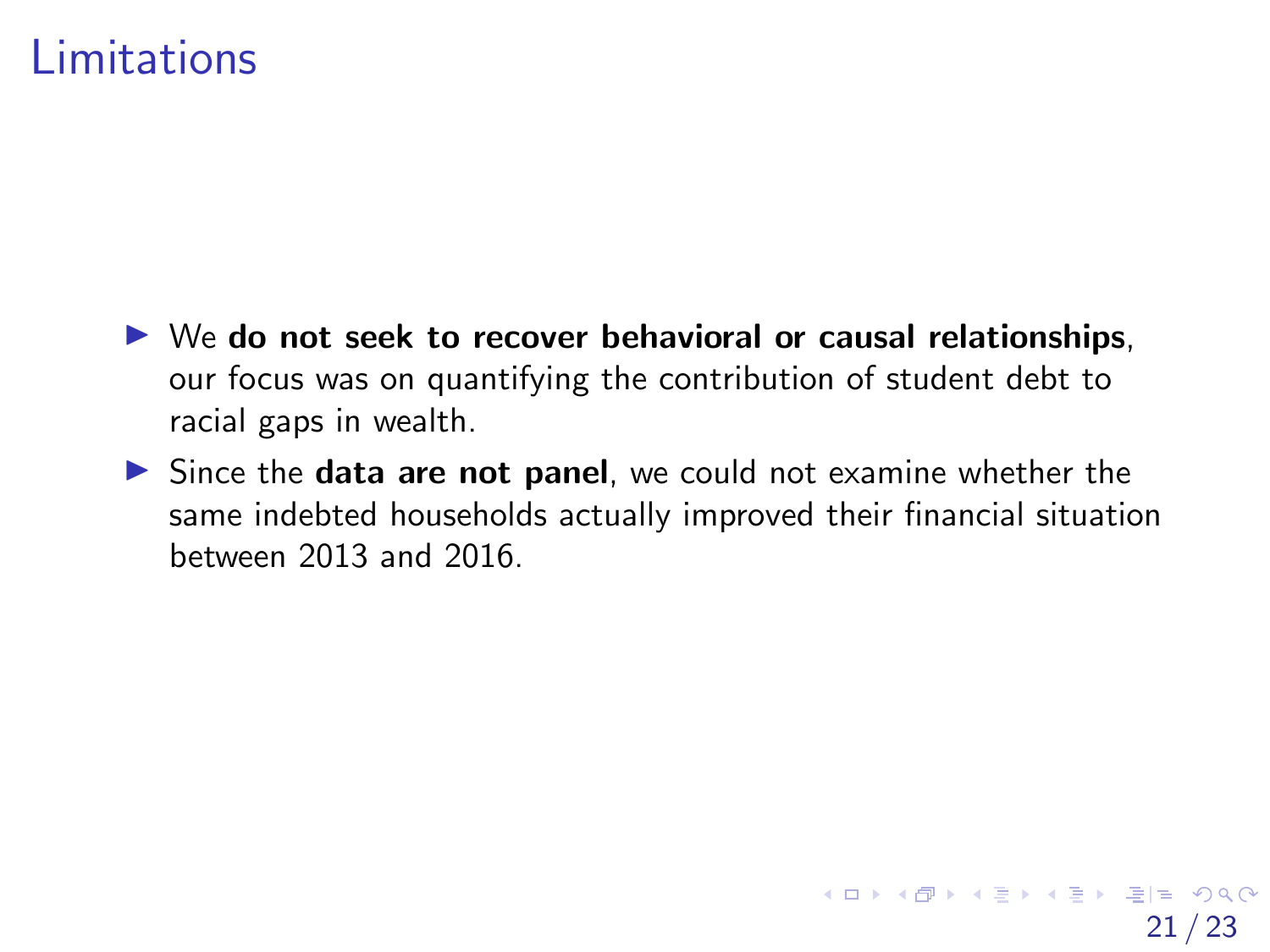• Consumer-driven oversight of the student loan industry: Student Loan Ombudsman within the Consumer Financial Protection Bureau (CFPB).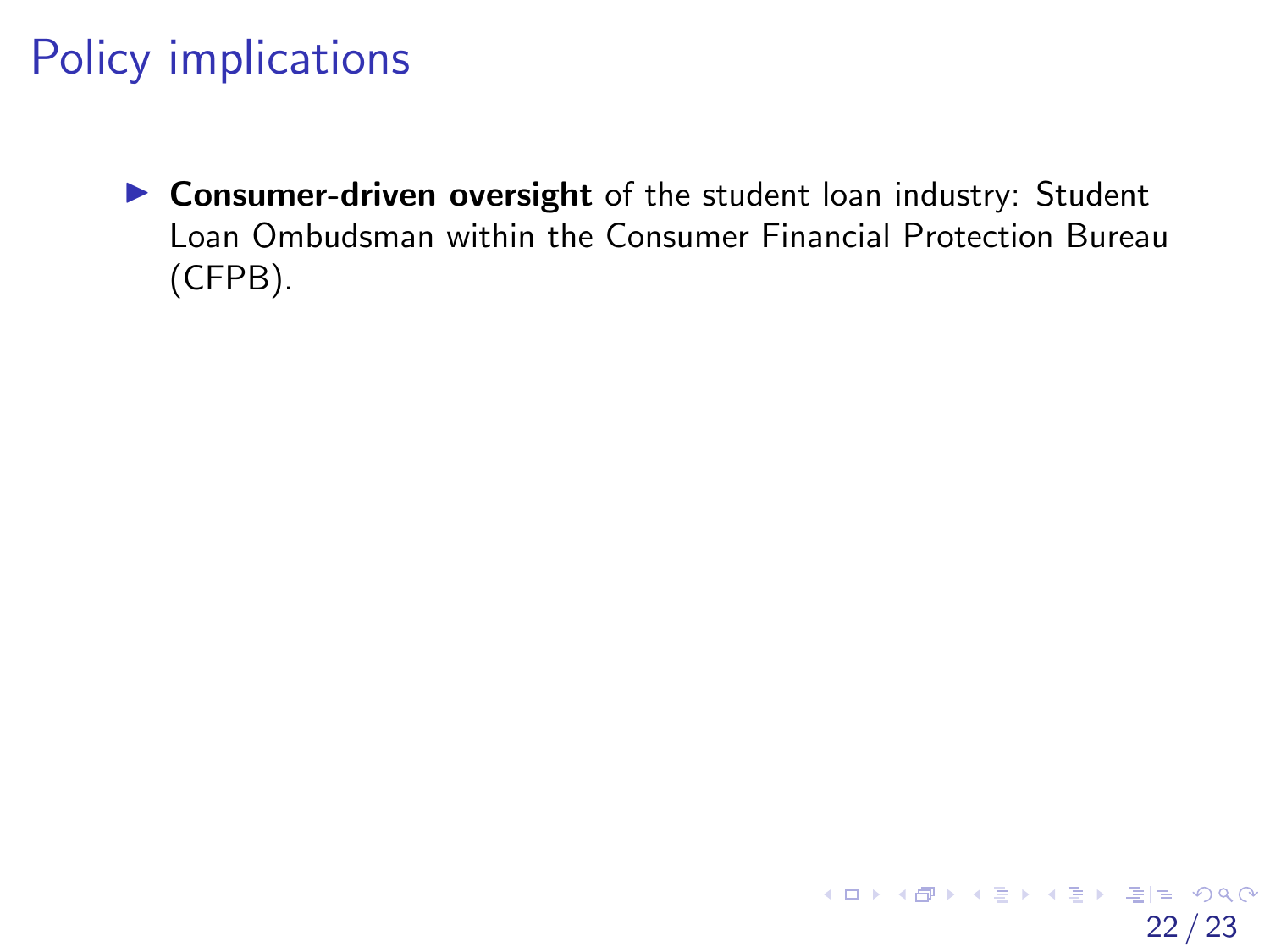- Consumer-driven oversight of the student loan industry: Student Loan Ombudsman within the Consumer Financial Protection Bureau (CFPB).
- **Financial literacy and education**: Financial Literacy and Education Commission (FLEC) launched some initiatives to help students make informed decisions about planning for funding, and paying for college e.g. likelihood of finishing their degree and earnings in their field of study, budgeting under economic shocks.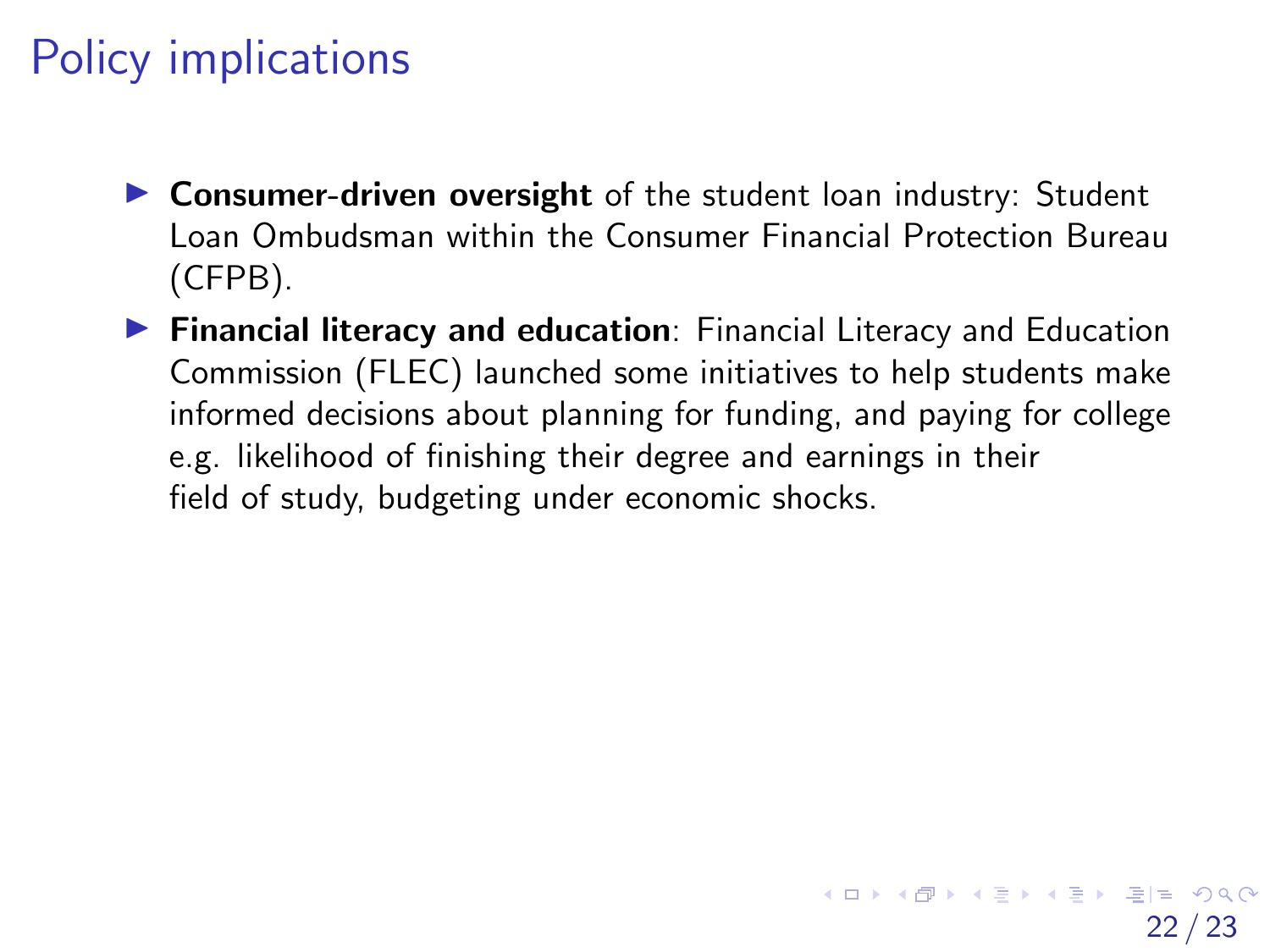- Consumer-driven oversight of the student loan industry: Student Loan Ombudsman within the Consumer Financial Protection Bureau (CFPB).
- **Financial literacy and education**: Financial Literacy and Education Commission (FLEC) launched some initiatives to help students make informed decisions about planning for funding, and paying for college e.g. likelihood of finishing their degree and earnings in their field of study, budgeting under economic shocks.
- Reed for policymakers to determine if there is a systemic bias in the provision of financial literacy education.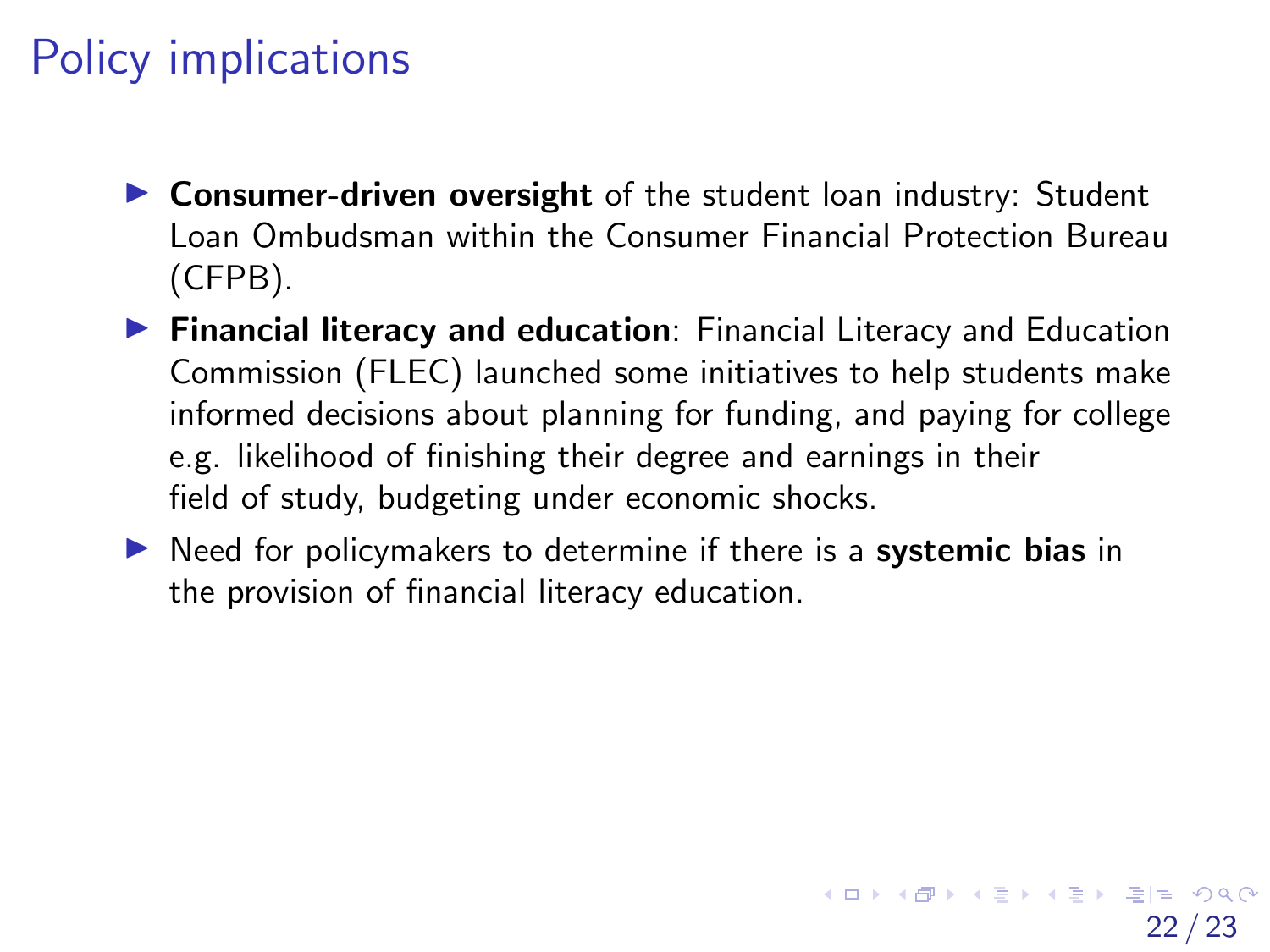- Consumer-driven oversight of the student loan industry: Student Loan Ombudsman within the Consumer Financial Protection Bureau (CFPB).
- **Financial literacy and education**: Financial Literacy and Education Commission (FLEC) launched some initiatives to help students make informed decisions about planning for funding, and paying for college e.g. likelihood of finishing their degree and earnings in their field of study, budgeting under economic shocks.
- Reed for policymakers to determine if there is a systemic bias in the provision of financial literacy education.
- Transparency and full disclosure about the type of student loans (federal vs. private), various ways of repayment, grant, merit aid, and financial aid programs, and assistance with complaints related to student loans.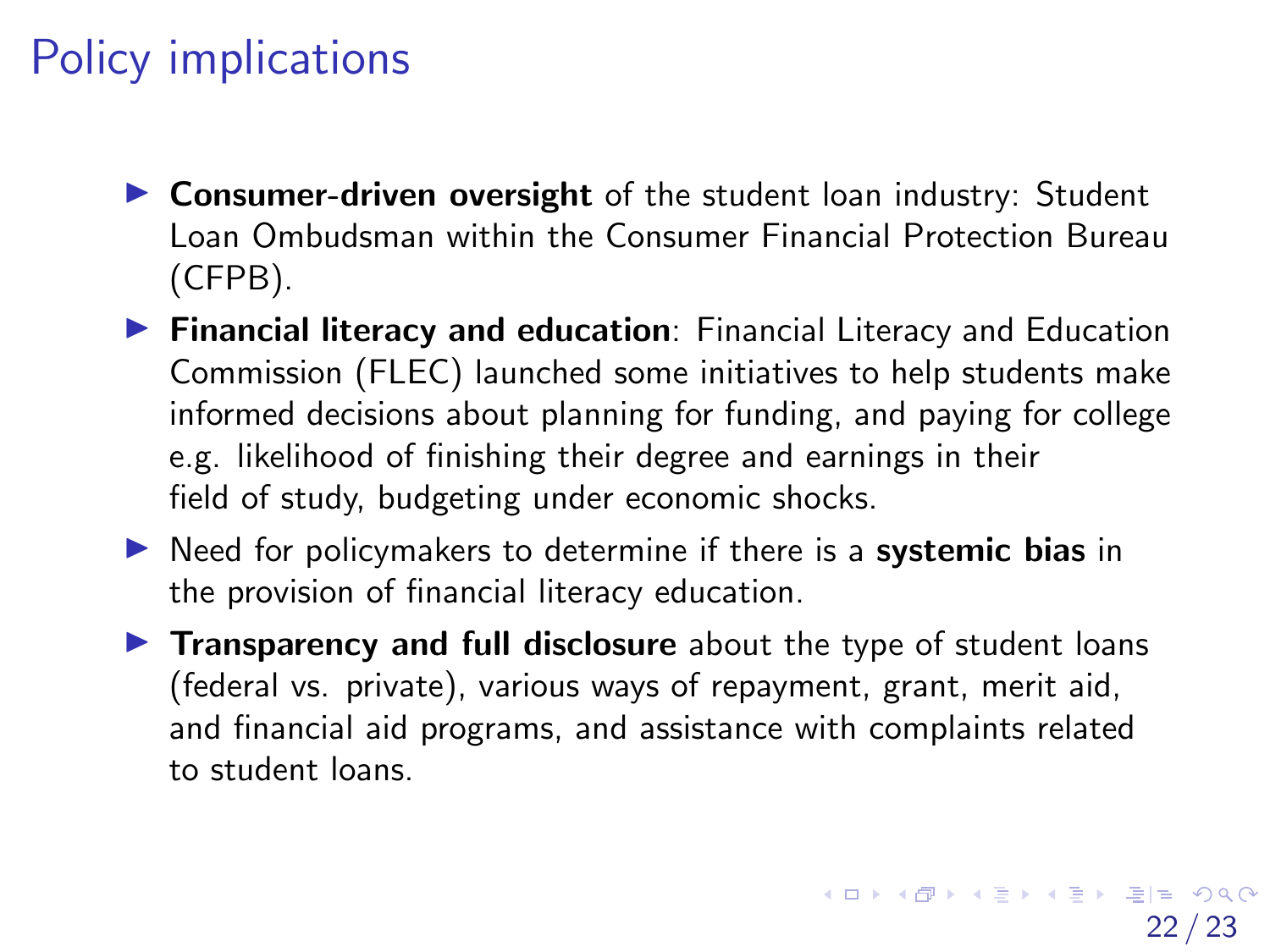<span id="page-40-0"></span>"We may come from different places and have different stories, but share common hopes, and one very American dream."

- Former President Barack Obama, April 14, 2008

- � E-mail: VKakar@SFSU.edu •
- Publication Status: Journal of Consumer Affairs (accepted)
- Manuscript: <http://dx.doi.org/10.2139/ssrn.3094076>

# Thank You!

23 / 23

K ロ ▶ K 何 ▶ K ヨ ▶ K ヨ ▶ [로]로 19 Q @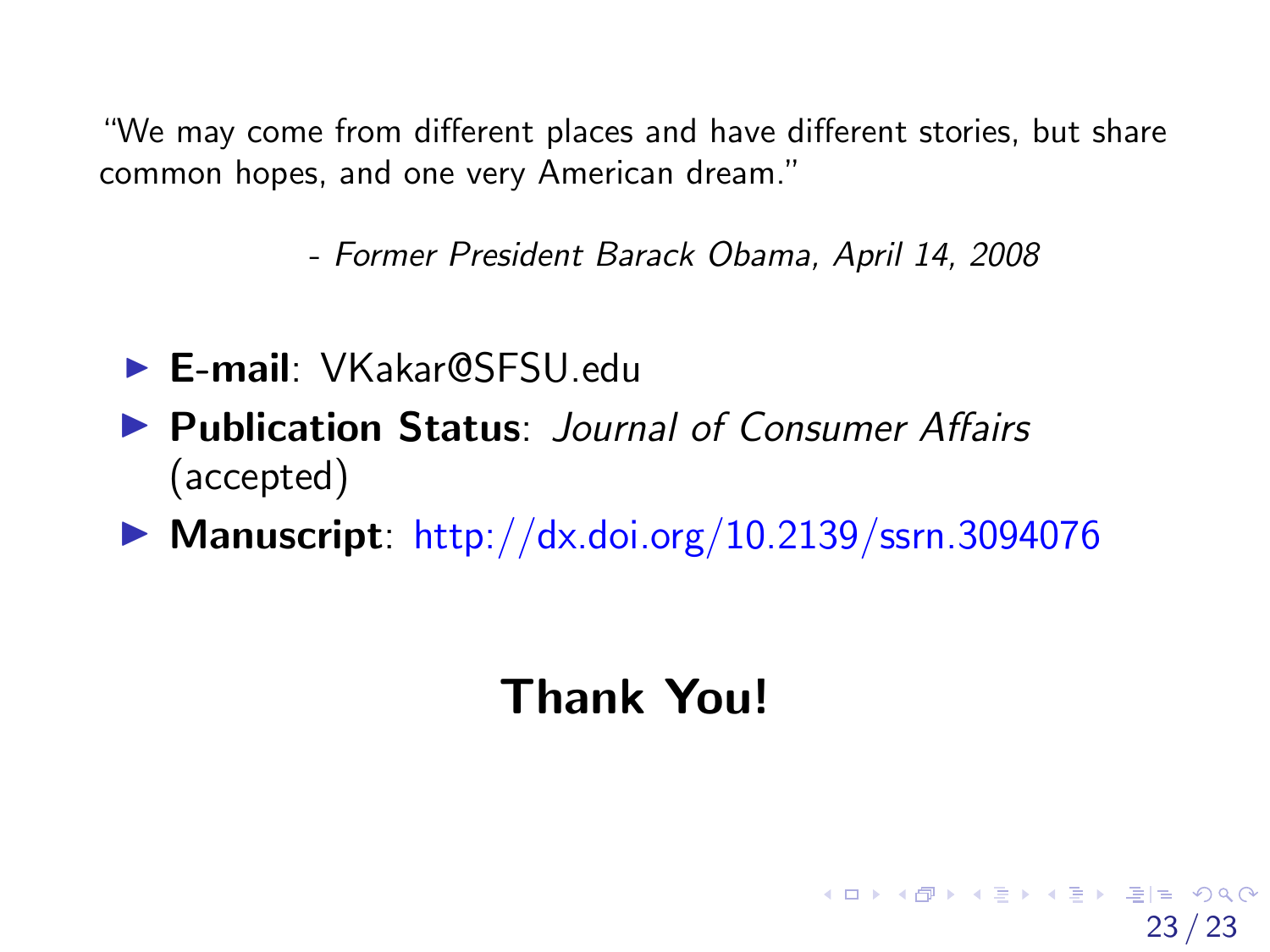# <span id="page-41-0"></span>Appendix

 $1/20$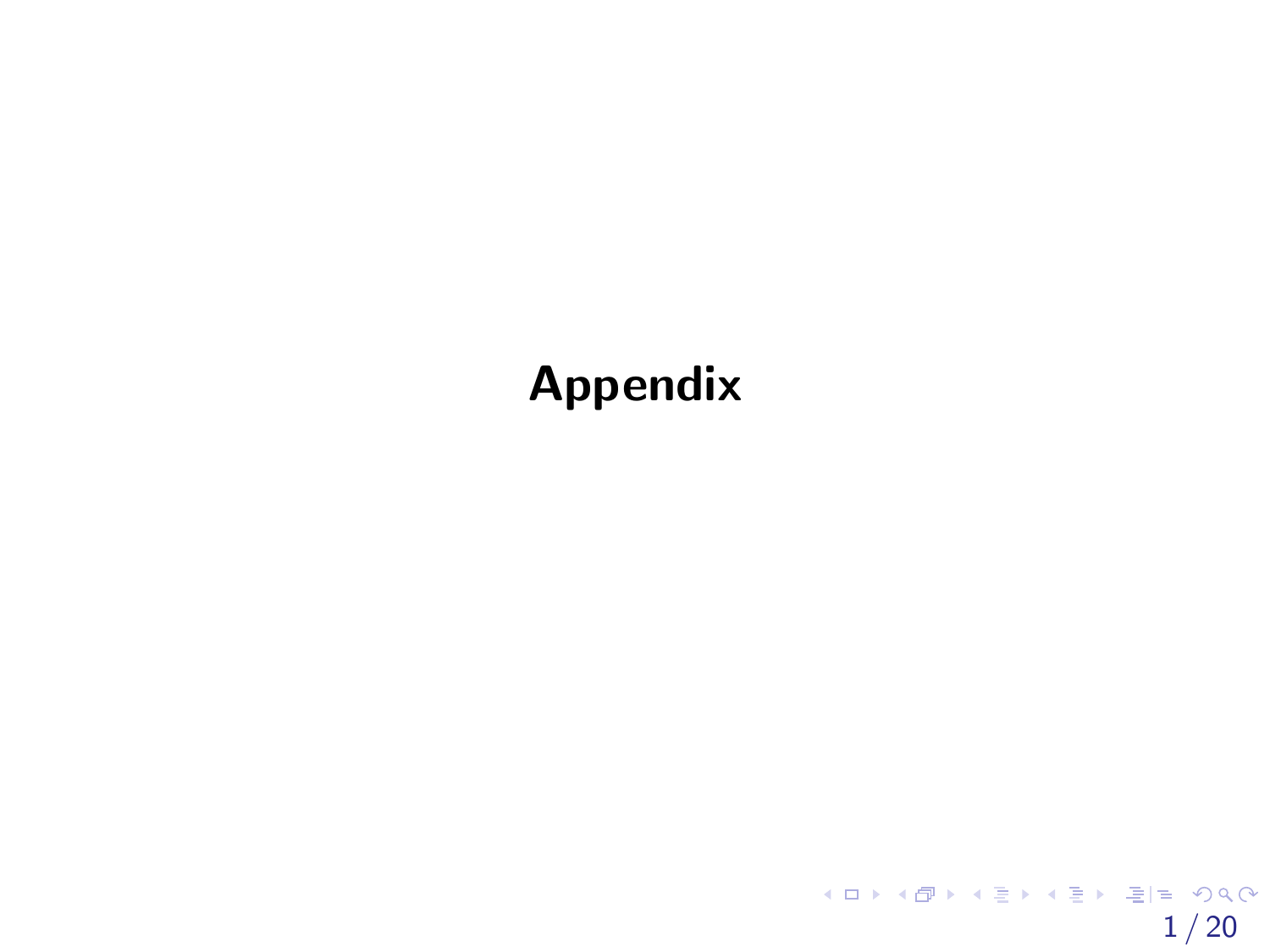# <span id="page-42-0"></span>Summary Statistics

|                               | 2013          |               |              | 2016          |
|-------------------------------|---------------|---------------|--------------|---------------|
| Characteristics               | No. or mean   | $%$ or median | No. or mean  | $%$ or median |
| Student loan use              | 28.799.044.00 | 23.50%        | 32.238.597   | 25.59%        |
| Amount of loans for education | \$28.382.96   | \$15.454.61   | \$32,797.35  | \$17,000.00   |
| Net worth                     | \$551.107.80  | \$89.945.81   | \$697.901.40 | \$104.470.00  |
| Four-year college graduate    | 47.518.268    | 38.78%        | 42.870.686   | 34.03%        |
| Age                           | 51.16         | 51            | 51.68        | 52            |
| Income                        | \$89.220.61   | \$48,082.83   | \$102.252.00 | \$52.657.09   |
| Profession                    |               |               |              |               |
| Managerial or Professional    | 35,024,305    | 28.58%        | 35,732,728   | 28.36%        |
| <b>Technical services</b>     | 24,869,145    | 20.30%        | 27.057.850   | 21.48%        |
| Other                         | 21.711.964    | 17.72%        | 21.472.627   | 17.04%        |
| Not Working                   | 40.924.657    | 33.40%        | 41.718.495   | 33.11%        |
| Married                       | 70.027.299    | 57.15%        | 71.452.898   | 58.39%        |
| Use of welfare                | 17,081,664    | 13.94%        | 18.077.117   | 14.35%        |
| Race                          |               |               |              |               |
| White                         | 85,882,792    | 70.09%        | 85.711.518   | 68.03%        |
| Black                         | 17,904,989    | 14.61%        | 19,973,733   | 15.85%        |
| Hispanic                      | 13,041,734    | 10.64%        | 14,282,169   | 11.34%        |
| Other                         | 5,700,555     | 4.65%         | 6,014,281    | 4.77%         |
| Has health insurance          | 96.491.519    | 78.75%        | 109,675,006  | 87.06%        |
| Observations                  | 122.530.070   |               | 125.981.701  |               |

#### Table: Summary Statistics by Year.

Note: Weighted data from the SCF survey are used. Amount of loans for education are only for those with student loans.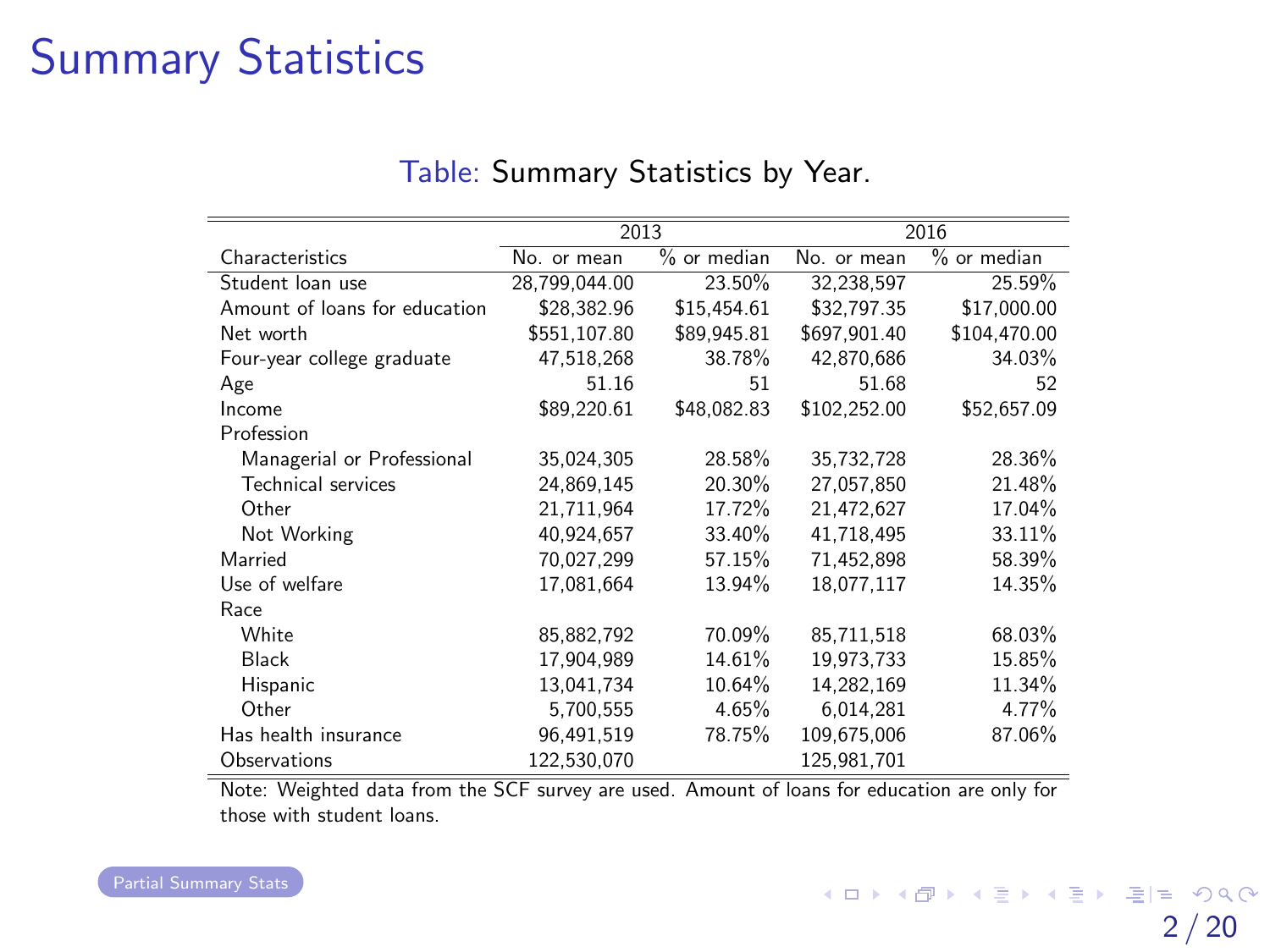# <span id="page-43-0"></span>Summary Statistics

|                            | 2016         |               |                  |               |  |
|----------------------------|--------------|---------------|------------------|---------------|--|
|                            |              | Student loans | No student loans |               |  |
| Characteristics            | No. or mean  | $%$ or median | No. or mean      | $%$ or median |  |
| Net worth                  | \$209.232.20 | \$49.120.00   | \$865.956.50     | \$140.210.00  |  |
| Four-year college graduate | 13,103,392   | 40.65%        | 29.767.294       | 31.75%        |  |
| Age                        | 40.94        | 39            | 55.37            | 56            |  |
| Income                     | \$79,325.45  | \$57.720.28   | \$110,136.50     | \$50,631.82   |  |
| Profession                 |              |               |                  |               |  |
| Managerial or Professional | 12,347,079   | 38.30%        | 23,385,648       | 24.95%        |  |
| Technical services         | 9.340.364    | 28.97%        | 17.717.486       | 18.90%        |  |
| Other                      | 5,454,567    | 16.92%        | 16.018.060       | 17.09%        |  |
| Not Working                | 5,096,586    | 15.81%        | 36.621.909       | 39.07%        |  |
| Married                    | 19,271,005   | 59.78%        | 52,181,893       | 55.66%        |  |
| Use of welfare             | 5.116.492    | 15.87%        | 12.960.625       | 13.83%        |  |
| Race                       |              |               |                  |               |  |
| White                      | 20,643,609   | 64.03%        | 65.067.909       | 69.41%        |  |
| Black                      | 6,719,656    | 20.84%        | 13,254,076       | 14.14%        |  |
| Hispanic                   | 3,269,043    | 10.14%        | 11.013.126       | 11.75%        |  |
| Other                      | 1.606.289    | 4.98%         | 4.407.992        | 4.70%         |  |
| Has health insurance       | 27,885,492   | 86.50%        | 81.789.514       | 87.25%        |  |
| Observations               | 32,238,597   |               | 93.743.104       |               |  |

#### Table: Summary Statistics for 2016.

Note: Weighted data from the SCF survey are used.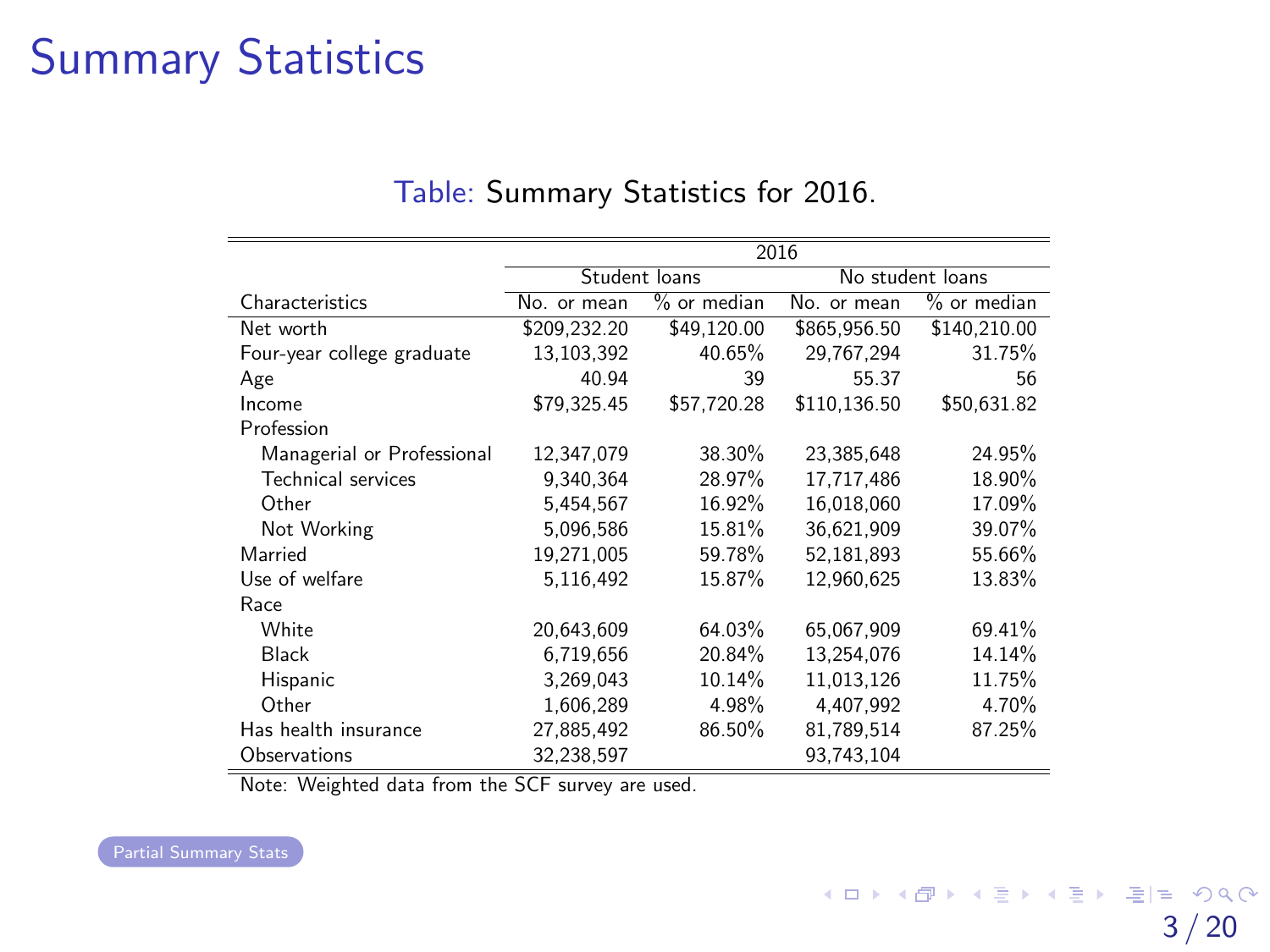# <span id="page-44-0"></span>Regression Results with Interactions

|                                                   | 15th Percentile | 30th Percentile | 50th Percentile |
|---------------------------------------------------|-----------------|-----------------|-----------------|
|                                                   | \$4,332         | \$20,297        | \$89,946        |
| Student loan use                                  | $-4.283.43***$  | $-14.269.55***$ | $-45.106.27***$ |
|                                                   | (331.95)        | (894.29)        | (3,721.03)      |
| Four-year college graduate                        | 5.401.86***     | 18,338.93***    | 67.312.70***    |
|                                                   | (314.23)        | (713.49)        | (2,719.57)      |
| Race (Base: White)                                |                 |                 |                 |
| Black                                             | $-4.380.85***$  | $-20,418.27***$ | $-75,372.08***$ |
|                                                   | (418.31)        | (1,441.34)      | (4, 497.73)     |
| Hispanic                                          | $-6,424.13***$  | $-23,042.31***$ | $-74,051.42***$ |
|                                                   | (487.38)        | (1,573.65)      | (6,364.49)      |
| Other                                             | $-2.006.52***$  | $-4.659.10**$   | $-3.191.39$     |
|                                                   | (511.50)        | (2,273.07)      | (5,812.26)      |
| Interaction terms (Base: Whitex Student loan use) |                 |                 |                 |
| Black×Student loan use                            | 3.859.61***     | 15.272.82***    | 40.253.51***    |
|                                                   | (574.47)        | (1,699.64)      | (6, 108.88)     |
| Hispanic×Student loan use                         | 4.587.57***     | 21,677.13***    | 58.307.52***    |
|                                                   | (1,738.32)      | (2,726.55)      | (11, 012.84)    |
| Other×Student loan use                            | 720.35          | 5,103.02        | 13,838.62       |
|                                                   | (1,861.78)      | (4,260.61)      | (16, 207.87)    |

#### Table: Median Regression Results with Interactions

Note: We also control for income, age, occupational prestige, marriage status, welfare use, if respondent has health insurance, and year. Standard errors are bootstrapped with 999 replications and are adjusted for imputation uncertainty. The coefficients are marginal effects evaluated at quantiles for net worth in 2013. Standard errors are in parentheses. Population size in 2013 and 2016 are 122,530,070 and 125,981,701, respectively. Significance levels are denoted by: \*\*\*  $p < 0.01$ , \*\*  $p < 0.05$ , \*  $p < 0.1$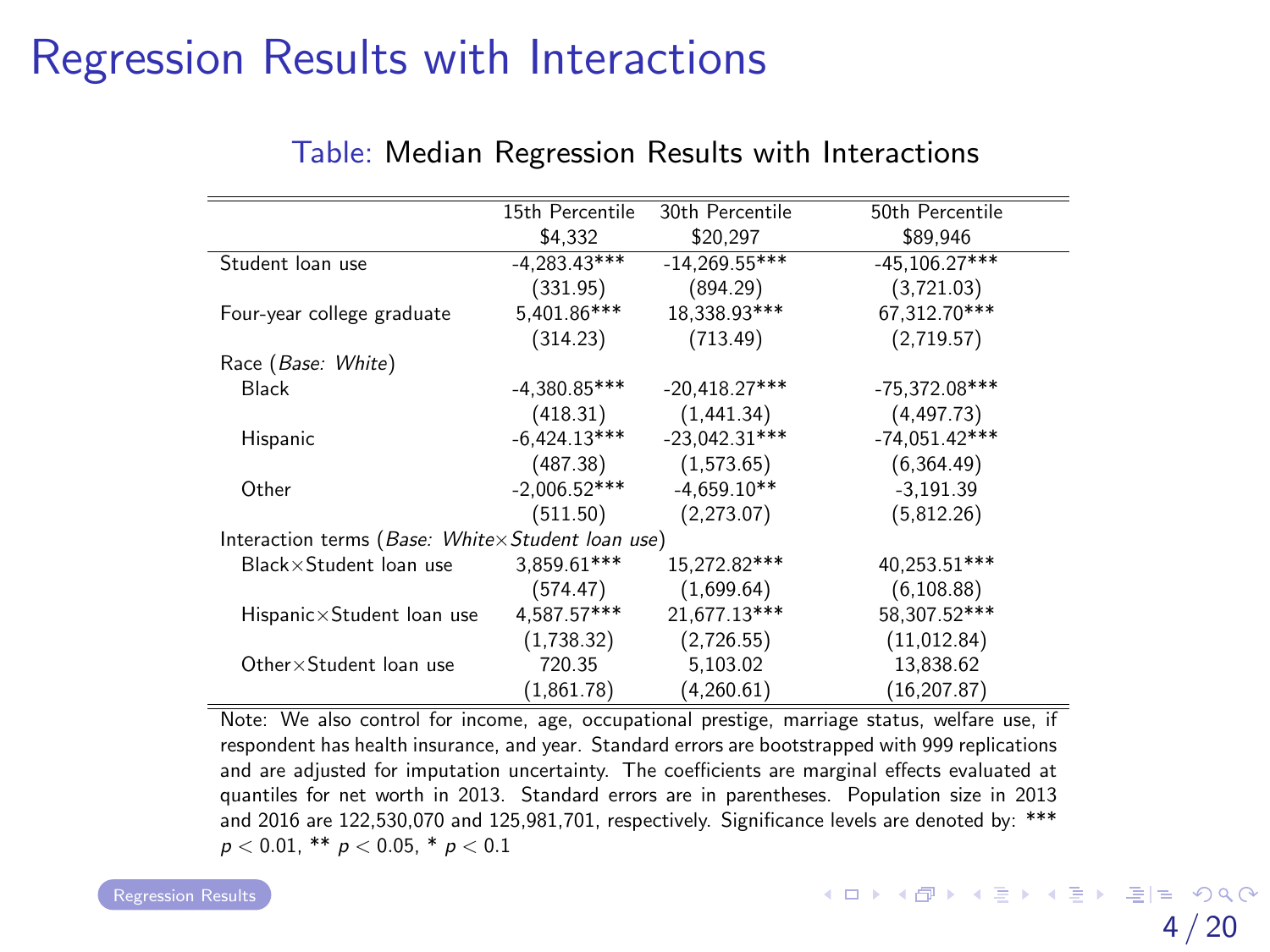# <span id="page-45-0"></span>Oaxaca-Blinder Decomposition Results

|  | Table: Decomposition of Mean Wealth Differentials |  |  |  |
|--|---------------------------------------------------|--|--|--|
|--|---------------------------------------------------|--|--|--|

|                                                | Black/White   |       |               | Hispanic/White |  |
|------------------------------------------------|---------------|-------|---------------|----------------|--|
| Reference group: White coef.                   | Share         |       |               | Share          |  |
| Unadjusted mean wealth gap                     | $4,252.27***$ |       | $4,163.31***$ |                |  |
| $E[1HSW] - E[1HSR]3]$                          | (148.16)      |       | (178.29)      |                |  |
| Total explained                                | 2.839.98***   | 67%   | 2.827.87***   | 68%            |  |
|                                                | (114.69)      |       | (117.50)      |                |  |
| Total unexplained                              | 1,412.29***   | 33%   | 1,335.45***   | 32%            |  |
|                                                | (131.28)      |       | (162.67)      |                |  |
| Explained: Composition Effects Attributable to |               |       |               |                |  |
| Student loan use                               | 150.51***     | 5%    | $-27.16$      | $-1\%$         |  |
|                                                | (22.71)       |       | (16.95)       |                |  |
| Income                                         | 1,445.45***   | 51%   | 1,208.65***   | 43%            |  |
|                                                | (74.76)       |       | (75.39)       |                |  |
| Four-year college graduate                     | 188.30***     | $7\%$ | 270.54***     | 10%            |  |
|                                                | (23.83)       |       | (30.65)       |                |  |
| Age                                            | 352.62***     | 12%   | 736.00***     | 26%            |  |
|                                                | (47.48)       |       | (58.14)       |                |  |
| Occupational prestige                          | 32.69**       | $1\%$ | 135.80***     | 5%             |  |
|                                                | (13.51)       |       | (30.34)       |                |  |
| Married                                        | 127.44***     | $4\%$ | $-4.22$       | $0\%$          |  |
|                                                | (27.40)       |       | (8.69)        |                |  |
| Use of welfare                                 | 461.84***     | 16%   | 269.67***     | 10%            |  |
|                                                | (49.41)       |       | (37.88)       |                |  |
| Has health insurance                           | $81.12***$    | $3\%$ | 238.58***     | 8%             |  |
|                                                | (18.34)       |       | (45.20)       |                |  |

Note: Income denotes the logarithm of income and age is collapsed into 5 groups to avoid omitted group bias.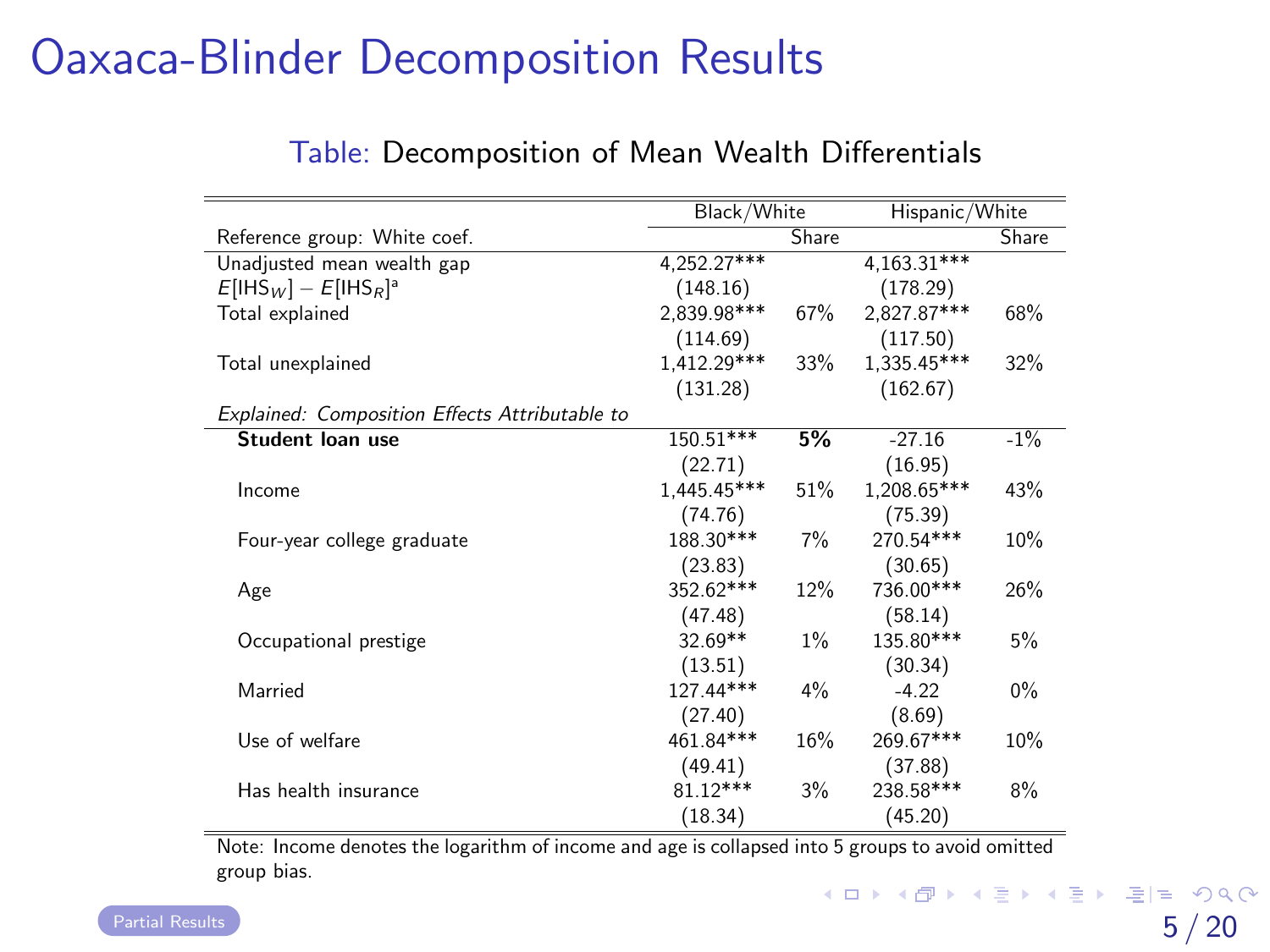| Percentile                                            | 15th       |        | 30th       |       | 50th       |       |
|-------------------------------------------------------|------------|--------|------------|-------|------------|-------|
| Reference group: White coef.                          |            | Share  |            | Share |            | Share |
| Mean RIF gap                                          | $4.651***$ |        | $5,282***$ |       | $4,845***$ |       |
| $E[RIF_{\tau}(IHS_{W})] - E[RIF_{\tau}(IHS_{R})]^{b}$ | (170.2)    |        | (188.6)    |       | (239.0)    |       |
| Total explained                                       | 5,384***   | 116%   | 5,058***   | 96%   | $3.561***$ | 74%   |
|                                                       | (334.1)    |        | (284.5)    |       | (163.9)    |       |
| Total unexplained                                     | $-733.8**$ | $-16%$ | 223.4      | 4%    | $1,283***$ | 26%   |
|                                                       | (363.4)    |        | (301.1)    |       | (225.5)    |       |
| Explained: Composition Effects Attributable to        |            |        |            |       |            |       |
| Student Ioan use                                      | 187.0***   | 3%     | $207.1***$ | 4%    | $233.9***$ | 7%    |
|                                                       | (52.73)    |        | (44.99)    |       | (34.40)    |       |
| Income                                                | 1,466***   | 27%    | $1,777***$ | 35%   | 1,590***   | 45%   |
|                                                       | (139.2)    |        | (129.6)    |       | (95.47)    |       |
| Four-year college graduate                            | 236.7***   | 4%     | 287.8***   | 6%    | 298.3***   | 8%    |
|                                                       | (54.32)    |        | (49.80)    |       | (38.67)    |       |
| Age                                                   | 477.3***   | 9%     | 680.2***   | 13%   | 533.2***   | 15%   |
|                                                       | (85.17)    |        | (105.9)    |       | (73.09)    |       |
| Occupational prestige                                 | 89.37**    | $2\%$  | $102.1***$ | $2\%$ | 26.11      | 1%    |
|                                                       | (38.01)    |        | (32.70)    |       | (22.69)    |       |
| Married                                               | 611.6***   | 11%    | 444.4***   | 9%    | 261.1***   | 7%    |
|                                                       | (95.19)    |        | (71.53)    |       | (49.63)    |       |
| Use of welfare                                        | $2,064***$ | 38%    | $1,322***$ | 26%   | 485.6***   | 14%   |
|                                                       | (231.4)    |        | (146.6)    |       | (64.64)    |       |
| Has health insurance                                  | 251.9***   | 5%     | 237.2***   | 5%    | 132.9***   | 4%    |
|                                                       | (61.75)    |        | (49.86)    |       | (28.22)    |       |

#### <span id="page-46-0"></span>Table: Decomposition of Wealth Differentials: Black vs. White

Note: Income denotes the logarithm of income and age is collapsed into 5 groups to avoid omitted group bias.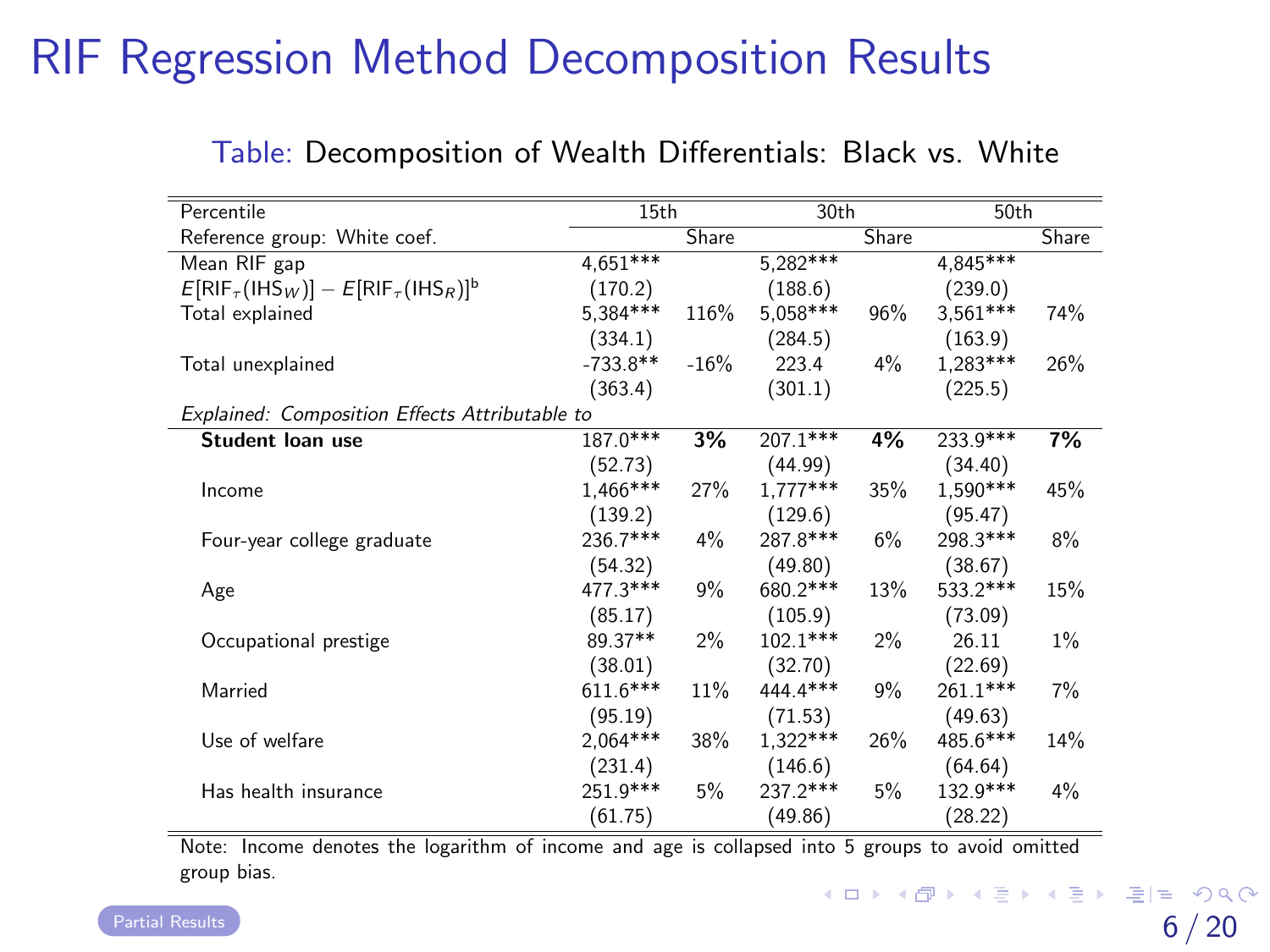<span id="page-47-0"></span>

| Percentile                                      | 50th       |       | 70th        |       | 85th         |        |
|-------------------------------------------------|------------|-------|-------------|-------|--------------|--------|
| Reference group: White coef.                    |            | Share |             | Share |              | Share  |
| Mean RIF gap                                    | 4.845***   |       | 3,982***    |       | $3,931***$   |        |
| $E[RIF_{\tau}(IHS_W)] - E[RIF_{\tau}(IHS_R)]^b$ | (239.0)    |       | (186.20)    |       | (172.54)     |        |
| Total explained                                 | $3.561***$ | 74%   | $2,639***$  | 66%   | $2,044***$   | 52%    |
|                                                 | (163.9)    |       | (120.56)    |       | (100.65)     |        |
| Total unexplained                               | $1.283***$ | 26%   | $1.342***$  | 34%   | 1.887***     | 48%    |
|                                                 | (225.5)    |       | (177.08)    |       | (160.65)     |        |
| Explained: Composition Effects Attributable to  |            |       |             |       |              |        |
| Student loan use                                | 233.9***   | 7%    | 168.63***   | 6%    | 135.10***    | 7%     |
|                                                 | (34.40)    |       | (26.69)     |       | (22.43)      |        |
| Income                                          | $1.590***$ | 45%   | $1.664***$  | 63%   | 1,831***     | 90%    |
|                                                 | (95.47)    |       | (102.00)    |       | (109.81)     |        |
| Four-year college graduate                      | 298.3***   | 8%    | $317.46***$ | 12%   | 231.75***    | 11%    |
|                                                 | (38.67)    |       | (36.35)     |       | (29.35)      |        |
| Age                                             | 533.2***   | 15%   | 369.57***   | 14%   | 294.89***    | 14%    |
|                                                 | (73.09)    |       | (52.52)     |       | (39.95)      |        |
| Occupational prestige                           | 26.11      | 1%    | 13.26       | $1\%$ | 0.35         | $0\%$  |
|                                                 | (22.69)    |       | (20.27)     |       | (18.89)      |        |
| Married                                         | 261.1***   | $7\%$ | 56.16       | 2%    | $-93.96***$  | $-5%$  |
|                                                 | (49.63)    |       | (38.80)     |       | (32.82)      |        |
| Use of welfare                                  | 485.6***   | 14%   | 6.69        | $0\%$ | $-319.78***$ | $-16%$ |
|                                                 | (64.64)    |       | (33.75)     |       | (37.50)      |        |
| Has health insurance                            | 132.9***   | 4%    | 42.95***    | $2\%$ | $-34.92***$  | $-2%$  |
|                                                 | (28.22)    |       | (14.21)     |       | (11.56)      |        |

#### Table: Decomposition of Wealth Differentials: Black vs. White

Note: Income denotes the logarithm of income and age is collapsed into 5 groups to avoid omitted group bias.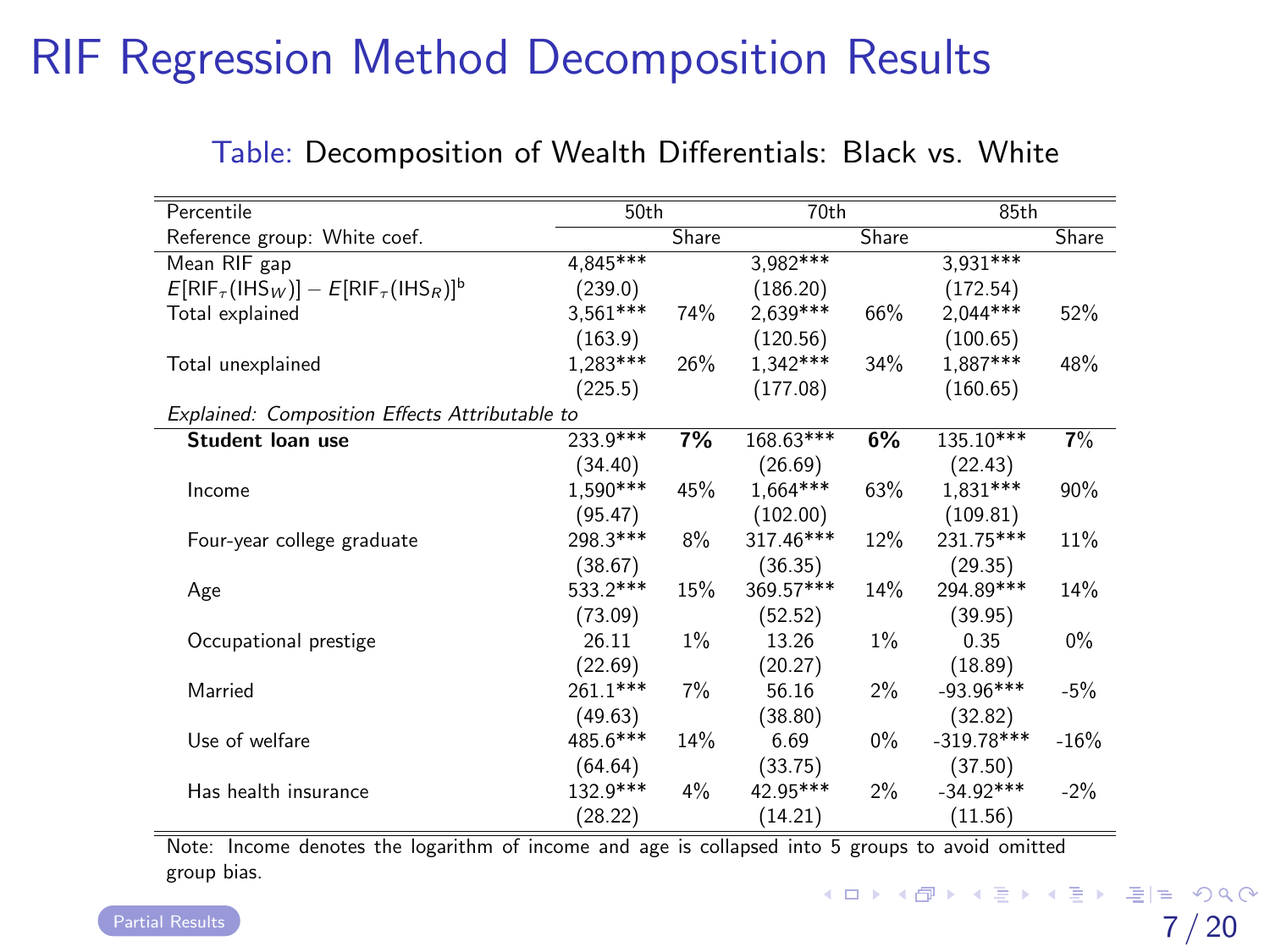| Percentile                                            | 15th       |        | 30th       |        | 50th       |        |
|-------------------------------------------------------|------------|--------|------------|--------|------------|--------|
| Reference group: White coef.                          |            | Share  |            | Share  |            | Share  |
| Mean RIF gap                                          | $4,490***$ |        | $4,902***$ |        | 4,900***   |        |
| $E[RIF_{\tau}(IHS_{W})] - E[RIF_{\tau}(IHS_{R})]^{b}$ | (243.6)    |        | (268.0)    |        | (280.1)    |        |
| Total explained                                       | $4,410***$ | 98%    | 4.947***   | 101%   | 3,769***   | 77%    |
|                                                       | (316.8)    |        | (262.4)    |        | (171.9)    |        |
| Total unexplained                                     | 79.31      | $2\%$  | $-44.84$   | $-1\%$ | $1,131***$ | 23%    |
|                                                       | (350.2)    |        | (342.1)    |        | (290.8)    |        |
| Explained: Composition Effects Attributable to        |            |        |            |        |            |        |
| Student Ioan use                                      | $-32.76$   | $-1\%$ | $-35.91$   | $-1\%$ | $-40.89$   | $-1\%$ |
|                                                       | (22.66)    |        | (23.61)    |        | (25.96)    |        |
| Income                                                | $1,226***$ | 28%    | 1,486***   | 30%    | 1,329 ***  | 35%    |
|                                                       | (128.9)    |        | (119.4)    |        | (93.45)    |        |
| Four-year college graduate                            | 341.3***   | 8%     | $415.6***$ | 8%     | 430.5***   | 11%    |
|                                                       | (75.31)    |        | (70.11)    |        | (51.06)    |        |
| Age                                                   | 980.2***   | 22%    | $1,443***$ | 29%    | $1,145***$ | 30%    |
|                                                       | (128.0)    |        | (136.5)    |        | (99.62)    |        |
| Occupational prestige                                 | $-27.86$   | $-1\%$ | 186.2**    | $4\%$  | 241.2***   | 6%     |
|                                                       | (94.96)    |        | (79.62)    |        | (48.87)    |        |
| Married                                               | $-20.60$   | $0\%$  | $-15.19$   | $0\%$  | $-9.18$    | $0\%$  |
|                                                       | (43.90)    |        | (31.64)    |        | (18.75)    |        |
| Use of welfare                                        | $1,205***$ | 27%    | 771.4***   | 16%    | 283.4***   | 8%     |
|                                                       | (168.8)    |        | (106.0)    |        | (45.26)    |        |
| Has health insurance                                  | 739.4***   | 17%    | 696.2***   | 14%    | 390.0***   | 10%    |
|                                                       | (153.2)    |        | (116.2)    |        | (66.88)    |        |

<span id="page-48-0"></span>Table: Decomposition of Wealth Differentials: Hispanic vs. White

Note: Income denotes the logarithm of income and age is collapsed into 5 groups to avoid omitted group bias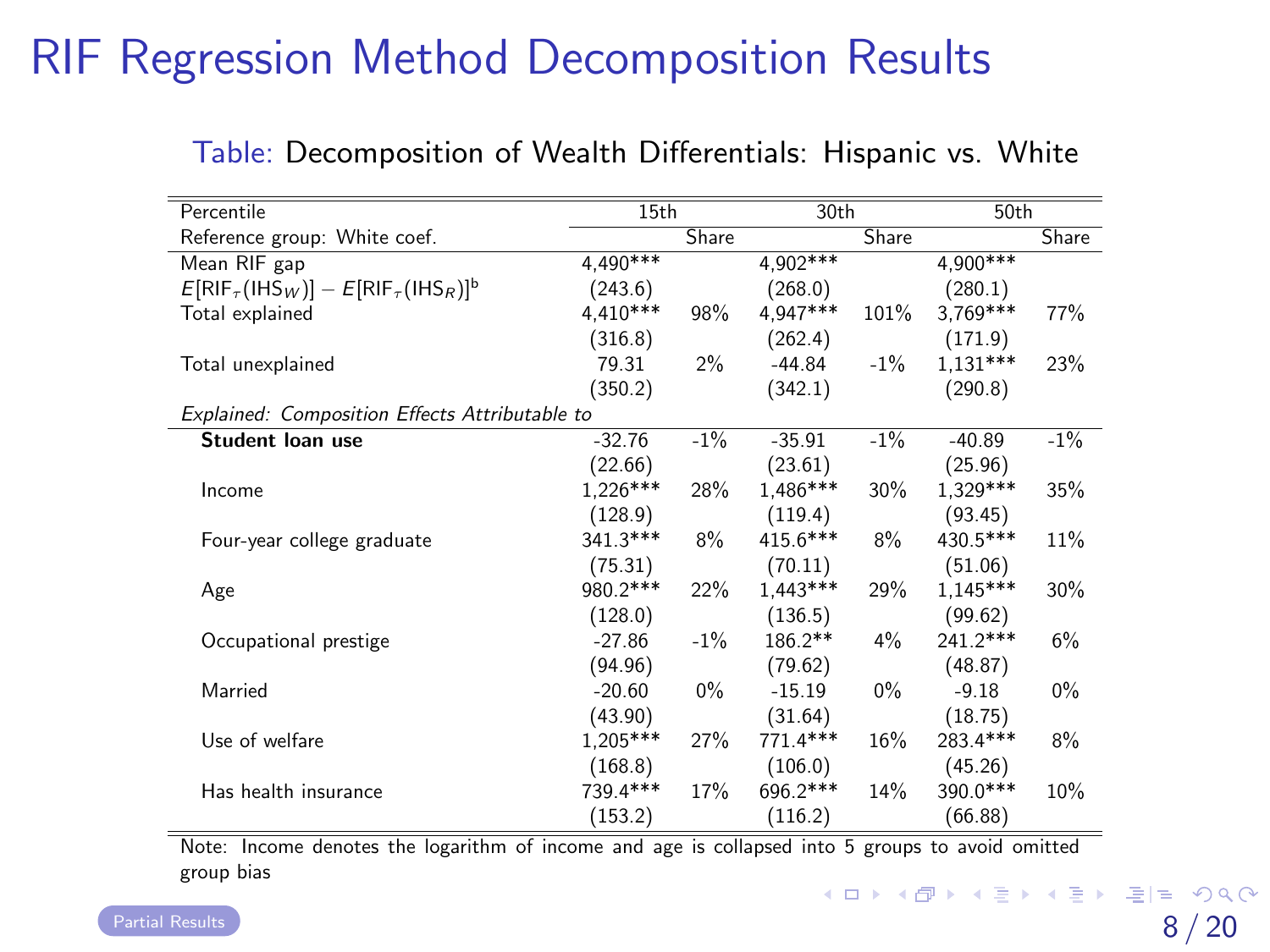| Percentile                                      | 50th       |       | 70th       |        | 85th         |        |
|-------------------------------------------------|------------|-------|------------|--------|--------------|--------|
| Reference group: White coef.                    |            | Share |            | Share  |              | Share  |
| Mean RIF gap                                    | $4,900***$ |       | $3,693***$ |        | $3,739***$   |        |
| $E[RIF_{\tau}(IHS_W)] - E[RIF_{\tau}(IHS_R)]^b$ | (280.1)    |       | (231.4)    |        | (193.1)      |        |
| Total explained                                 | $3.769***$ | 77%   | 2,973 ***  | 81%    | $2.342***$   | 63%    |
|                                                 | (171.9)    |       | (124.09)   |        | (111.65)     |        |
| Total unexplained                               | $1.131***$ | 23%   | 719.66***  | 19%    | $1.397***$   | 37%    |
|                                                 | (290.8)    |       | (218.4)    |        | (199.1)      |        |
| Explained: Composition Effects Attributable to  |            |       |            |        |              |        |
| Student loan use                                | $-40.89$   | $-1%$ | $-29.99$   | $-1\%$ | $-24.08$     | $-1%$  |
|                                                 | (25.96)    |       | (18.67)    |        | (15.11)      |        |
| Income                                          | $1,329***$ | 35%   | $1,397***$ | 47%    | $1,536***$   | 66%    |
|                                                 | (93.45)    |       | (98.77)    |        | (111.71)     |        |
| Four-year college graduate                      | 430.5***   | 11%   | 459.85***  | 15%    | 335.73***    | 14%    |
|                                                 | (51.06)    |       | (48.56)    |        | (39.65)      |        |
| Age                                             | $1,145***$ | 30%   | 791.62***  | 27%    | 601.56***    | 26%    |
|                                                 | (99.62)    |       | (65.65)    |        | (51.23)      |        |
| Occupational prestige                           | 241.2***   | 6%    | 225.42***  | 8%     | 179.16***    | 8%     |
|                                                 | (48.87)    |       | (38.47)    |        | (34.64)      |        |
| Married                                         | $-9.18$    | $0\%$ | $-2.21$    | $0\%$  | 3.15         | $0\%$  |
|                                                 | (18.75)    |       | (4.79)     |        | (6.86)       |        |
| Use of welfare                                  | 283.4***   | 8%    | 3.98       | $0\%$  | $-186.29***$ | $-8%$  |
|                                                 | (45.26)    |       | (19.98)    |        | (26.42)      |        |
| Has health insurance                            | 390.0***   | 10%   | 127.90***  | $4\%$  | $-103.97***$ | $-4\%$ |
|                                                 | (66.88)    |       | (39.25)    |        | (32.33)      |        |

#### <span id="page-49-0"></span>Table: Decomposition of Wealth Differentials: Hispanic vs. White

Note: Income denotes the logarithm of income and age is collapsed into 5 groups to avoid omitted group bias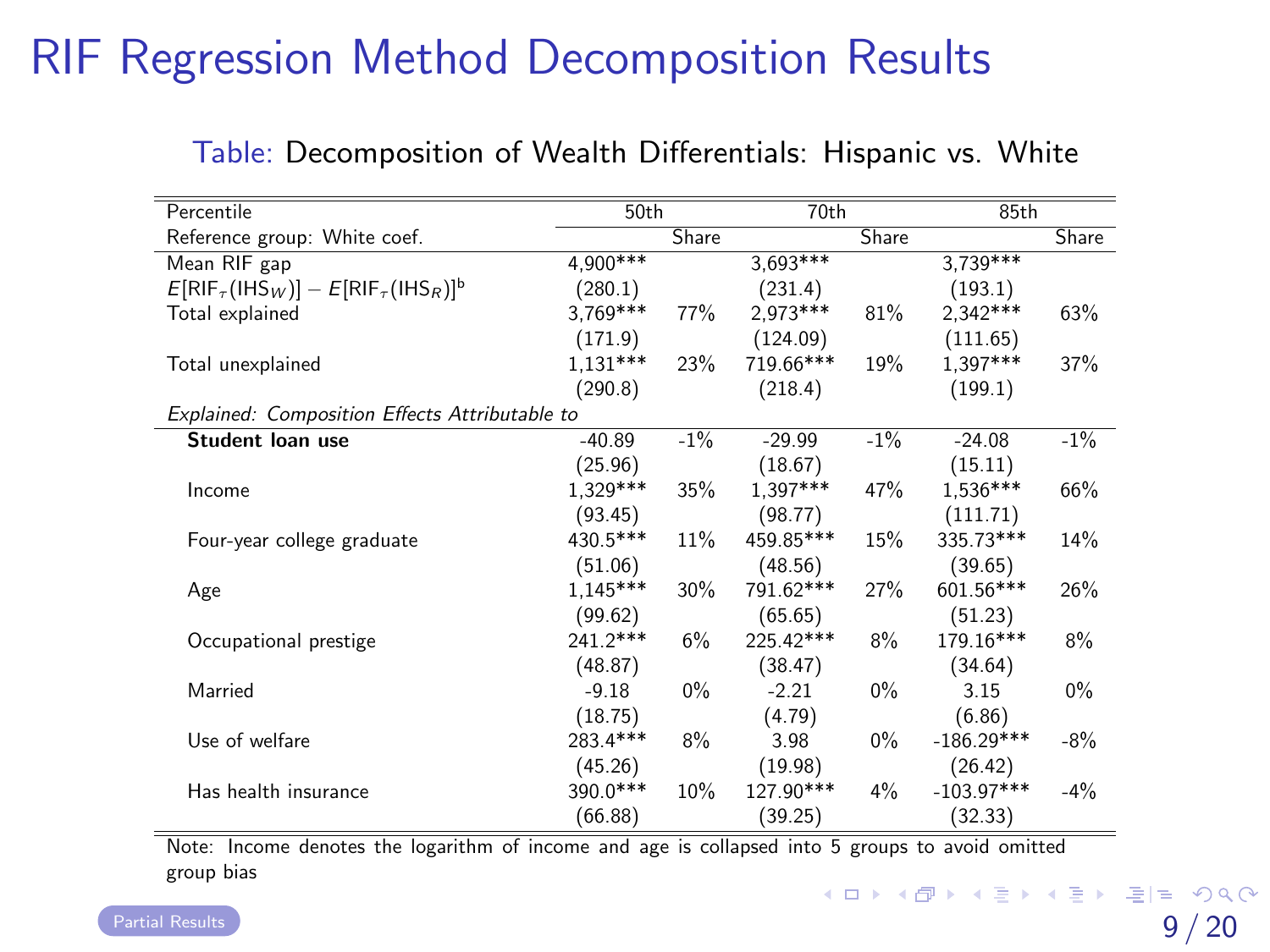### References I

- Akers, B. (2014). How much is too much? evidence on financial well-being and student loan debt. Washington, DC: The American Enterprise Institute (AEI). Retrieved August 12, 2014.
- Al-Bahrani, A., J. Weathers, and D. Patel (2019). Racial differences in the returns to financial literacy education. Journal of Consumer Affairs (forthcoming).
- Avery, C. and S. Turner (2012). Student loans: Do college students borrow too much–or not enough? Journal of Economic Perspectives 26(1), 165–92.
- Barsky, R., J. Bound, K. K. Charles, and J. P. Lupton (2002). Accounting for the black–white wealth gap: a nonparametric approach. Journal of the American statistical Association 97(459), 663–673.
- Baum, S. (2017). Student debt: Good, bad, and misunderstood. The Magazine of Higher Learning 49:3, 60–70.
- Blinder, A. S. (1973). Wage discrimination: Reduced form and structural estimates. The Journal of Human Resources 8(4), 436–455.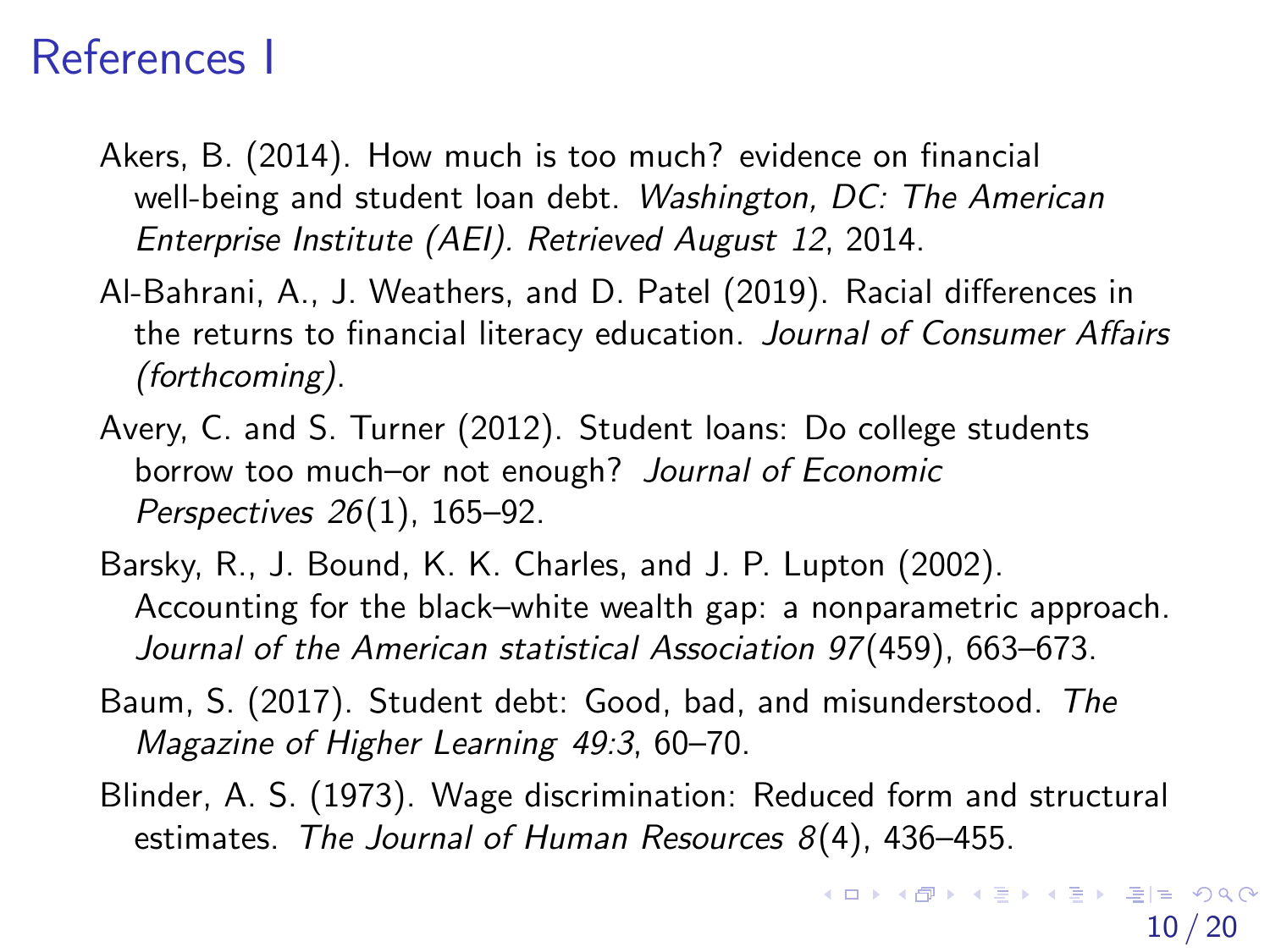# References II

- Braga, B. (2016). Racial and ethnic differences in family student loan debt. Urban Institute. http://www. urban. [org/research/publication/racial-and-ethnicdifferences-family-student](http://www.urban.org/research/publication/racial-and-ethnicdifferences-family-student-loan-debt)loan-debt.
- Bricker, J., M. Brown, K. M. Pence, and S. Hannon (2015). How much student debt is out there? Technical report, Board of Governors of the Federal Reserve System (US).
- Bricker, J., L. J. Dettling, A. Henriques, J. W. Hsu, L. Jacobs, K. B. Moore, S. Pack, J. Sabelhaus, J. Thompson, and R. A. Windle (2017). Changes in us family finances from 2013 to 2016: Evidence from the survey of consumer finances. Fed. Res. Bull. 103, 1.
- Bricker, J. and J. Thompson (2016). Does education loan debt influence household financial distress? an assessment using the 2007–2009 survey of consumer finances panel. Contemporary Economic Policy.
- Burbidge, J. B., L. Magee, and A. L. Robb (1988). Alternative transformations to handle extreme values of the dependent variable. Journal of the American Statistical Association 83(401), 123–127.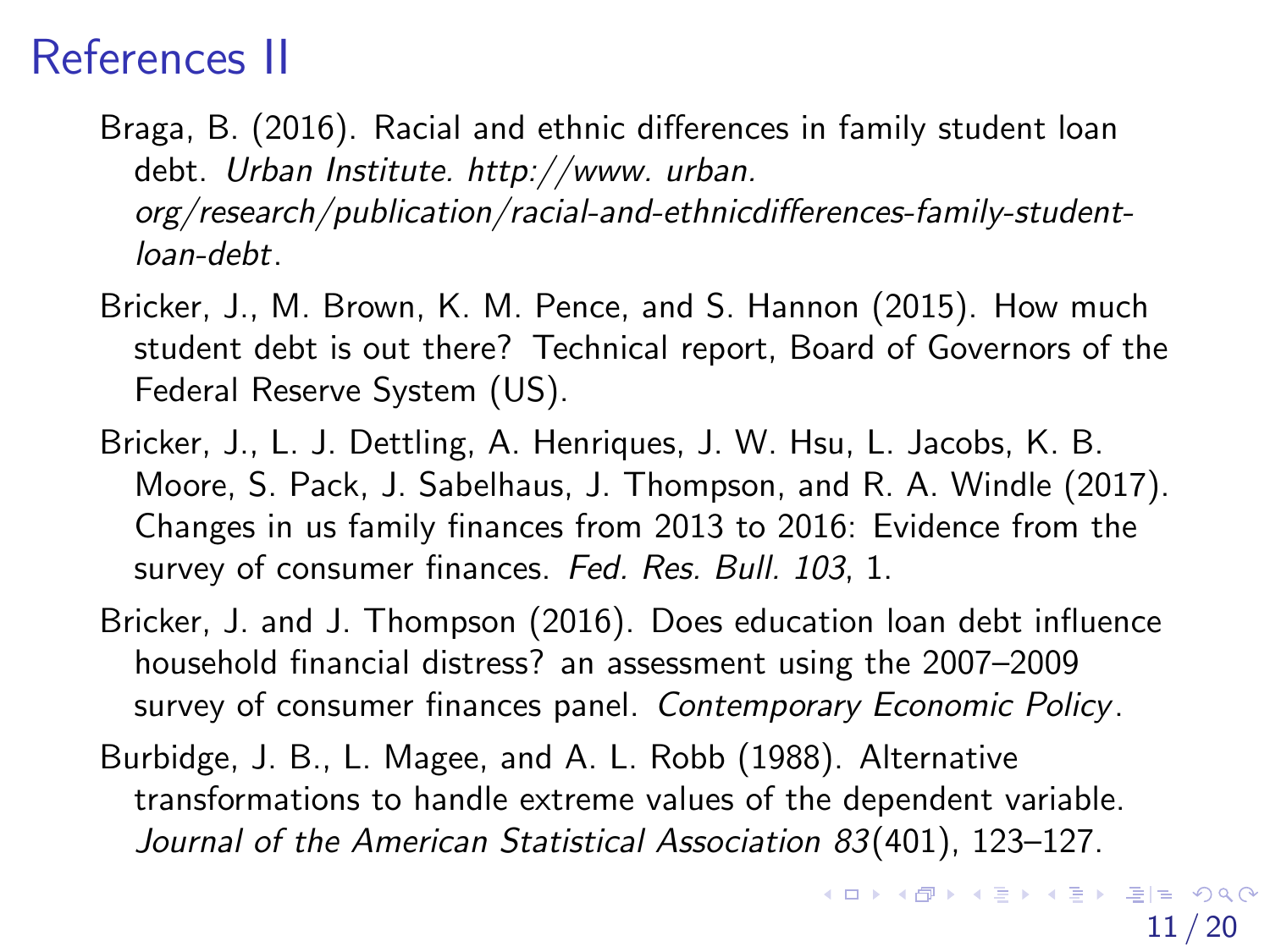### References III

- Cho, S. H., Y. Xu, and D. E. Kiss (2015). Understanding student loan decisions: a literature review. Family and Consumer Sciences Research Journal 43(3), 229–243.
- Chopra, R. (2017). Annual report of the cfpb student loan ombudsman. Report. Washington, DC: US Consumer Financial Protection Bureau.
- College Board, T. (2018). Trends in college pricing. College Board.
- Daniels, G. and A. Smythe (2019). Student Debt and Labor Market Outcomes. AEA Papers and Proceedings (forthcoming).
- Dettling, L. J., J. W. Hsu, L. Jacobs, K. B. Moore, and J. P. Thompson (2017). Recent trends in wealth-holding by race and ethnicity: Evidence from the survey of consumer finances. Feds notes, Board of Governors of the Federal Reserve System (U.S.).
- Dunn, L. and R. Olsen (2014). US household real net worth through the Great Recession and beyond: Have we recovered? Economics Letters 122(2), 272–275.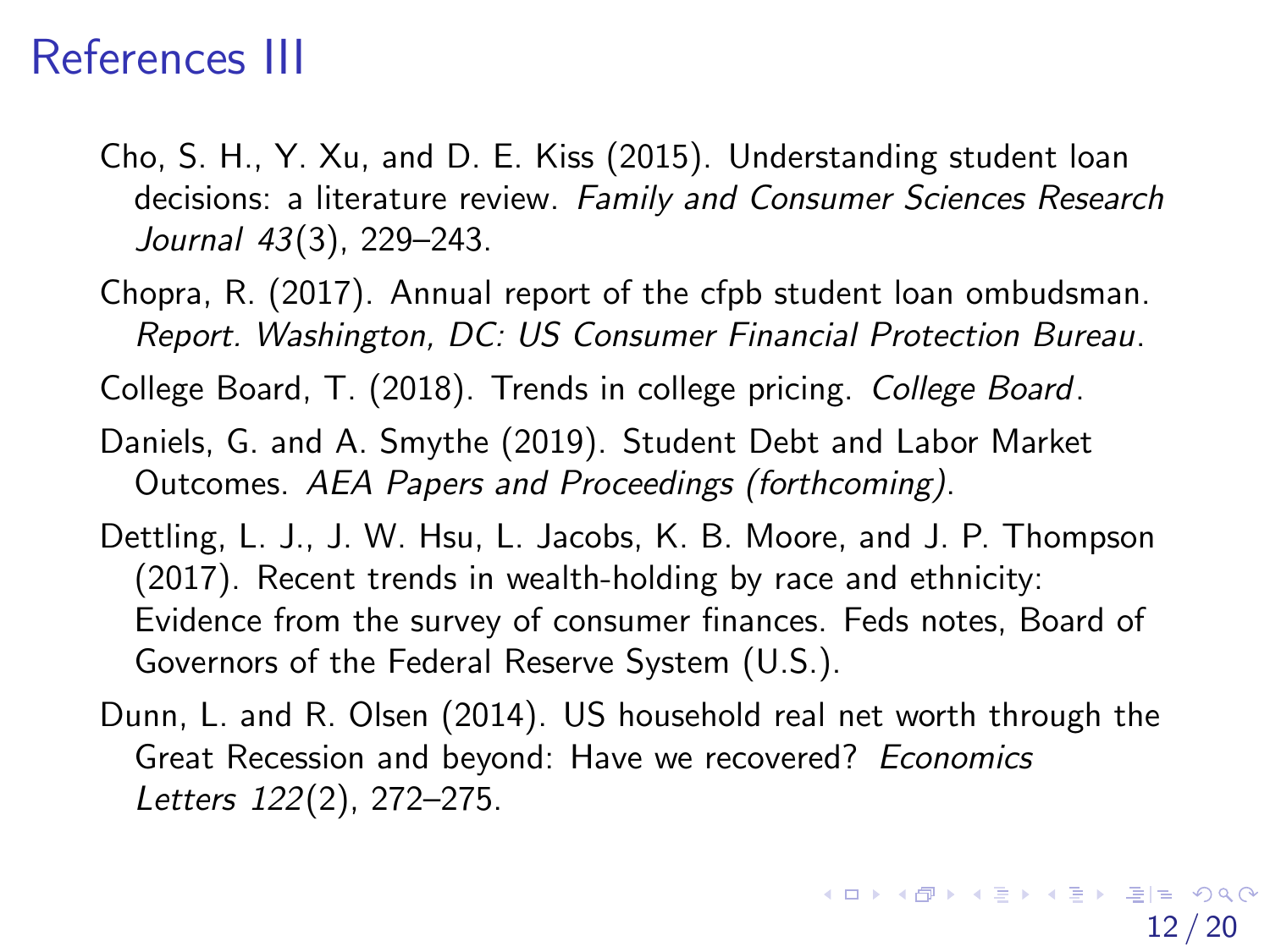### References IV

- Dynarski, S. and D. Kreisman (2013). Loans for educational opportunity: Making borrowing work for today's students. The Hamilton Project Discussion Paper 5.
- Dynarski, S. M. (2015). An economist's perspective on student loans in the united states.
- Egoian, J. (2013). 73 will be the retirement norm for millennials. Nerd Wallet. Online. Available.
- Elliott, W., G.-W. M. and I. Nam (2013a). Does outstanding student debt reduce asset accumulation? CSD Working Paper No. 13-32, St. Louis, MO: Washington University, Center for Social Development.
- Elliott, W. and M. Lewis (2015). Student debt effects on financial well-being: Research and policy implications. Journal of Economic Surveys 29(4), 614–636.
- <span id="page-53-0"></span>Elliott, W. and I. Nam (2013b). Is student debt jeopardizing the short-term financial health of us households? Federal Reserve Bank of St. Louis Review 95(September/October 2013).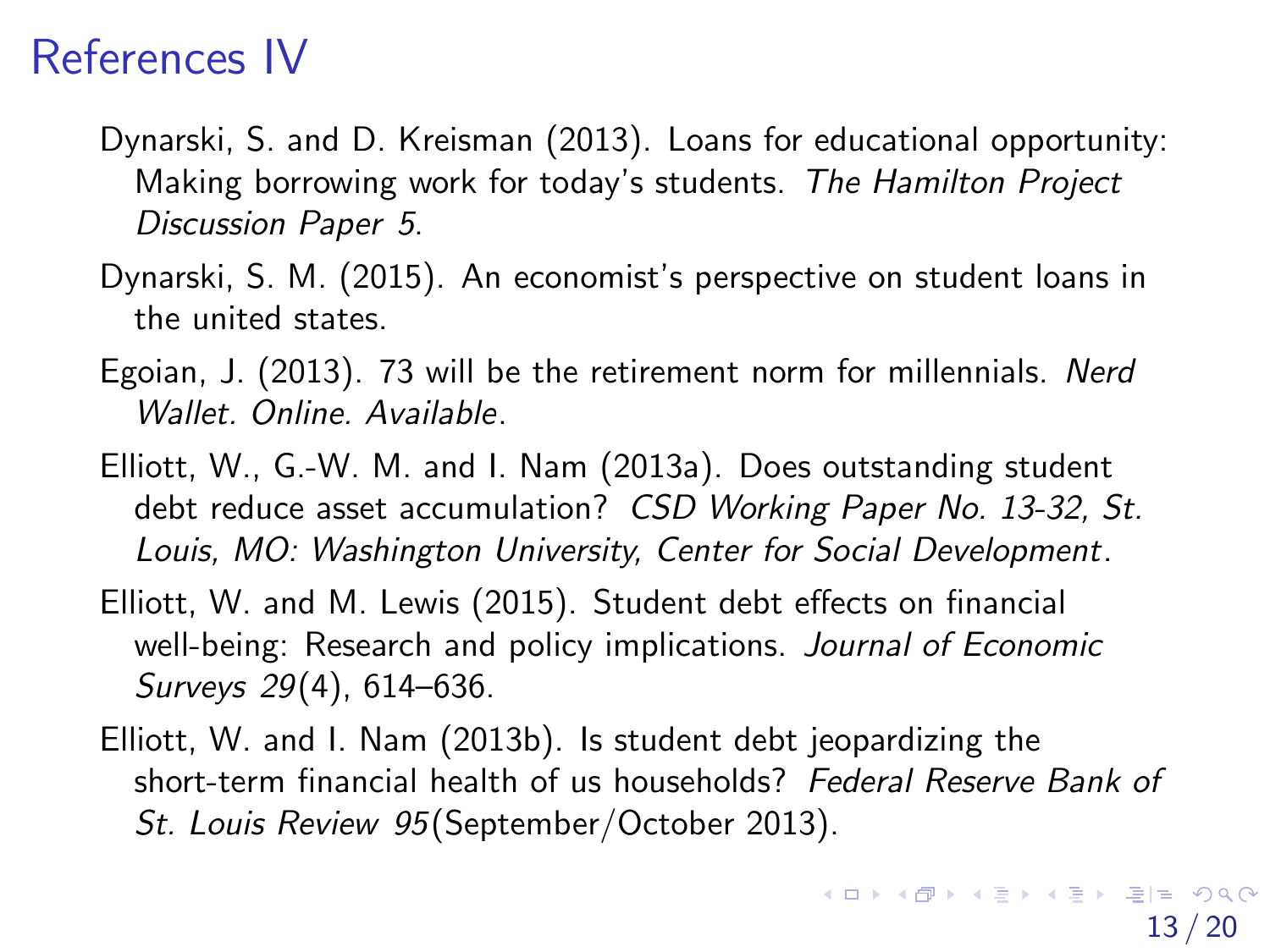### References V

- <span id="page-54-1"></span>Federal Reserve Bank of New York's Research and Statistics Group (2019, Released February). Quarterly report on household debt and credit. Technical report, Federal Reserve Bank of New York.
- Federal Reserve Bank report, N. Y. (2018). Quarterly report on household debt and credit. Federal Reserve Bank of New York.
- Firpo, S., N. M. Fortin, and T. Lemieux (2009). Unconditional quantile regressions. Econometrica 77(3), 953–973.
- Fortin, N., T. Lemieux, and S. Firpo (2011). Chapter 1 decomposition methods in economics. Volume 4 of Handbook of Labor Economics, pp.  $1 - 102$ . Elsevier.
- <span id="page-54-0"></span>Fry, R. (2012). A record one-in-five households now owe student loan debt. Pew Research Social & Democratic Trends.
- Gale, W. G. and K. M. Pence (2006). Are successive generations getting wealthier, and if so, why? evidence from the 1990s. Brookings Papers on Economic Activity 2006(1), 155–234.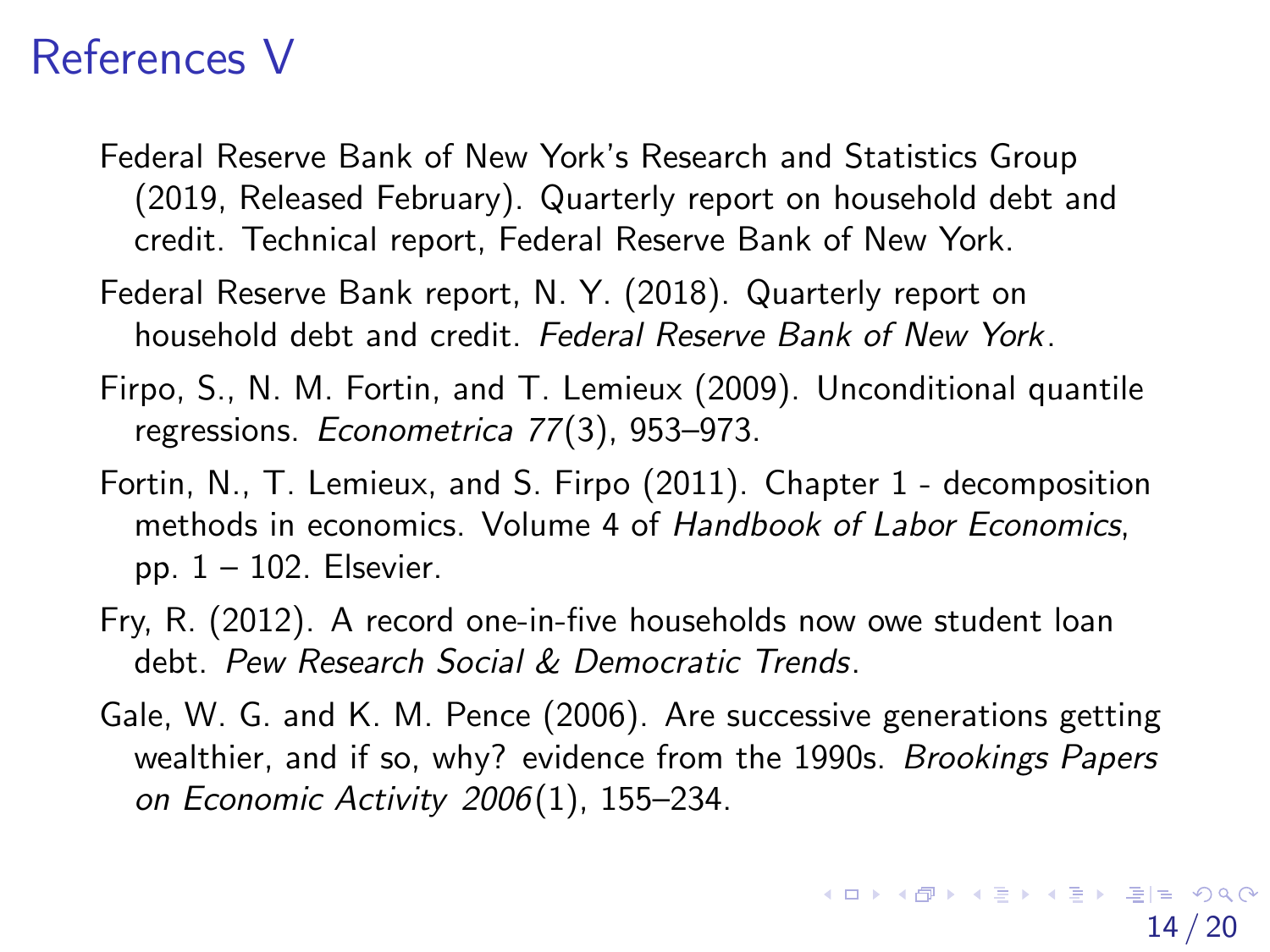### References VI

- Grinstein-Weiss, M., D. C. Perantie, S. H. Taylor, S. Guo, and R. Raghavan (2016). Racial disparities in education debt burden among low-and moderate-income households. Children and youth services review 65, 166-174.
- Hiltonsmith, R. (2013). "At what cost? How student debt reduces lifetime wealth".
- Houle, J. N. and L. Berger (2015). Is student loan debt discouraging homeownership among young adults? Social Service Review 89(4), 589–621.
- Johnson, N. L. (1949). Systems of frequency curves generated by methods of translation. Biometrika  $36(1/2)$ , 149-176.
- Kennickell, A. B. (2010). Try, try again: Response and nonresponse in the 2009 scf panel. In Proceedings of the Section on Survey Research Methods.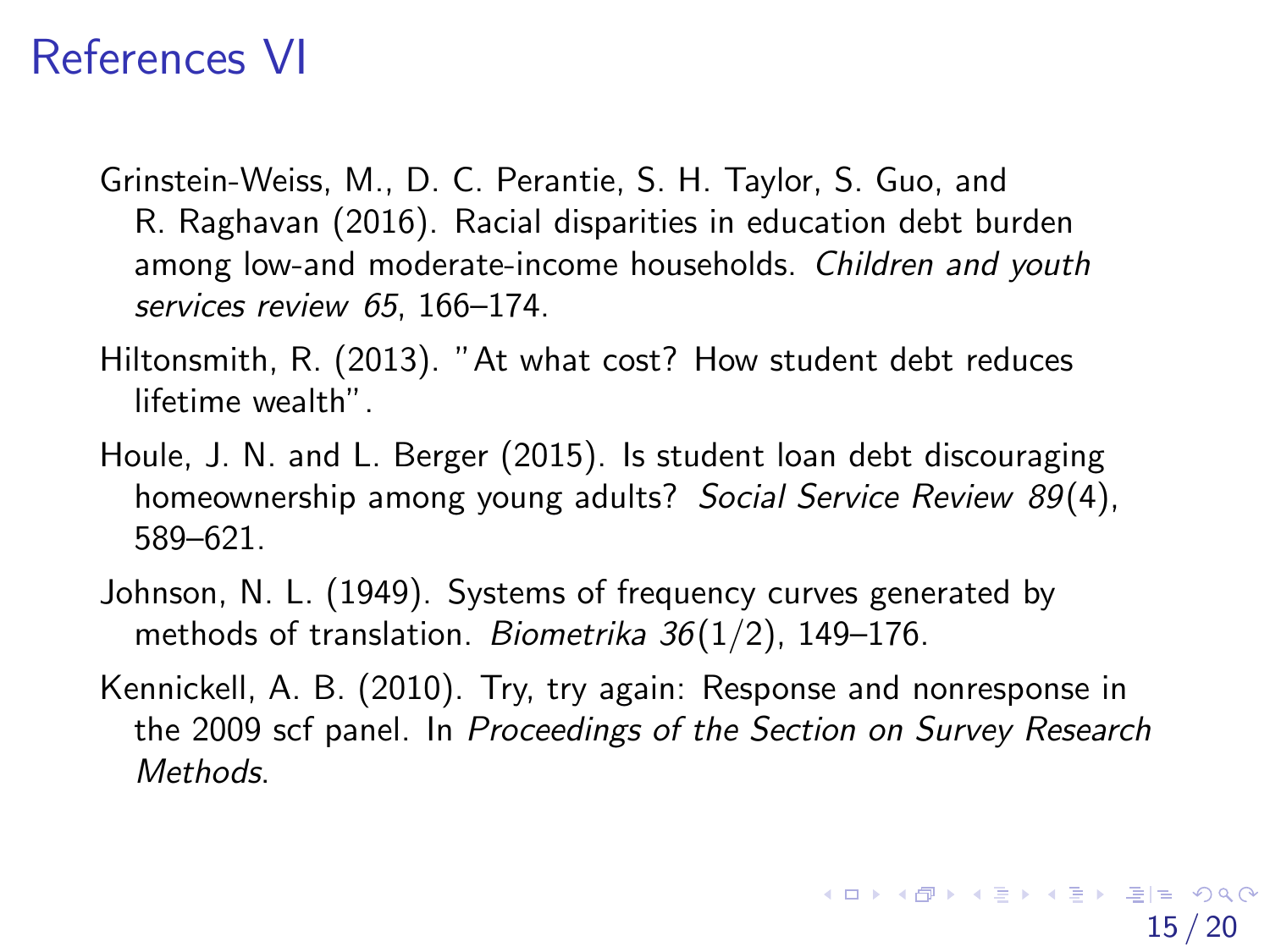### References VII

- Kochhar, R., R. Fry, and P. Taylor (2011). Recent trends in wealth-holding by race and ethnicity: Evidence from the survey of consumer finances. Twenty-to-one, Pew Research Center Social & Demographic Trends.
- Koenker, R. and G. Bassett Jr (1978). Regression quantiles. Econometrica: journal of the Econometric Society, 33–50.
- Kuhn, M. and J.-V. Rios-Rull (2016). 2013 update on the us earnings, income, and wealth distributional facts: A view from macroeconomics. Quarterly Review, Federal Reserve Bank of Minneapolis, April, 1–75.
- Lammers, J. R. (2015). Life delayed: The impact of student debt on the daily lives of young americans.
- Literacy, F., E. Commission, et al. (2016). Promoting financial success in the united states: National strategy for financial literacy, 2016. Financial Literacy and Education Commission.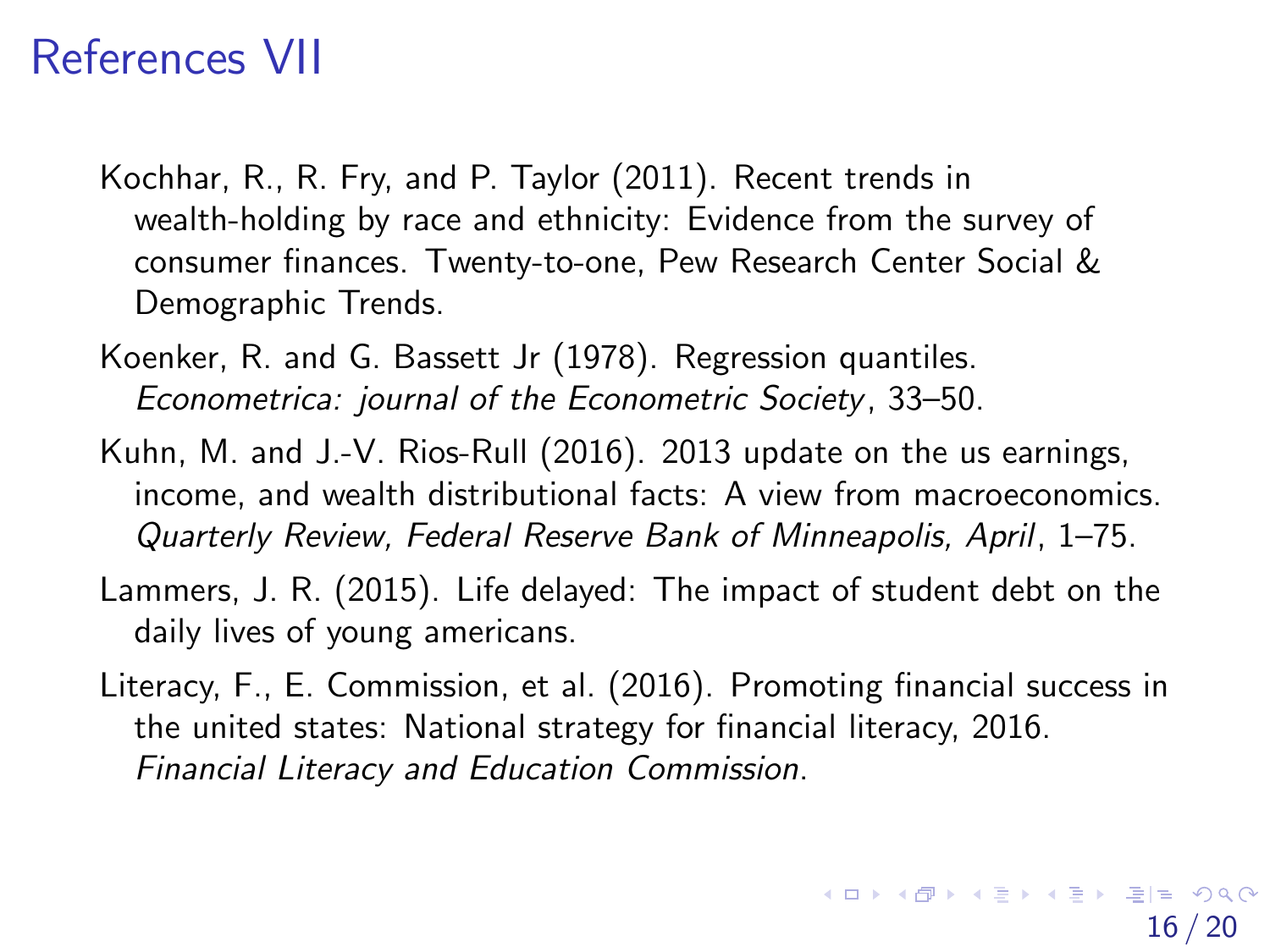## References VIII

- Looney, A. and C. Yannelis (2015). A crisis in student loans?: How changes in the characteristics of borrowers and in the institutions they attended contributed to rising loan defaults. Brookings Papers on Economic Activity 2015(2), 1–89.
- McKernan, S.-M., C. Ratcliffe, E. Steuerle, and S. Zhang (2014). Disparities in wealth accumulation and loss from the great recession and beyond. American Economic Review 104(5), 240–44.
- Menchik, P. L. and N. A. Jianakoplos (1997). Black-white wealth inequality: is inheritance the reason? Economic Inquiry  $35(2)$ , 428–442.
- Mezza, A., D. R. Ringo, S. Sherland, and K. Sommer (2016). On the effect of student loans on access to homeownership.
- Mezza, A. and K. Sommer (2015). A trillion dollar question: What predicts student loan delinquencies?
- Minicozzi, A. (2005). The short term effect of educational debt on job decisions. Economics of Education Review 24(4), 417–430.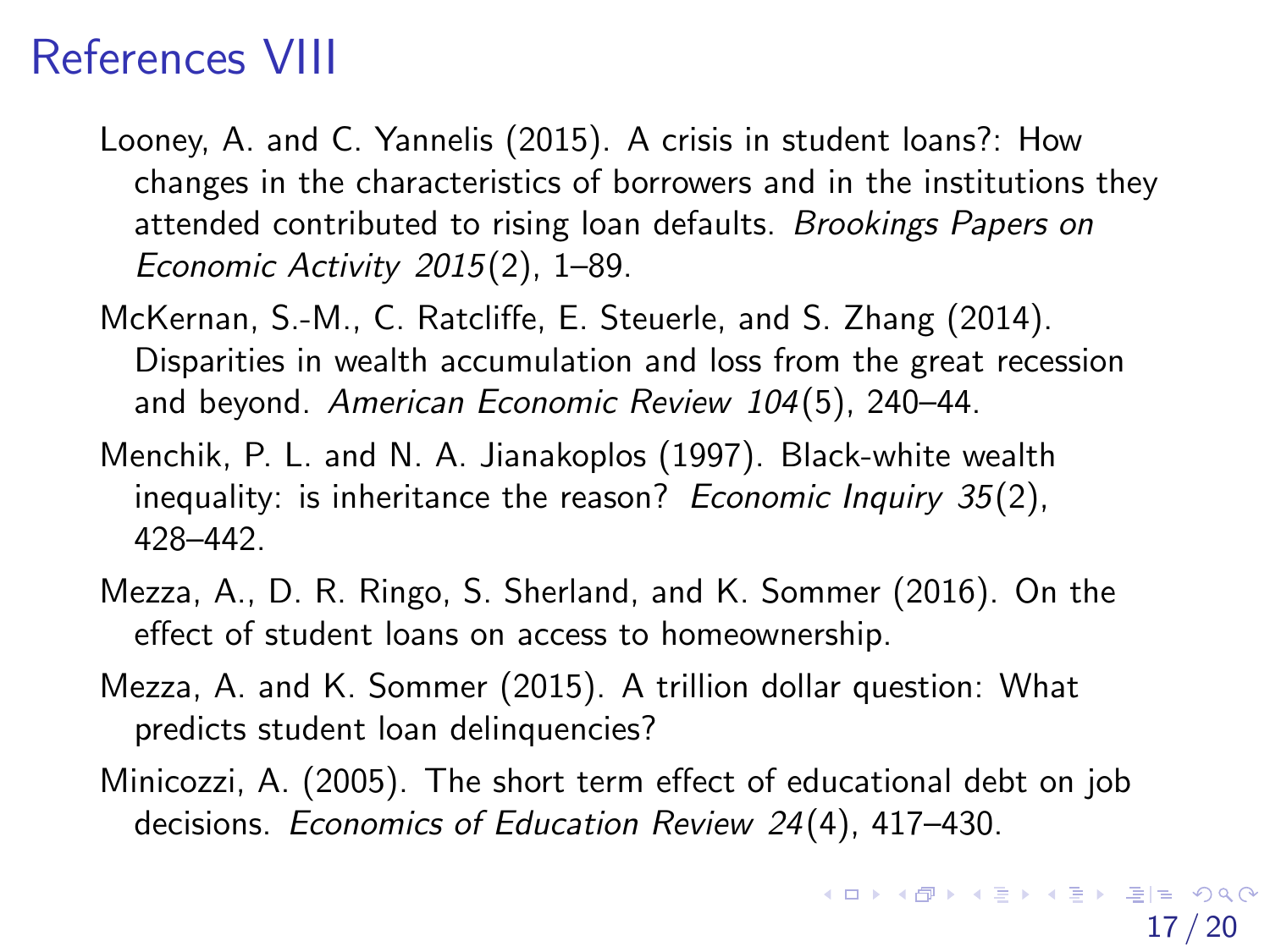### References IX

- Oaxaca, R. (1973). Male-female wage differentials in urban labor markets. International Economic Review 14(3), 693–709.
- Pence, K. M. (2006). The role of wealth transformations: An application to estimating the effect of tax incentives on saving. The BE Journal of Economic Analysis & Policy 5(1).
- Ratcliffe, C. and S.-M. McKernan (2013). Forever in your debt: Who has student loan debt, and who's worried. Washington, DC: Urban Institute.
- Ray, D. and A. Robson (2018, February). Certified random: A new order for coauthorship. American Economic Review 108(2), 489–520.
- Rothstein, J. and C. Rouse (2011). Constrained after college: Student loans and early-career occupational choices. Journal of Public Economics 95(1-2), 149–163.
- Rutledge, M. S., G. Sanzenbacher, and F. M. Vitagliano (2018). How does student debt affect early-career retirement saving? Center for Retirement Research at Boston College Working Paper.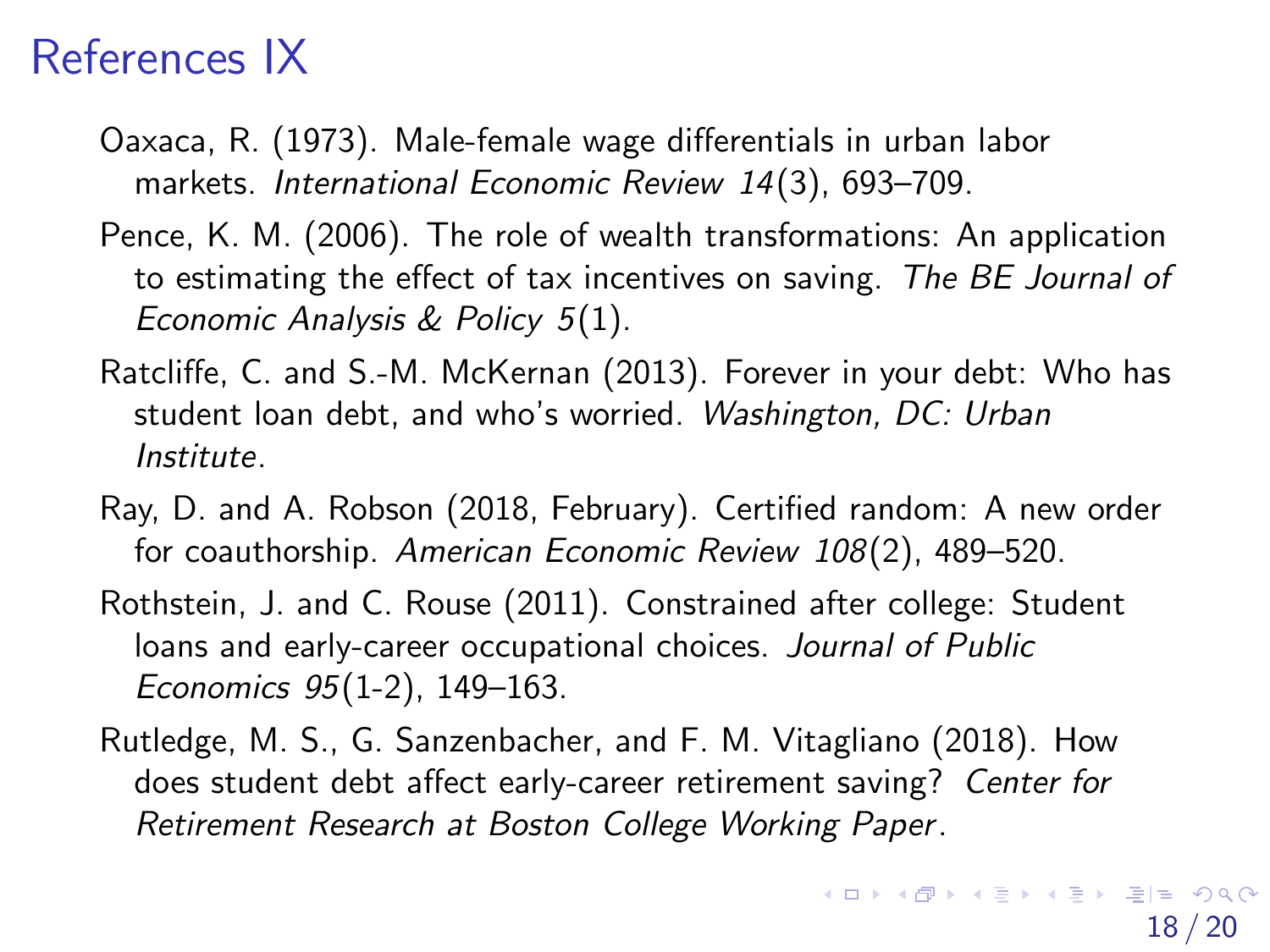## References X

- Scott-Clayton, J. (2018). The looming student loan default crisis is worse than we thought. evidence speaks reports. Center on Children and Families at Brookings 2.
- Shand, J. M. (2007). The impact of early-life debt on the homeownership rates of young households: An empirical investigation. Federal Deposit Insurance Corporation Center for Financial Research.
- Shapiro, T. M. (2004). The hidden cost of being African American: How wealth perpetuates inequality. Oxford University Press, USA.
- Thompson, J. P. and G. Suarez (2015). Exploring the racial wealth gap using the survey of consumer finances.
- Wooldridge, J. M. (2015). Introductory econometrics: A modern approach. Nelson Education.
- Xu, Y., C. Johnson, S. Bartholomae, B. O'Neill, and M. S. Gutter (2015). Homeownership among millennials: The deferred american dream? Family and Consumer Sciences Research Journal 44(2), 201–212.